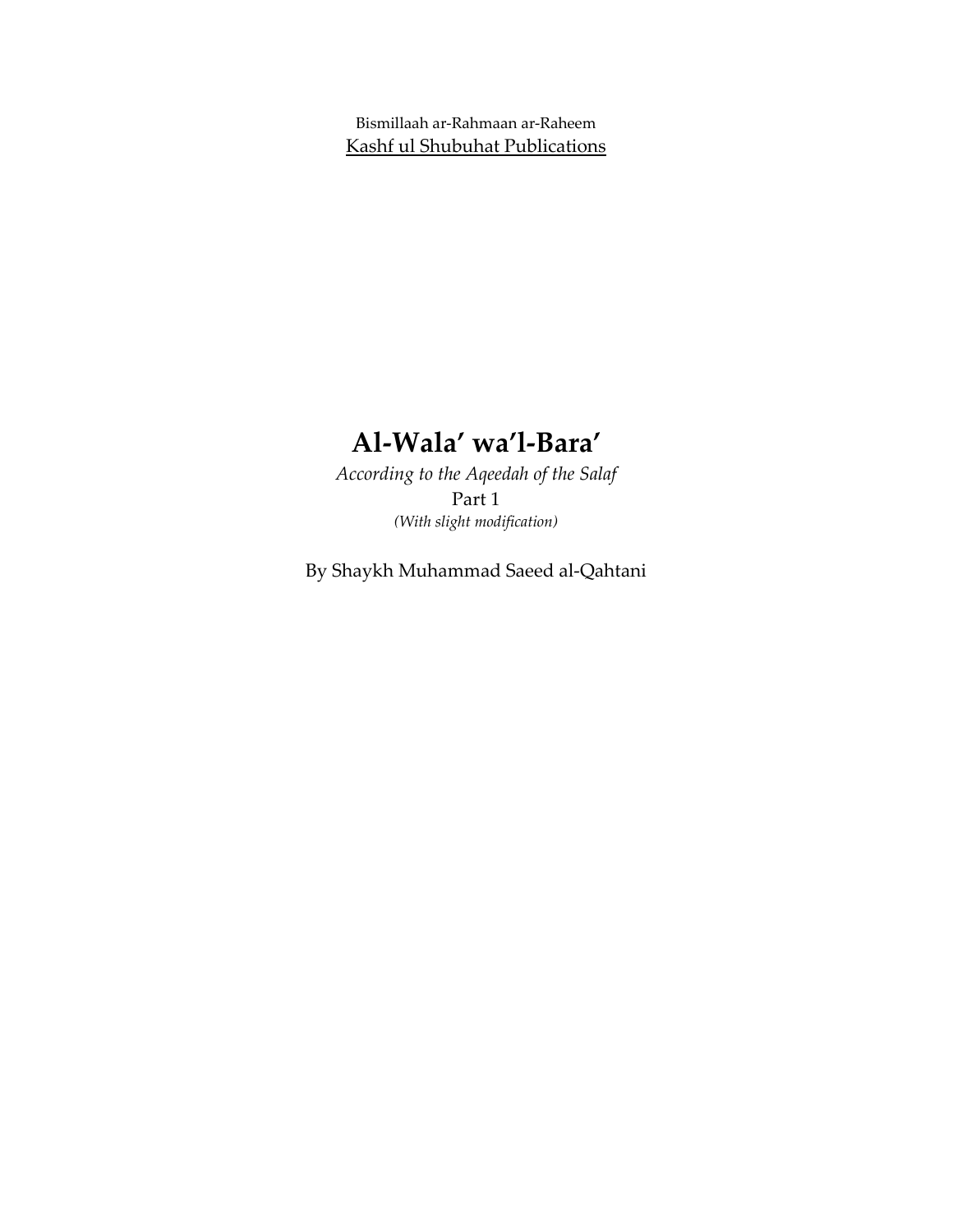# **CONTENTS**

| Author's Note                                                | 03 |
|--------------------------------------------------------------|----|
| Publisher's Note                                             | 04 |
| Foreword                                                     | 05 |
| Preface to First Edition                                     | 07 |
| 1 – Introduction                                             | 12 |
| 2 – The Declaration of Faith                                 | 16 |
| 3 – The Prerequisites of the Declaration of Faith            | 23 |
| 4 – Love and Hate and the Declaration of Faith               | 33 |
| 5 – The Declaration of Faith: On the Tongue and in the Heart | 38 |
| 6 – The Effects of the Declaration of Faith on the Heart     | 43 |
| 7 – What Negates the Declaration of Faith                    | 46 |
| 8 – Disbelief in Action and Conviction                       | 59 |
| 9 – What Negates Islam                                       | 66 |
| 10 – Conclusion                                              | 74 |
| <b>Glossary of Arabic Terms</b>                              | 75 |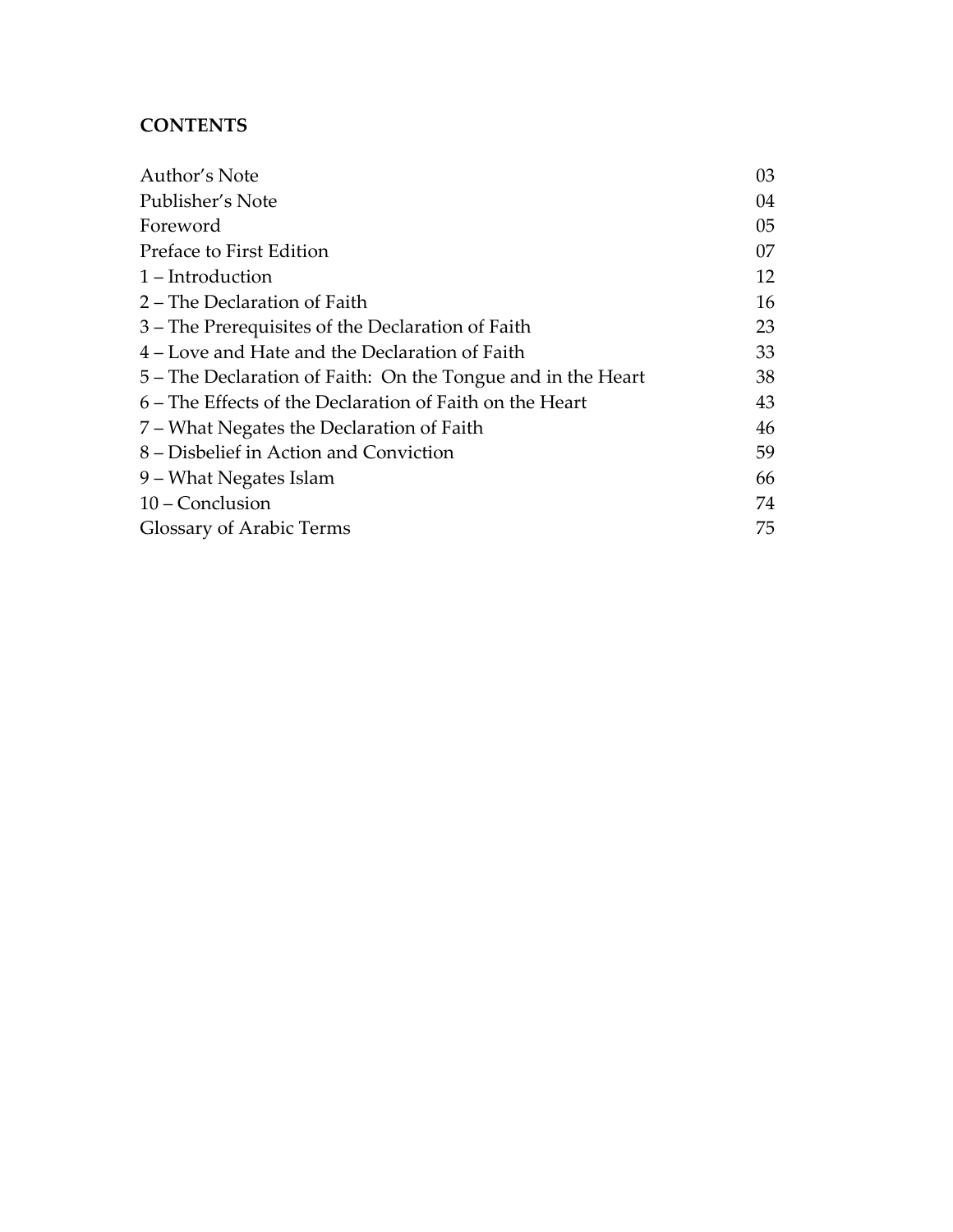### **Author's Note**

This book was originally submitted in the form of a thesis for a Master's Degree to the Department of Aqeedah of the Umm al‐Qorah University in Makka, 'Saudi' Arabia.

The examining committee comprised the following: Muhammad Qutb, the supervisor, as chairman; Shaykh Abdur Razzaq Afifi as a member; and Dr. Abdul Azeez Obeid as a member.

The author was granted a Master's Degree, with excellence, on Saturday evening, the 4<sup>th</sup> of Shaban 1401.

I am grateful to Shaykh Abdur Razzaq Afifi for writing the Foreword to this book.

Thank you.

**Muhammad Saeed al‐Qahtani** Dhul‐Hijjah 1413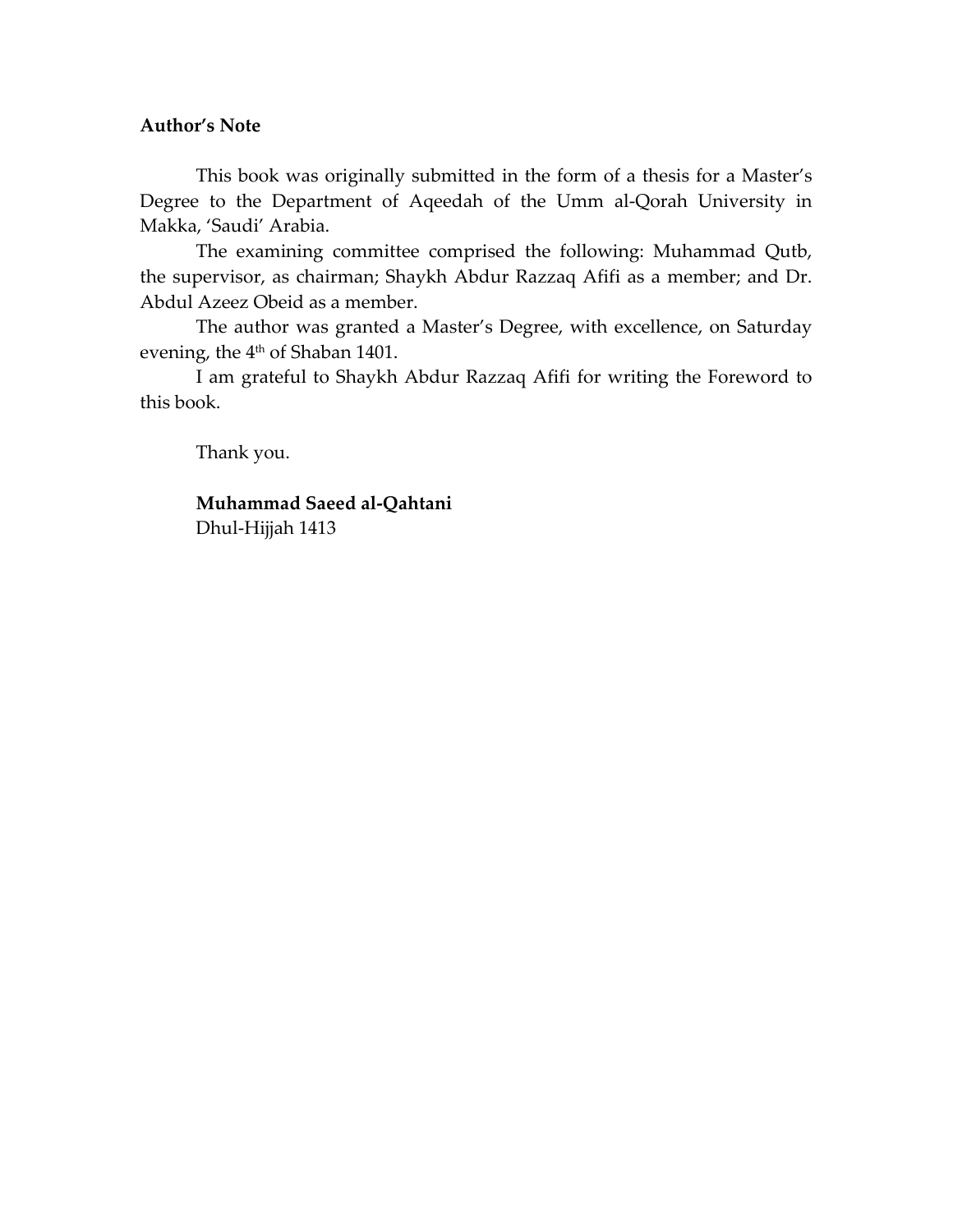### **Publisher's Note**

Thanks are also due to Omar Johnstone for translating the book into English, to Ahmad Thomson for editing and typesetting the text and compiling the Glossary, and to Yusuf Islam for both his moral and financial support in its publication.

It is impossible to provide a literal translation in English of the words al‐ wala' wa'l-bara', but the meaning of this Arabic term indicated, on the one hand, drawing near to what is pleasing to Allah and His Messenger and, on the other hand, withdrawing from what is displeasing to Allah and His Messenger, may Allah bless him and grant him peace.

### **Al‐Firdous Ltd**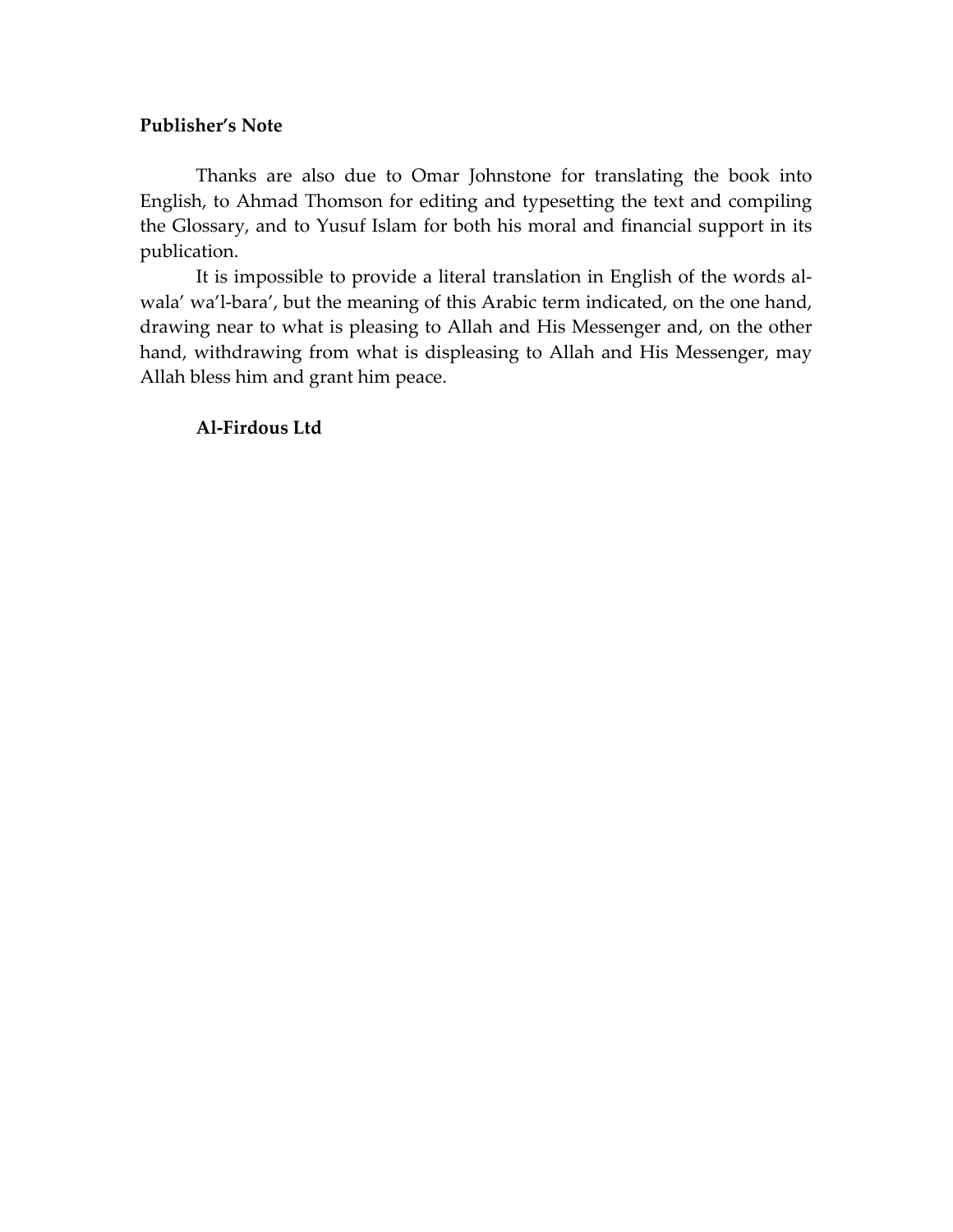### **Foreword**

In the Name of Allah, the Merciful, the Compassionate

Praise belongs to Allah, Lord of the worlds, and may the blessings and peace of Allah be on our Prophet Muhammad and on his family and on all his companions.

The subject matter of this work is of paramount importance and utmost interest for two major reasons:

Firstly, it is concerned with one of Islamʹs main foundations, namely the qualities of al‐walaʹ waʹ1‐baraʹ, which are two major prerequisites of true faith: al‐walaʹ is a manifestation of sincere love for Allah, His prophets and the believers; al‐baraʹ, on the other hand, is an expression of enmity and hatred towards falsehood and its adherents. Both are evidence of iman.

Secondly, it has been written at a very crucial time: everything has become so mixed up that some Muslims are no longer aware of those qualities which distinguish the believers from the non‐believers; their faith has become so weak that they have adopted patterns of behaviour that are absolutely repugnant to a sincere believer; they have taken the disbelievers as their friends, while displaying enmity towards many of the believers by disparaging their character and degrading them.

The importance of writing such a book as this in the present time is therefore apparent.

The author has investigated the various aspects of al-wala' wa'1-bara', quoting, along with explanatory notes and comments, many scholars' statements and arguments. He has also backed up his arguments with numerous verses from the Qur'an, authentic traditions from the Prophet, may Allah bless him and grant him peace and many of the sayings of his companions and the early pious Muslim scholars, may Allah be pleased with all of them. The author has also verified the reliability of these sources, recording the numbers of the Qurʹanic verses and the chapters in which they are to be found, and the books in which the prophetic traditions and sayings are contained, as well as the degree of their authenticity.

The author's grasp of his subject, his immense erudition and the thoroughness of his research, are all clearly apparent in this work.

I pray that this book will benefit the Muslims. I also pray that Allah the Almighty will provide our Ummah with writers who will follow in the footsteps of its author. There is great hope that the younger generation of Muslims will be brought up to honour the deen of Islam and to revive those parts of it that have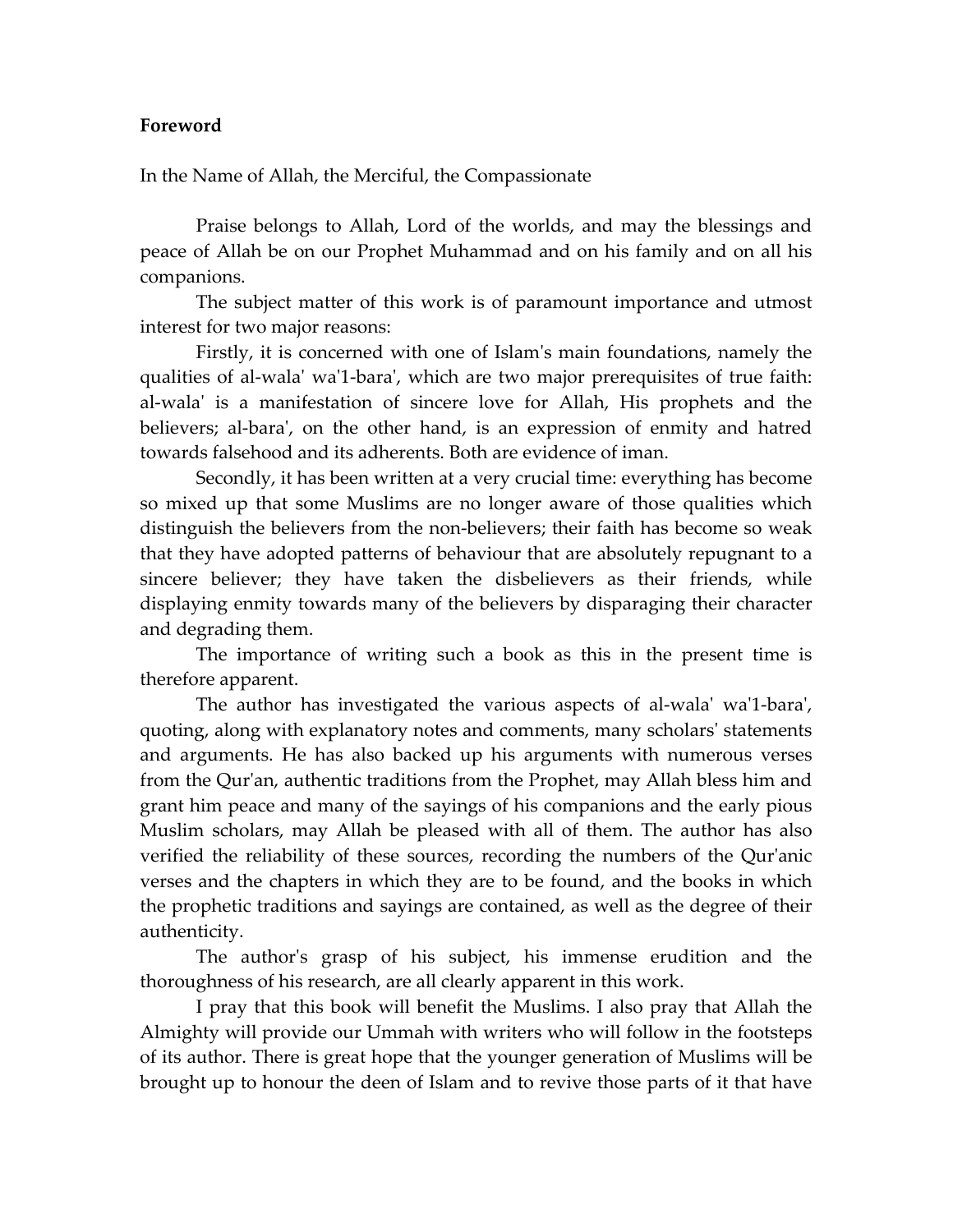been obliterated, for my Lord and your Lord is the Hearer and Answerer of our prayers.

Shaykh Abdar‐Razaq Afifi

(His Eminence Shaykh Abdar‐Razaq Afifi is Deputy‐President of the Departments of Guidance, Ifta, Call and Scholarly Research in Saudi Arabia; he is also a member of the Board of Great Ulamaʹ of Saudi Arabia.)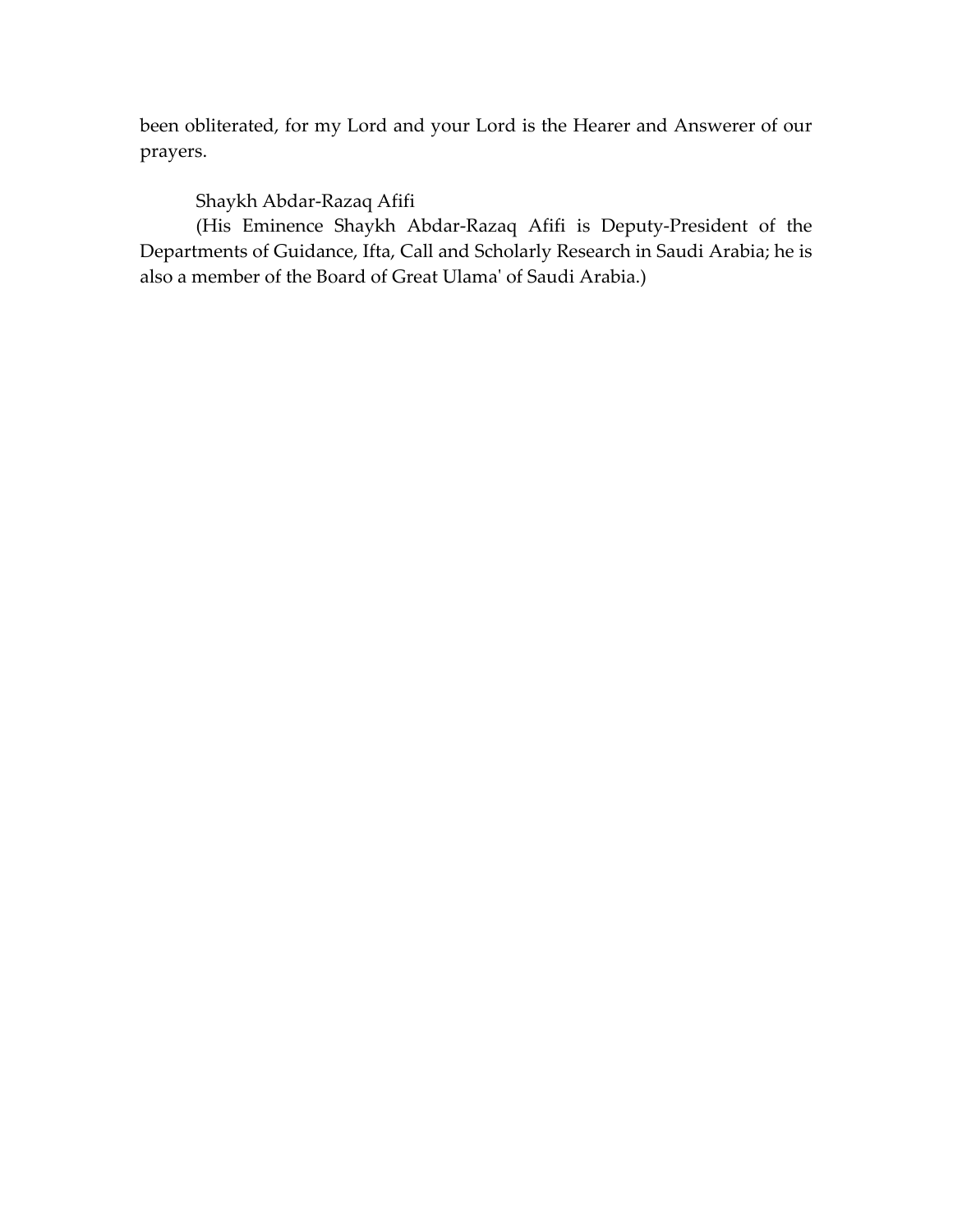### **Preface to First Edition**

In the name of Allah, the Most Beneficent, the Most Merciful

All praise is due to Allah. We praise Him and seek His assistance. We ask for His forgiveness and take refuge in Him from the evil within ourselves and from the evil of our deeds. He whom Allah guides will never be diverted yet whomever He sends astray will never find his way. I bear witness that there is no God but Allah, Alone, He has no partner, and I bear witness that Muhammad is His servant and Messenger, may the blessing of Allah be upon him, his Family, his Companions, and upon those who followed his guidance.

Allah has bestowed upon us His Mercy and Kindness by sending His Messenger Muhammad and His Message as the final heavenly message. He has sent this Message pure and complete. No one, except the deviated people, could be diverted from it. He has promised happiness in this world and in the Hereafter for the followers of His Shari'ah; those who have fully appreciated its value and devoted themselves to convey it in accordance with Allahʹs Wishes and the guidance of His Messenger. Allah has called them His friends and party. He has also promised misery and degradation for those who have deviated from His Shari'ah and His Right path. He has called them the friends and party of Satan.

The foundation of this eternal Message is the affirmation of Tawhid, **There is no God but Allah and Muhammad is the Messenger of Allah.** Ibn al‐ Qayyim said that the Word of Tawhid is the reason for which: **Balances of Justice are set up, records of deeds are registered, the day of Paradise and Hell is appointed, creatures are divided into believers and disbelievers, pious and evildoers, the religion of Islam is established and swords are unsheathed for Jihad.** The Word of Tawhid is Allahʹs right over all His creatures.

The reality of this Word consists of: The knowledge of what the Prophet has brought, belief of the heart, confirmation of the tongue, obedience with love and submission, its practice inwardly and outwardly, its application and the call of other people to it according to oneʹs ability. Its perfection is the love for Allahʹs sake and hate for His sake, offer and prevent for His sake, and that Allah, alone, should be oneʹs God and Lord.

The way to achieve Tawhid is: The full following of the Prophet, inwardly and outwardly, and the restraint of the heart from pursuing other than Allah and His Messenger.<sup>[1](#page-6-0)</sup>

<span id="page-6-0"></span><sup>&</sup>lt;sup>1</sup> Ibn al-Qayyim, 'Al-Fawa'id, revised by Jabir Yussef, p.143.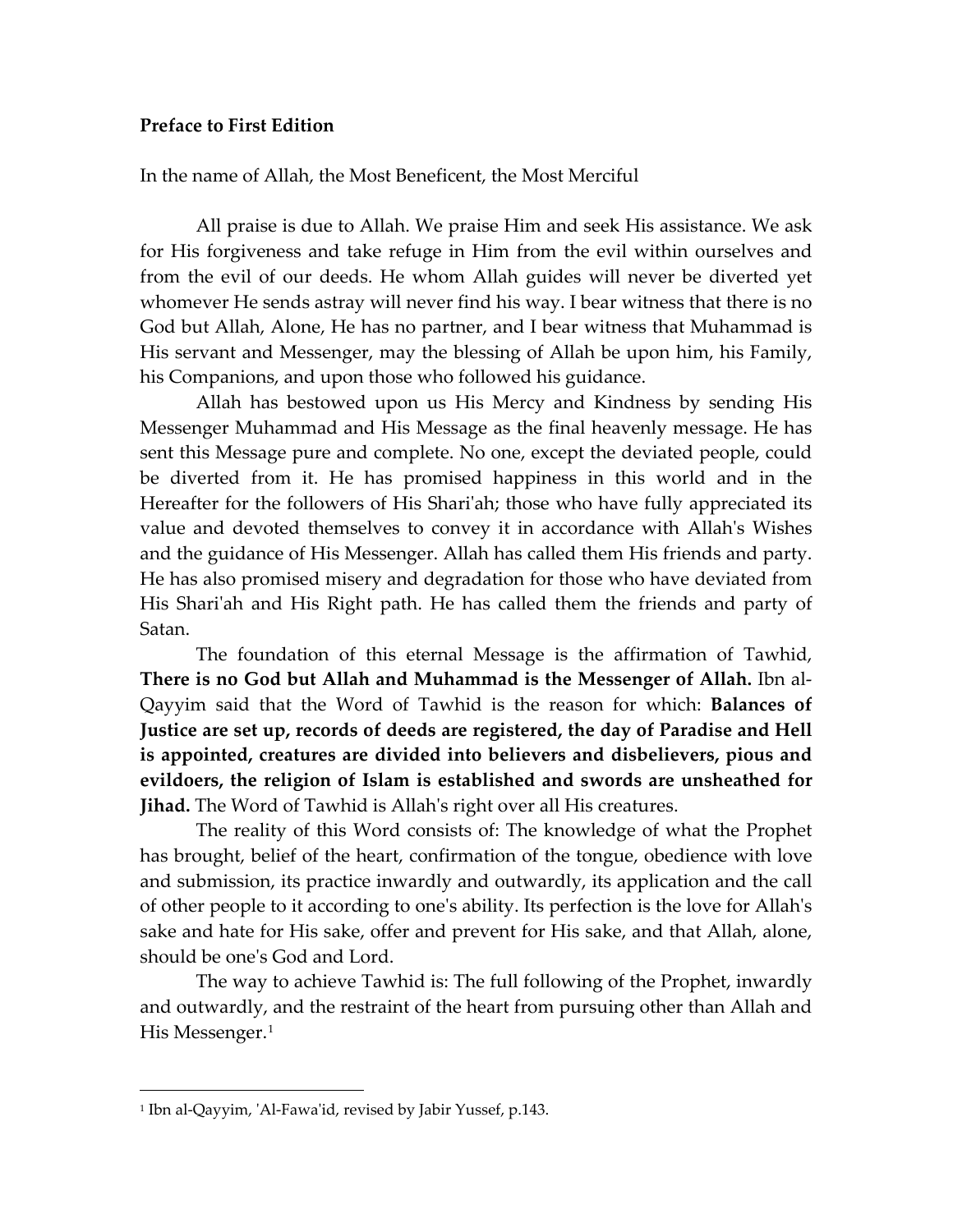This great Word (Tawhid), with all the meanings and requirements it entails, has been absent in peopleʹs life, except a few. One of the most important subject of these requirements is the doctrine of Al-Wala' Wal Bara.

However, although this crucial principle of faith has vanished from peopleʹs life, it does not change a thing about its plain reality. The doctrine of al‐ Wala' Wal Bara' is the real image for the actual practice of this faith. It has a tremendous significance in the mind of the Muslim, as much as the greatness and significance of the faith. Therefore, Tawhid will never be achieved on earth until we apply the doctrine of al‐Walaʹ Wal Baraʹ. Some people think that the principle of faith is a matter of secondary importance, but in reality it is the opposite.

It is a matter of belief and disbelief, as Allah says:

**"O You who believe! Do not take your fathers or your brothers as protectors if they prefer disbelief to faith. Whoever among you takes them for protectors will only be wrongdoers. Say, If your fathers, your sons, your brothers, your wives, your kinsmen, the wealth which you have acquired, the commerce in which you fear a decline, or the houses you love ‐ if these are dearer to you than Allah and His Messenger, and striving hard and fighting in His cause, then wait until Allah brings about His Decision (torment). Allah does not guide those who are Al‐ Faasiqun."** (Surat at‐Tawbah: Verses 23 ‐ 24)

Allah says:

**"O you who believe! Take not the Jews and the Christians as Awliyaʹ (friends, protectors), they are but Awliyaʹ to one another. And if any amongst you takes them as Awliyaʹ, then surely he is one of them. Verily, Allah guides not those people who are the Zaalimun (polytheists, wrong‐doers)"** (Surat al‐Maʹidah: Verse 51)

Sheikh Hamad Ben Ateeq, may Allah have mercy upon him, has said:

"In the Book of Allah (Qurʹan) there is no ruling more apparent and significant than the ruling of al‐Walaʹ Wal Baraʹ, after the requirement of Tawhid and the prohibition of its opposite"[2](#page-7-0)

<span id="page-7-0"></span><sup>2</sup> An‐Najaat wal‐Fakak, p.14.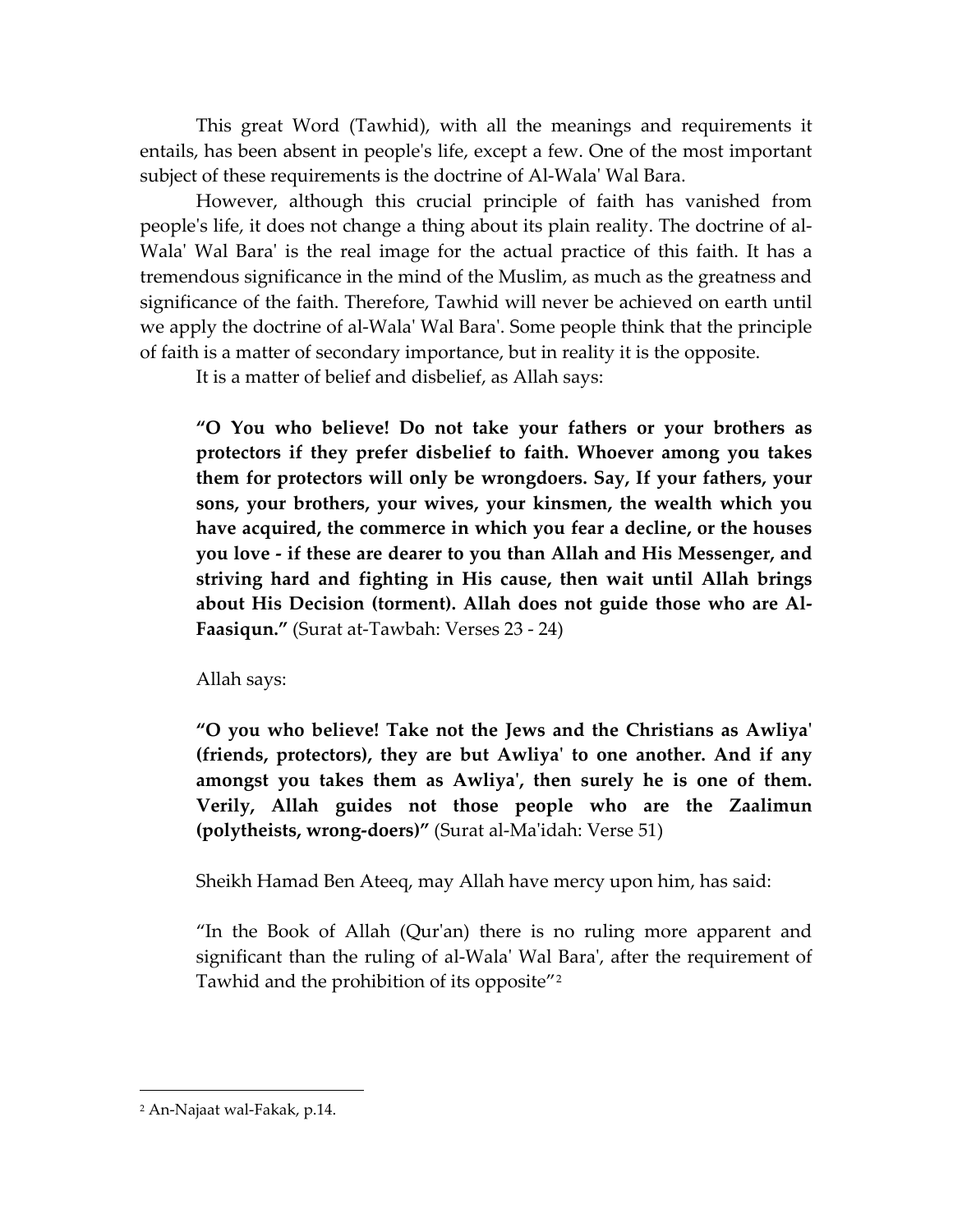The Muslim Ummah had led humanity for centuries. It disseminated Islam throughout the world, and liberated people from the worship of other people to the worship of the Lord of people, and from oppression to freedom.

What has happened after that?

• The Muslim Ummah has fallen behind, after it abandoned Jihad, which is the top of Islam, and followed pleasures of the world.

• It imitates other nations and become engrossed in luxuries and comfort.

• Its thoughts have been confused because it mixed up the pure principles of Islam with heresy of human beings and philosophies of Jahiliyyah.

• It has obeyed the disbelievers and preferred worldly gains to its religion (Islam), but it lost both this world and the Hereafter.

Aspects of association are manifested in different matters:

1. Loving, honouring and helping the disbelievers against the Muslims, and removing the shari'ah of Allah and stigmatising Islam and the Muslims as reactionaries, fossils and relics of a former age, left behind by the march of history.

2. Importing laws of the disbelievers and forcing them on Muslims against their wills, and calling any Muslim, who wants Allahʹs Shariʹah to be implemented, an extremists and a reactionary.

3. Casting doubt about the Sunnah of the Prophet, attacking its records and disparaging the scholars who devoted their lives for the protection of the Hadith of the Prophet.

4. Calling for the new religion of Jahiliyyah which is considered a new apostasy in the Muslimsʹ life, like Turanian Nationalism, Arab Nationalism, Indian Nationalism, etc.

5. Corrupting Muslim society by means of education, media and instilling western thoughts and ways of life into the minds of Muslims.

Therefore, facing all these aspects, a lot of questions are raised and need to be answered according to the Book of Allah, the Sunnah of His Messenger and the scholars. Among these questions:

- What is a Muslim?
- Who should he associate himself with?
- Who should he disassociate himself from?
- What is the ruling of those who ally with the disbelievers?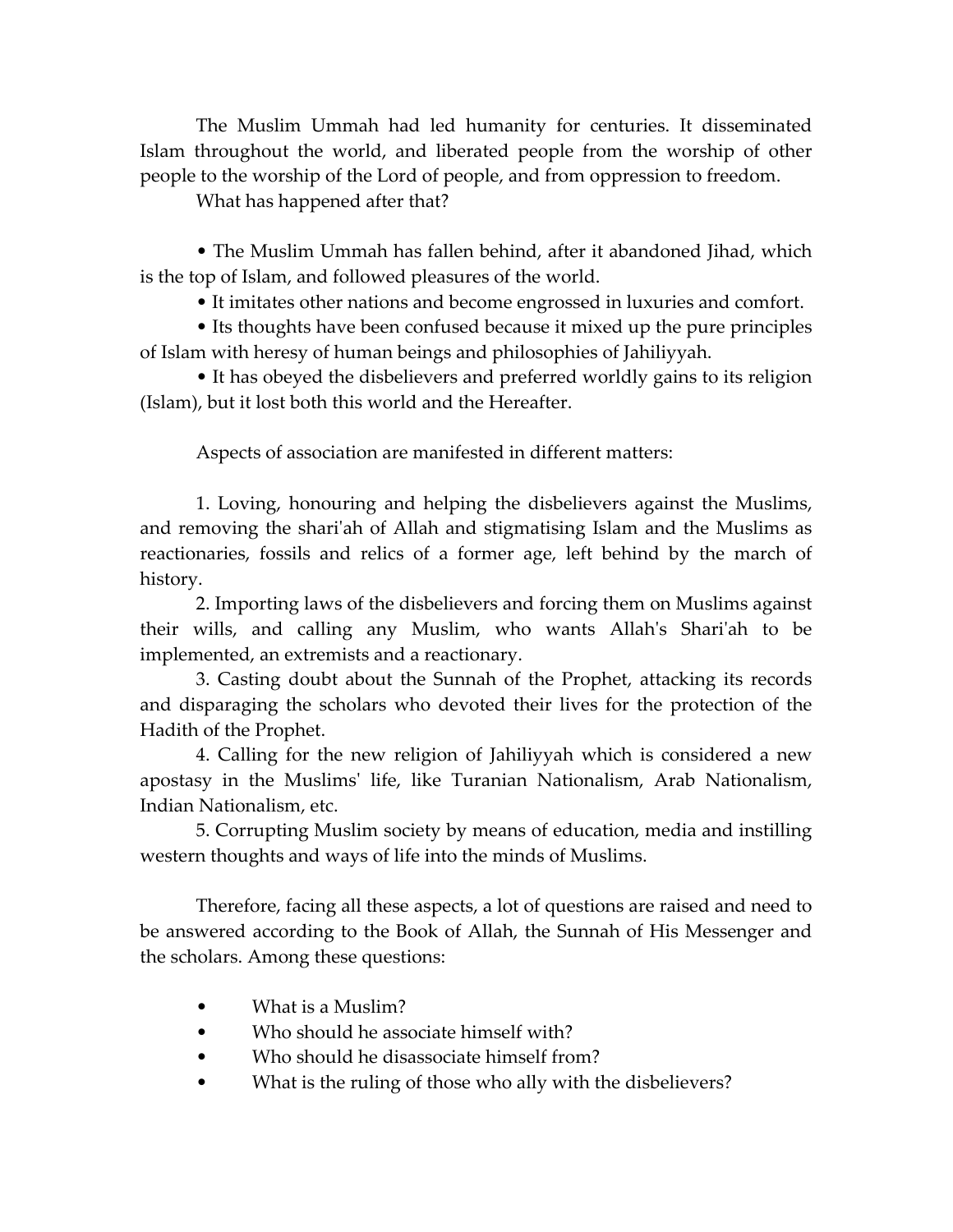- What is the ruling of Islam with regard to the intellectual ideologies adopted by some people from our Ummah who speak our language and spread these ideologies?
- How can we ally and help the Muslims who are oppressed and killed all over the world today by the disbelievers and the powers of evil?
- What is the way for salvation from the materialistic slavery of the West?

These issues are raised because the real meaning and application of Tawhid is absent from everyday life of Muslims. It is so distorted that so many people think that the confirmation of Rububiyyah (Unity of Lordship) is enough for them to become Muwahhidun, without having to confirm Uluhiyyah (Unity of Worship).

Real Tawhid consists of the Unity of Lordship and Unity of Worship, it is part of the doctrine of Walaʹ and Baraʹ. May Allah have mercy upon Sheikh Muhammad Ibn Abdul Wahhab who said:

"Islam of a man can never be accepted, even if he abandons polytheism, unless he shows enmity towards the disbelievers and polytheists, as Allah says in Surat al‐Mujaʹdilah, verse: 22,

**"You will not find any people who believe in Allah and the Last Day, making friendship with those who oppose Allah and His Messenger, even though they were their fathers, or their sons, or their brothers, or their kindred (people)"**"[3](#page-9-0)

Therefore, putting in my mind all these issues and determining to serve Islam, and exposing evil and unveiling the truth, I have decided to write this book which I named, Al‐Walaʹ Wal Baraʹ In Islam, knowing, before hand, that I cannot fully cover all aspects of the subject, because of the lack of materials. However, I did my best to reach a satisfying result by Allahʹs Help.

Finally, I would like to thank my teacher Sheikh Muhammad Qutb for his advice and guidance in completing this work.

Our Lord! Do not punish us if we forget or fall into error, our Lord! Lay not on us such a burden as You did lay on those before us; our Lord! Impose not on us that which we have not the strength to bear. Pardon us, grant us

<span id="page-9-0"></span><sup>&</sup>lt;sup>3</sup> Majmuat at-Tawhid, p.19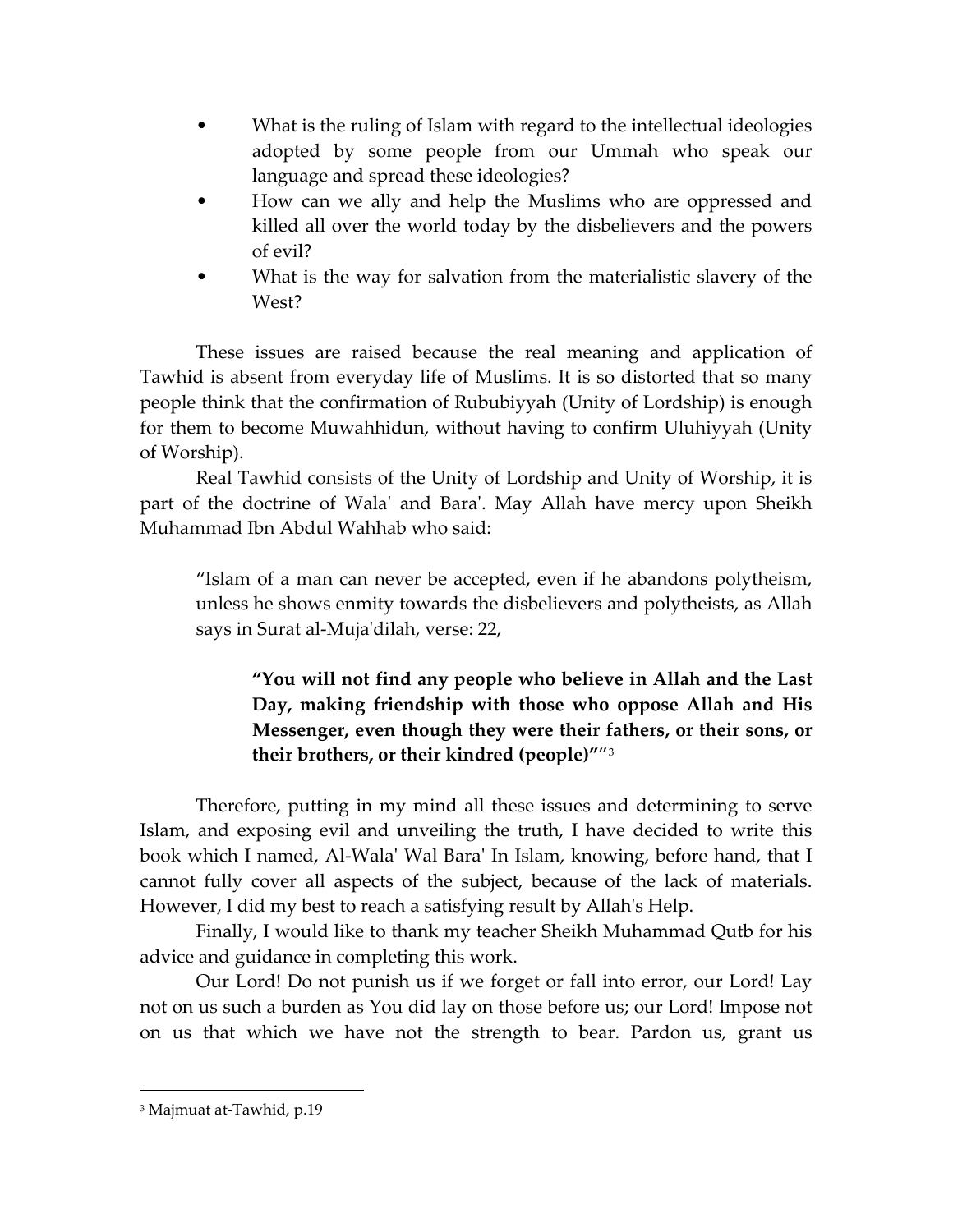forgiveness, and have mercy on us. You are our Protector, and give us victory over the disbelieving people.

# **Muhammad Ibn Saeed Ibn Saalim Al‐Qahtaani**

Makkah Al‐Mukarramah 15/05/1402 A.M.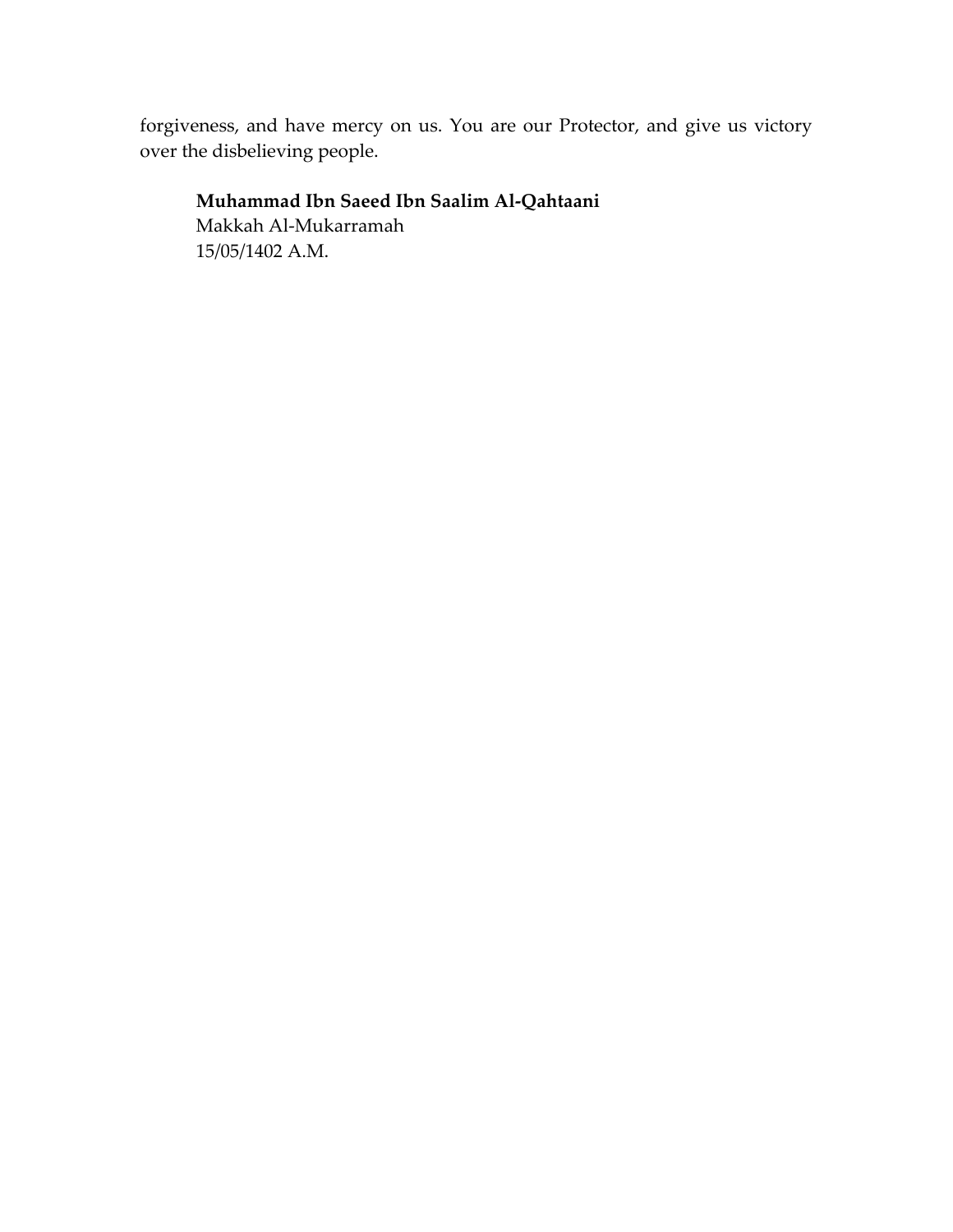### **Chapter 1 Introduction**

 $\overline{a}$ 

### **Nature of Islam**

In order to approach the subject of al-wala' wa'l-bara' from a correct Islamic perspective we should consider three fundamental points: firstly, the essence of Islam is contained in the words **ʹThere is no god but Allah, Muhammad is the Messenger of Allahʹ**; secondly, al‐walaʹ waʹ1‐baraʹ are essential elements relating to this declaration of faith; and thirdly, shirk, hypocrisy, apostasy and disbelief all contradict this declaration of faith.

Our intention is to attempt to provide a working definition of Islam and of whatever contradicts it. We will discuss the principles of al-wala' wa'1-bara' and the role that they play in the lives of the Muslims. Al‐walaʹ waʹ1‐baraʹ are part of 'aqeedah, so our discussion must also consider its basis, that is the nature of Divine Unity, or Tawheed. A correct understanding of this is necessary in order to enable us to choose our friends and identify our enemies in an informed and correct manner. It would be absurd to imagine that our ʹaqeedah did not offer us guidance in this respect. We will likewise consider the mission of the Messenger of Allah, may Allah bless him and grant him peace, and the impact it had on the course of human history; how as a result of his call a great civilisation was born which elevated all Muslims in stature only because they declared their belief in their Lord, in their deen and in their Prophet. It is worth remembering that this call was raised at a time when humanity was in deepest ignorance and most profound error, and that they were awakened by it and brought back from death:

# **"Is he who was dead and We have raised him to life, and set for him a light in which he walks among men, the same as he who is in utter darkness from which he cannot emerge?"** (6:122)

Miqdad ibn al-Aswad<sup>[4](#page-11-0)</sup> describes the conditions under which the Sahaba were living at this time in this account related by Abu Na'im in al-Hilyyah:

"By Allah, none of the previous prophets was sent into more difficult conditions than the Messenger of Allah, may Allah bless him and grant him peace. His was a time of profound weakness and ignorance when

<span id="page-11-0"></span><sup>4</sup> One of the early converts to Islam. He was a cavalryman at Badr and died in 33 AH. Some have said that he was seventy when he lived in a place called Jarf about three miles from Madinah, where he was taken to be buried.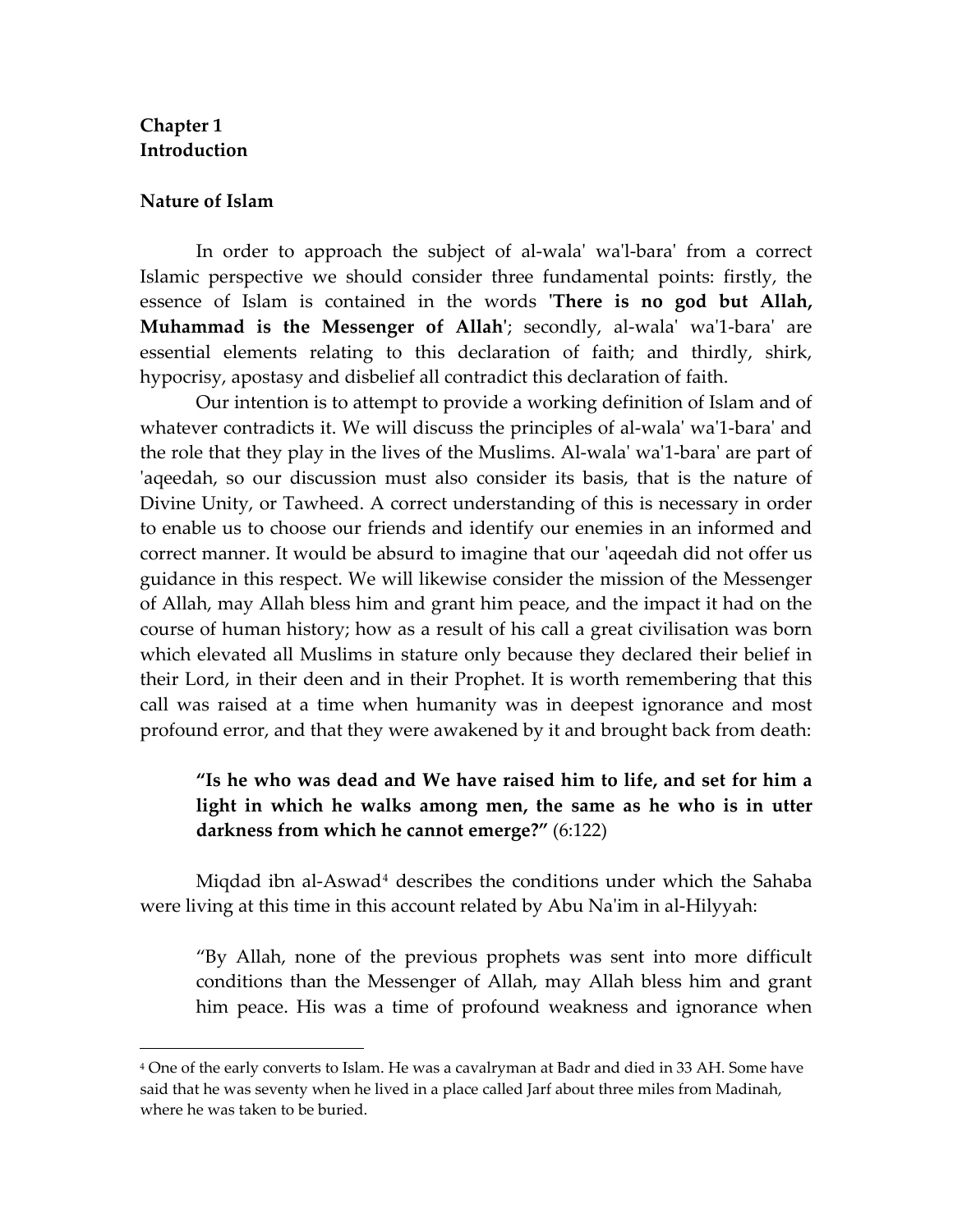people could not have imagined the existence of a religion better than that of the worship of idols.

ʹThe Prophet, may Allah bless him and grant him peace, came with the means to sever truth from falsehood, and to sever a father from his son; for when a man whose heart Allah had filled with faith saw that his father, son or brother were disbelievers, he would find no pleasure in seeing them, knowing that whoever enters the Fire will be destroyed. This is why Allah says:

### **"Our Lord! Grant us the comfort of our wives and of our offspring.""** (25:74)[5](#page-12-0)

Allah describes the nature of this Ignorance in the Qurʹan while at the same time reminding the Muslims of His having guided them to the right path:

**"And hold fast, all of you together, to the rope of Allah, and do not separate. And remember Allahʹs favour to you: how you were enemies and He made friendship between your hearts so that you became like brothers by His grace; and (how) you were upon the brink of an abyss of fire, and He saved you from it. Thus Allah makes clear His signs to you, that perhaps you may be guided."** (3:103)

Sayid Qutb says:

 $\overline{a}$ 

"When the Sahaba were shown the meaning of Ignorance and then that of Islam, they abandoned ignorance completely. This was the effect that the formative influence of the Qurʹan and their personal contact with the Prophet had on them. They were the greatest generation in the history of this mission. What was the secret of this grandeur about which we have all heard and read so much? Their legendary stature seems dreamlike compared to the abysmal depths to which we have now sunk. These people threw out everything from the Ignorance of the past when they entered Islam. They had embarked on an epic journey, leaving behind them a short‐sighted, feeble minded world ‐ a world filled with oppression, humiliation and the worship of money ‐ for a life full of

<span id="page-12-0"></span><sup>5</sup> Abu Na'im, Hilyyat al-'Awliyaah', 1/175. It is also mentioned in Hayyat as-Sahabah , 1/241. I have also heard that at‐Tabarani mentions two very similar reports, one of which contains Yahya b. Saalih in its isnad. Ath‐Thahabi confirms this, discusses it and says that its reporters are all reliable, or sahih. This is what al‐Haythami has said in his Majmauʹ az‐Zawaaʹid, 6/17.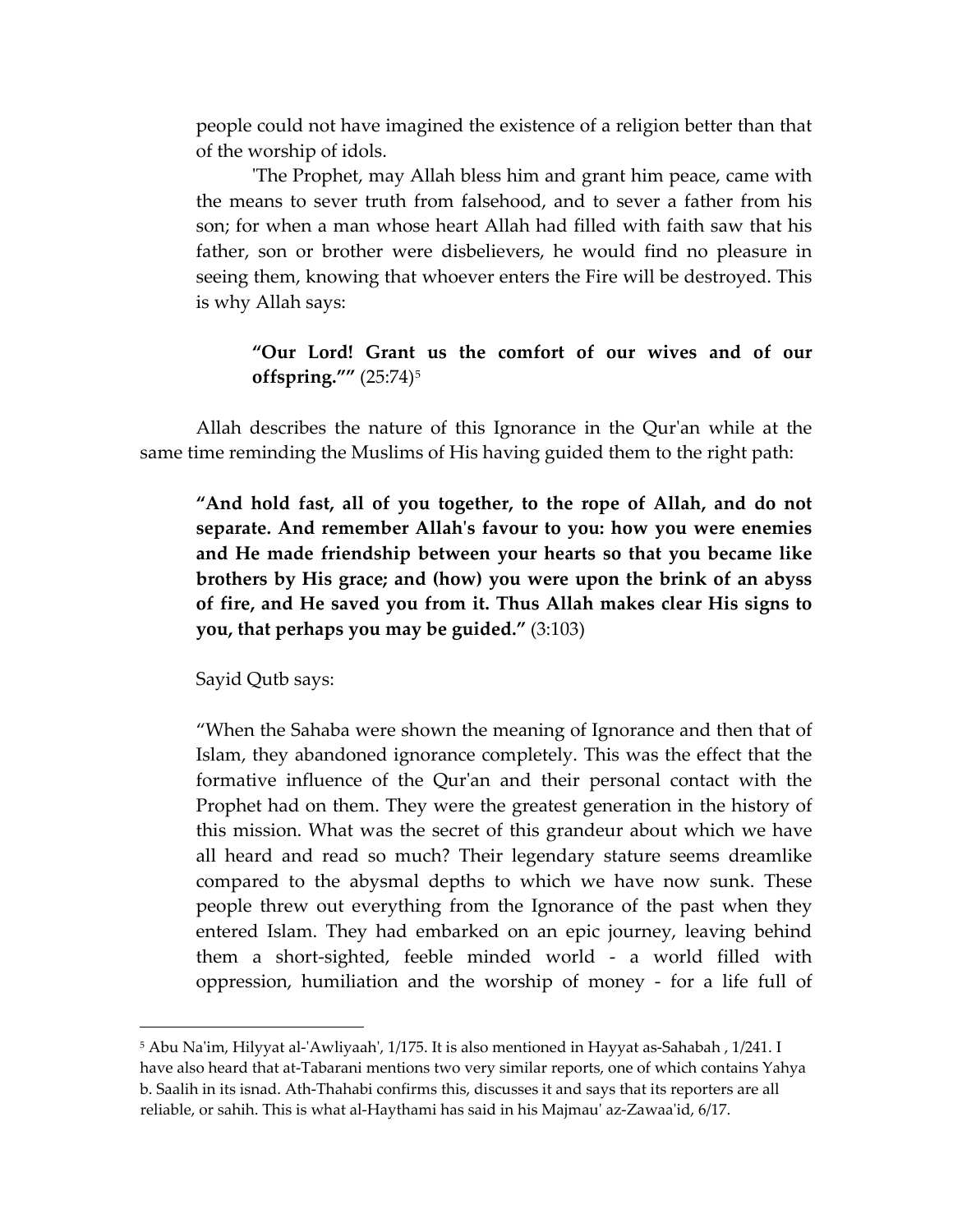possibilities, shining with the light of Allah; for a world of profound insight and vision that gave men the confidence to rise above the worship of created things and to worship only Allah."[6](#page-13-0)

#### **Declaration of Faith and the Key to Success**

The declaration of faith, **ʹThere is no god but Allah, Muhammad is the Messenger of Allahʹ**, is the key to success and the point of departure from which the Prophet began, may the peace and blessings of Allah be upon him. These words broke all bonds and severed all ties except those of faith, of love for the sake of Allah, and of brotherhood in His cause: ties that transcend all considerations of race, class, nationality, caste and colour.

Imam Muslim reports from Abu Hurayrah that the Prophet, may Allah bless him and grant him peace, said:

"Allah will say on the Day of Resurrection, "Where are those who love each other only for my sake? Today they will take shelter in My shadow and there is no other shadow today but Mine.""[7](#page-13-1)

Umar ibn al‐Khattab reports that the Prophet, may Allah bless him and grant him peace, said,

**ʺIndeed among the servants of Allah are people who are neither prophets nor martyrs themselves but whose place both prophets and martyrs will envy on that Day.ʺ** Those who were with him asked, *ʺO Messenger of Allah, tell us who they are.ʺ* He said, **ʺThey are those who loved each other for the sake of Allah though there was no bond of kinship between them and no thought of gain. By Allah, their faces shine with light. They are bathed in light. When men take fright they fear not. When men are struck with sadness they feel no sorrow.ʺ** Then he read the verse,

**ʺMost surely the friends of Allah are (those) who have no fear and who do not grieve.ʺ** (10:62).

<span id="page-13-0"></span><sup>6</sup> Sayid Qutb, Milestones, p. 16, Arabic Edition, Shorouk

<span id="page-13-1"></span><sup>7</sup> Sahih Muslim, Kitab al‐Burj, (2566); also Musnad, Imam Ahmad, 16/192, (8436); and al‐ Muwatta, Imam Malik, 2/952.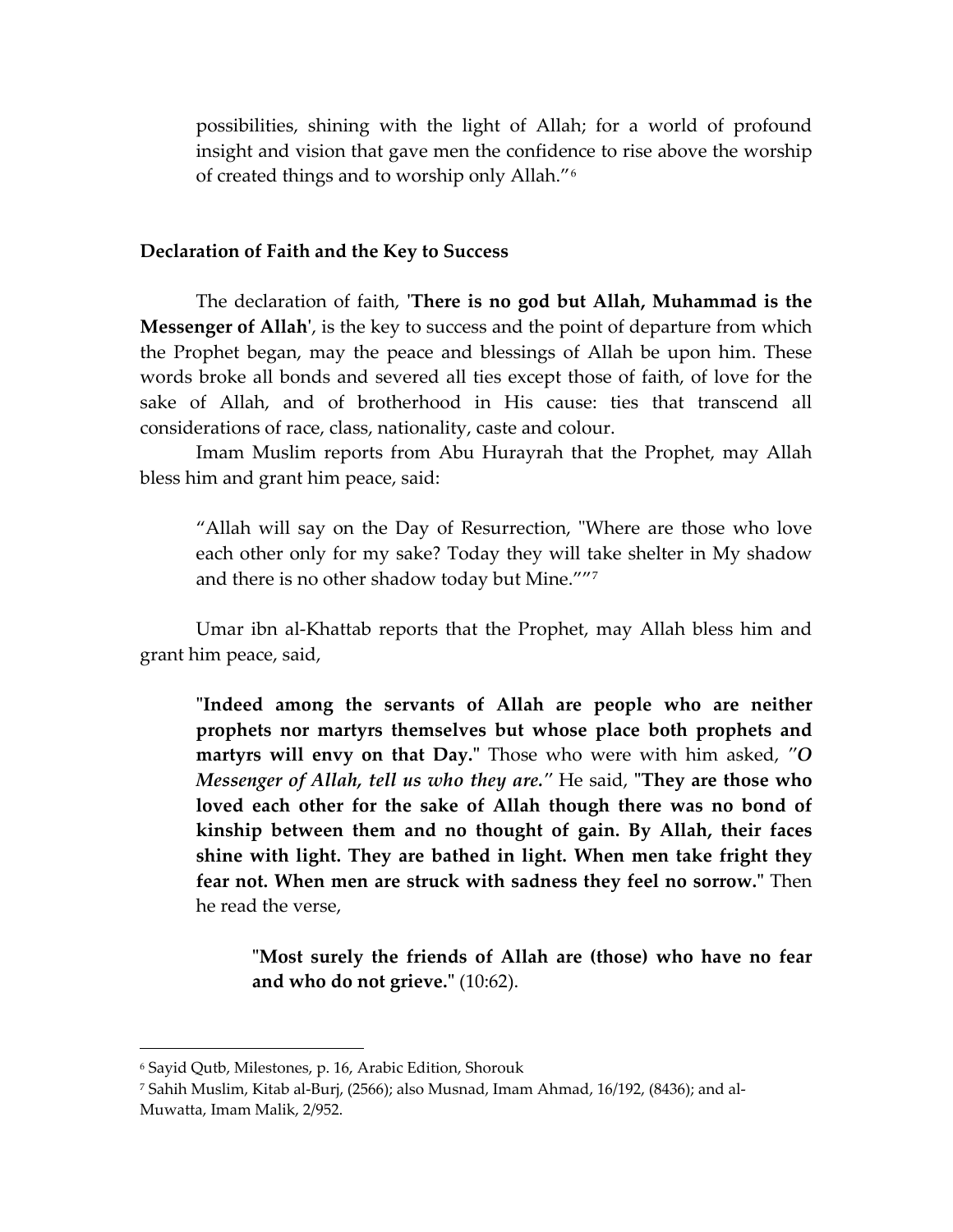The Prophet, may Allah bless him and grant him peace, stayed in Makkah for thirteen years calling people to this 'aqeedah and planting it firmly in the hearts of the Muslim community until its effects began to be reflected in their actions and in their unceasing struggle to spread the word of Allah throughout the world. It was also to serve as the foundation of the nation established by the Prophet at Madinah.

#### **The Task before Us**

There is an urgent need to speak about this issue again, and to repeat the correct Islamic understanding of it, now that many people have come to misunderstand the pure 'aqeedah that the Messenger of Allah brought us. For the great mass of people today the declaration of faith is little more than an empty phrase. They do not reflect on its meaning, consider its significance or sense any of the commitment that it entails. Worse still, the problem is not only confined to the meaning of the kalima, but also extends to the Qurʹan and the Sunnah too, as people skim through these to find support for their own opinions while ignoring the work of the ulama, the commentaries on the hadith, and the tafsir of the Qurʹan. Such people think they have no need of scholars, past or present.

The reality of worship as a vast matter encompassing the life of this world and the Hereafter has thus been altered to include only the ritual acts of devotion: the prayer and fasting, zakat and the hajj. But where is the complete way of life? Whom shall we choose as friends? Who are our enemies? Whom shall we love? Whom shall we hate? The answers to these questions are very far from their grasp. This deen does not stop at simply saying that God is One, but continues by asserting that there is no other divinity than He; the totality of His Divine Names and Attributes alone befit His Grandeur and Majesty.

As Muhammad ibn Abdul Wahhab has pointed out,

"When the Prophet went to the People of the Book to warn them about associating other things with Allah, and to urge them to accept that this practice stood in contradiction to the Divine Unity of God, they were not opposed to him. They started to mend their ways and to encourage one another to accept his call. But when their religion and the foolishness of their scholars were denounced, they turned away and declared their enmity towards him and his companions, complaining, "He questions our intelligence, defames our religion, and insults our faith." Of course, it is well known that the Prophet, may Allah bless him and grant him peace,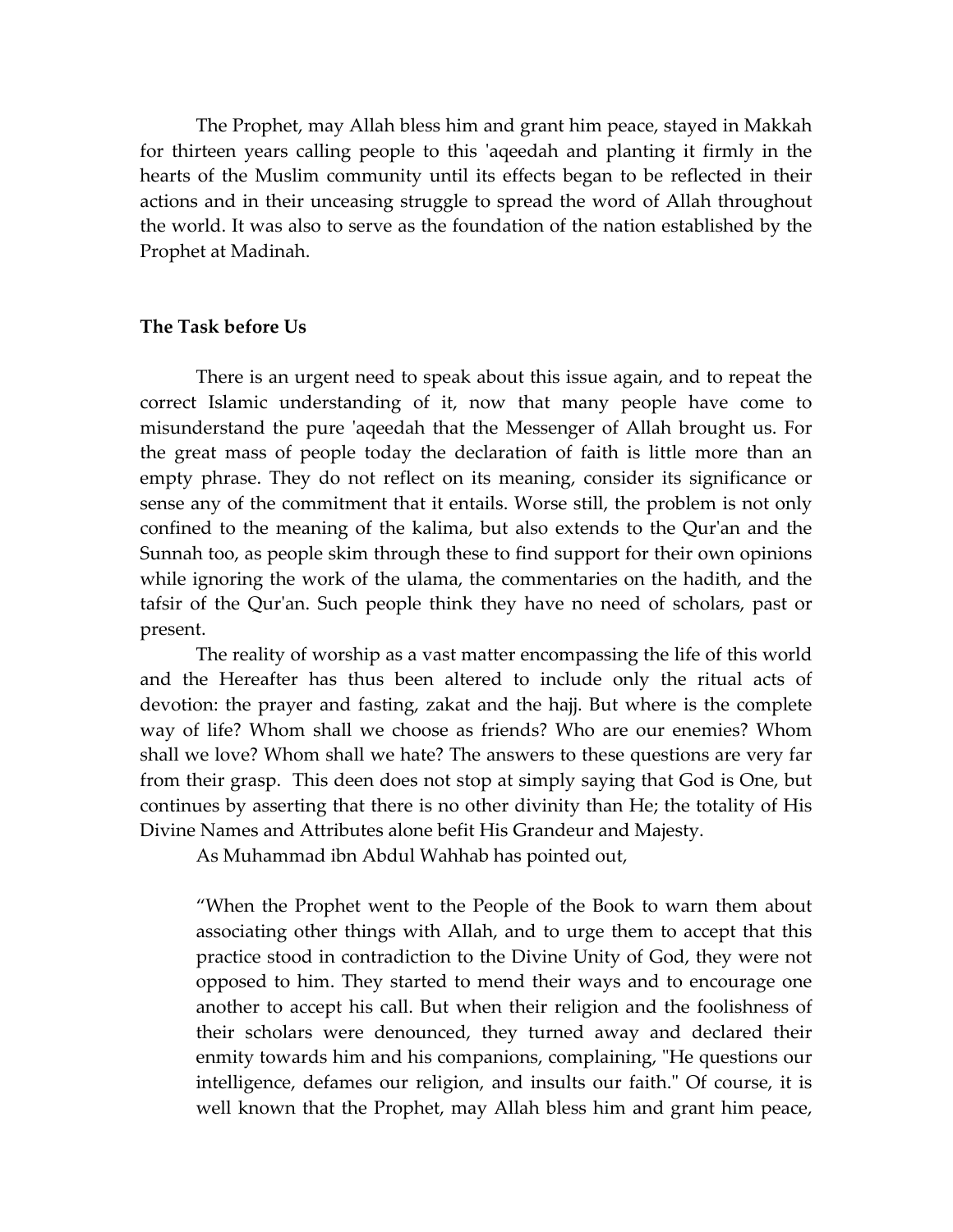never cursed Jesus nor his mother, peace be on them, nor the angels nor the pious dead. But when he explained that these could not help them and could not hurt them, they claimed it was an insult.

ʹOnce we understand this point we will realize that no one has the right to say he is a Muslim, even if he says there is only One God, unless he also declares his enmity for the disbelievers and makes plain his anger with them and opposition to them:

**"You will not find people who believe in Allah and the Last Day loving those who oppose Allah and His Messenger, even though they are their fathers or their sons or their brothers or their clan. As for such, He has written faith upon their hearts."** (58:22).

ʹIf we understand this then we must also recognize that many of those who claim to be Muslims today really have no idea about the meaning of the words "There is no god but Allah". Were we to accept their understanding, then we could not explain the first Muslimsʹ perseverance when under torture and in slavery, nor their patience during persecution and exile. The Prophet, may Allah bless him and grant him peace, was the most merciful of men; had he been able to spare his Companions these hardships then surely he would have done so."<sup>[8](#page-15-0)</sup>

Bearing in mind the misunderstanding over the true meaning of the words 'There is no god but Allah,' it is perhaps relevant to discuss this point further. In the following chapter we will consider the things which contradict the declaration of faith, and the obligations that its acceptance implies. We rely upon Allah for help and inspiration in this task.

<span id="page-15-0"></span><sup>&</sup>lt;sup>8</sup> Muhammad ibn Abdul Wahhab, Majmu'at at-Tawhid, p.19. Also Ibn Taimiyah and others.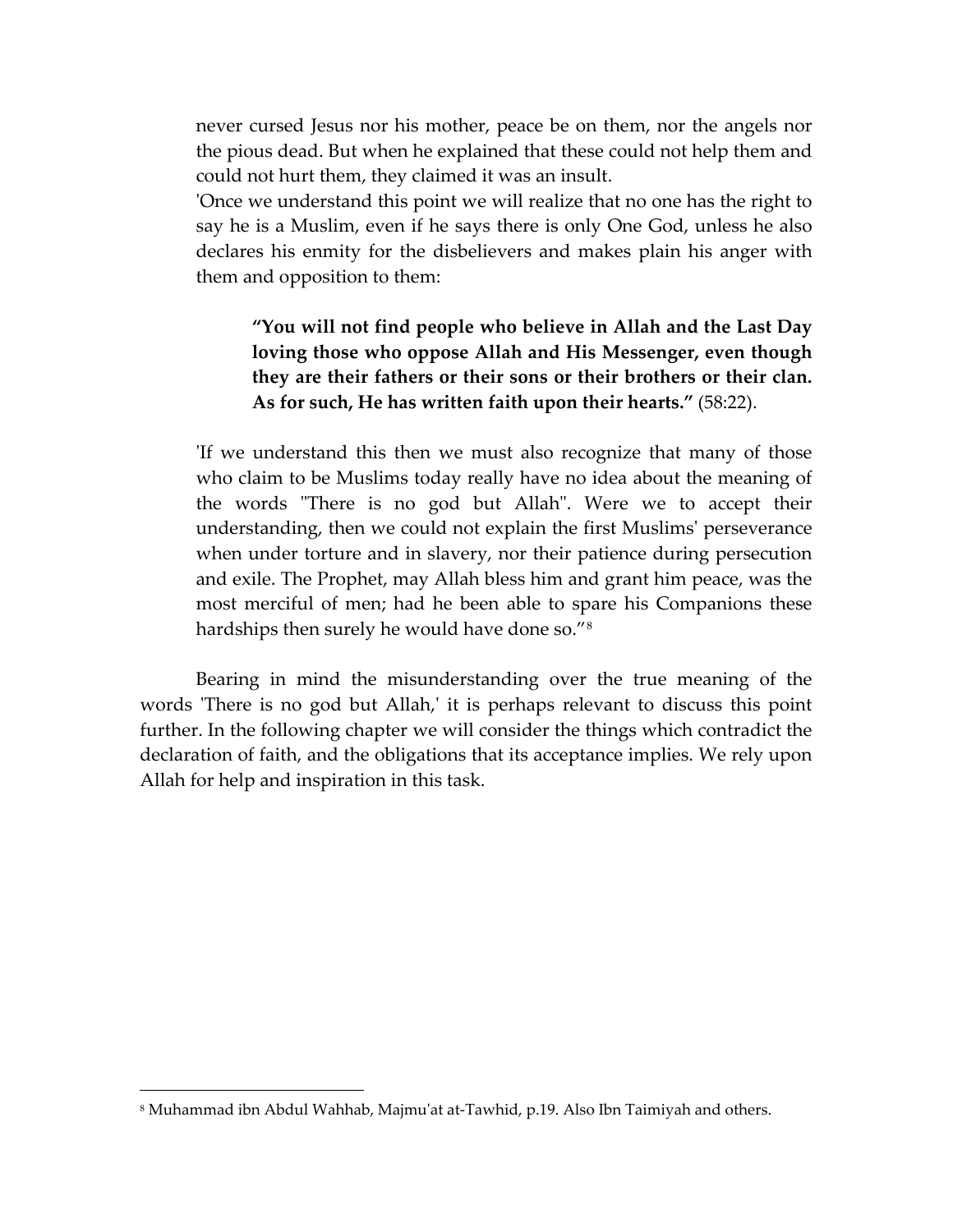### **Chapter 2 The Declaration of Faith**

### **What the Declaration of Faith Confirms and What it Denies**

The meaning of the first part of the declaration of faith, There is no god but Allahʹ, is that nothing other than Allah is worthy of worship. This denies the attribution of divinity to all other things, and affirms it as a quality which belongs to Allah alone.<sup>[9](#page-16-0)</sup> Ibn Taymiyah said:

"The heart will not find complete happiness except by loving Allah and by striving towards what is dear to Him. It is not possible to achieve this love except by rejecting all things that compete with it. This is what the words, "There is no god but Allah", mean; this is the spirit of the deen of Ibrahim and of that of every other prophet."[10](#page-16-1)

When someone says, **ʹThere is no god but Allahʹ**, he has denied one thing and affirmed another. With these words the believer first denies all those who reject faith, worship created things, obey the tyrant, rule by injustice or remain content under oppression; and then he affirms his allegiance to Allah, to His deen, to His Book, to His righteous servants, and to the Sunnah of His Prophet, may Allah bless him and grant him peace:

# **"Whoever rejects false deities and believes in Allah has grasped a firm handhold which will never break."** (2:256).[11](#page-16-2)

As for the second part of the declaration, **ʹMuhammad is the Messenger of Allahʹ**, this means that we do what the Prophet, may Allah bless him and grant him peace, has told us to do, and stop doing what he has told us not to do.

According to Muhammad ibn Abdul Wahhab

"No one truly believes until he rejects the forces of disbelief<sup>[12](#page-16-3)</sup>."

<span id="page-16-0"></span><sup>9</sup> Sheikh Abar‐Rahman ibn Hassan, Path al Majid, p. 36.

<span id="page-16-1"></span><sup>10</sup> Ibn Taimiya, Majmuʹ al‐Fatawaa, vol 28, p.32. Riyadh.

<span id="page-16-2"></span><sup>11</sup> Muhammad ibn Abdul Wahhab, Fath al‐Majid, p.16.

<span id="page-16-3"></span> $12$  The word translated here as 'forces of disbelief' is 'Taghut' in the original Arabic. Ibn al-Qayyim says that this means anything which exceeds Allahʹs limits, something that is served, obeyed or followed. Taghut includes everyone who rules by other than the revelation of Allah and the example of His Messenger; or which is worshipped instead of, or in addition to, Allah; or which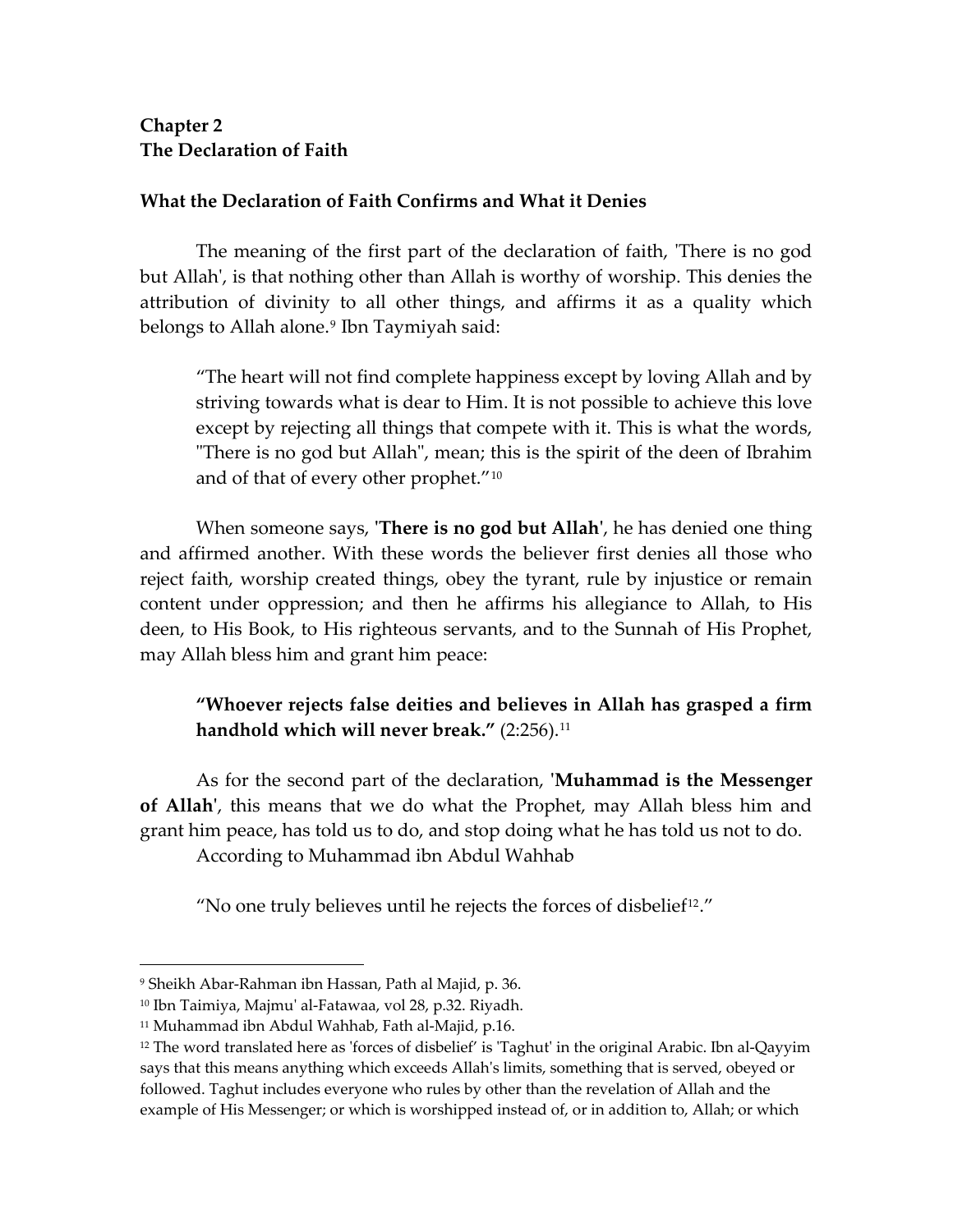This is supported by ayah 2:256 just cited. The declaration of faith is a declaration of complete loyalty to the Shariʹah:

**"Follow that which is sent down to you from your Lord, and follow no protecting friends beside Him. Little do you recollect!"** (7:3)

and:

 $\overline{a}$ 

**"So set your purpose (O Muhammad) for the deen as a man by nature upright ‐ the natural way of Allah, in which He has created man."** (30:30)

You must also denounce the rule of Ignorance:

**Is it a judgement of the time of ignorance that they seek? And who is better than Allah for judgment for a people who have certainty (in their belief)?** (5:50)

Indeed you must deny all other religions:

### **"And whoever seeks a religion other than Islam, it will not be accepted from him, and he will be one of the losers in the Hereafter."** (3:85)[13](#page-17-0)

The declaration of faith is thus a denial and an affirmation. In fact, it denies four things and affirms four others. It denies false deities, the tyrant, intermediaries, and ordained authorities, who are bogus. If you think a thing can help you or protect you from harm then you have taken it as a god. A tyrant demands that you worship and adore him. An intermediary, whether family, community or property, distracts you from faith:

**"And from among mankind are some who take for themselves (objects of worship as) rivals to Allah, loving them as they should only love Allah."** (2:165)

Bogus authority advises you to act against truth and to disobey Allah:

is followed in opposition to the command of Allah. Quoted from Abd ar-Rahman ibn Hassan, Fath al‐Majid, p. 16.

<span id="page-17-0"></span><sup>&</sup>lt;sup>13</sup> Pickthall: '...whoso seeketh as religion other than the Surrender (to Allah).'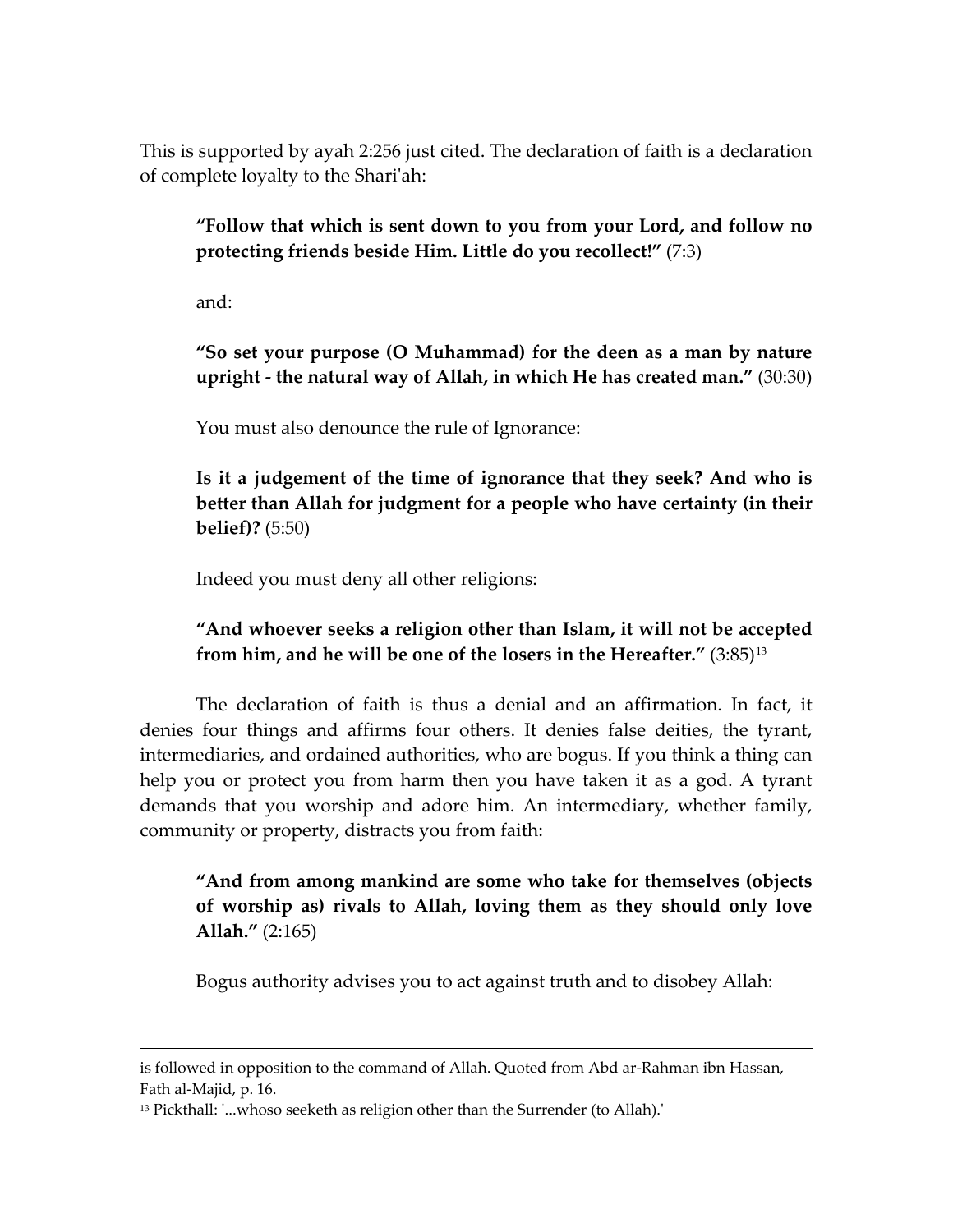## **"They have taken as lords beside Allah their rabbis and their monks."** (9:31)

It also affirms four things: that the object of your worship is Allah; that glorification and love are for Allah alone; that hope and fear are due only to Allah; and that you are aware of Allah's power and might, this awareness is Taqwa. The single and unique goal of the believer is to worship Allah and none other than Him. Thus, the believerʹs love is for Allah alone:

### **"And those who believe are stronger in their love for Allah."** (2:165)

Hope too, is placed exclusively in Allah and one fears nothing but Him:

**'If Allah afflicts you with some hurt, there is no one who can remove it except Him; and if He desires good for you, there is no one who can repel His bounty. He strikes with it whom He wishes of his servants. He is the Forgiving, the Compassionate."** (10:107)[14](#page-18-0)

Lastly, the believer is conscious of Allah and aware of the danger of His displeasure and of His wrath. It is taqwa that causes a person to abandon disbelief and disobedience, to devote himself entirely to Allah and to obey His law and His command. Ibn Masʹood said:

*"When you act in obedience to Allah, in the light of Allah, you hope for Allahʹs reward. When you abandon disobedience of Allah, in the light of Allah, you fear Allahʹs punishment."*[15](#page-18-1)

Whoever recognizes these things must sever all links to anything other than Allah and free his heart from falsehood. Thus Allah tells us that Ibrahim, as well as our own Prophet, may the blessings and peace of Allah be on them, smashed the idols that their people took as gods and rejected all who worshipped them:

**"There is a good example for you in Ibrahim and those with him, when they told their people: Surely we disassociate ourselves from you and all that you worship beside Allah. We have done with you. And there**

<span id="page-18-0"></span><sup>&</sup>lt;sup>14</sup> Pickthall: '...the Forgiving, the Merciful.'

<span id="page-18-1"></span><sup>15</sup> Majmuʹat ar‐Rasaʹil waʹ1‐Masaʹil al‐Najdiyya, Muhammad Rashid Rida, eds. vol.4, p.99.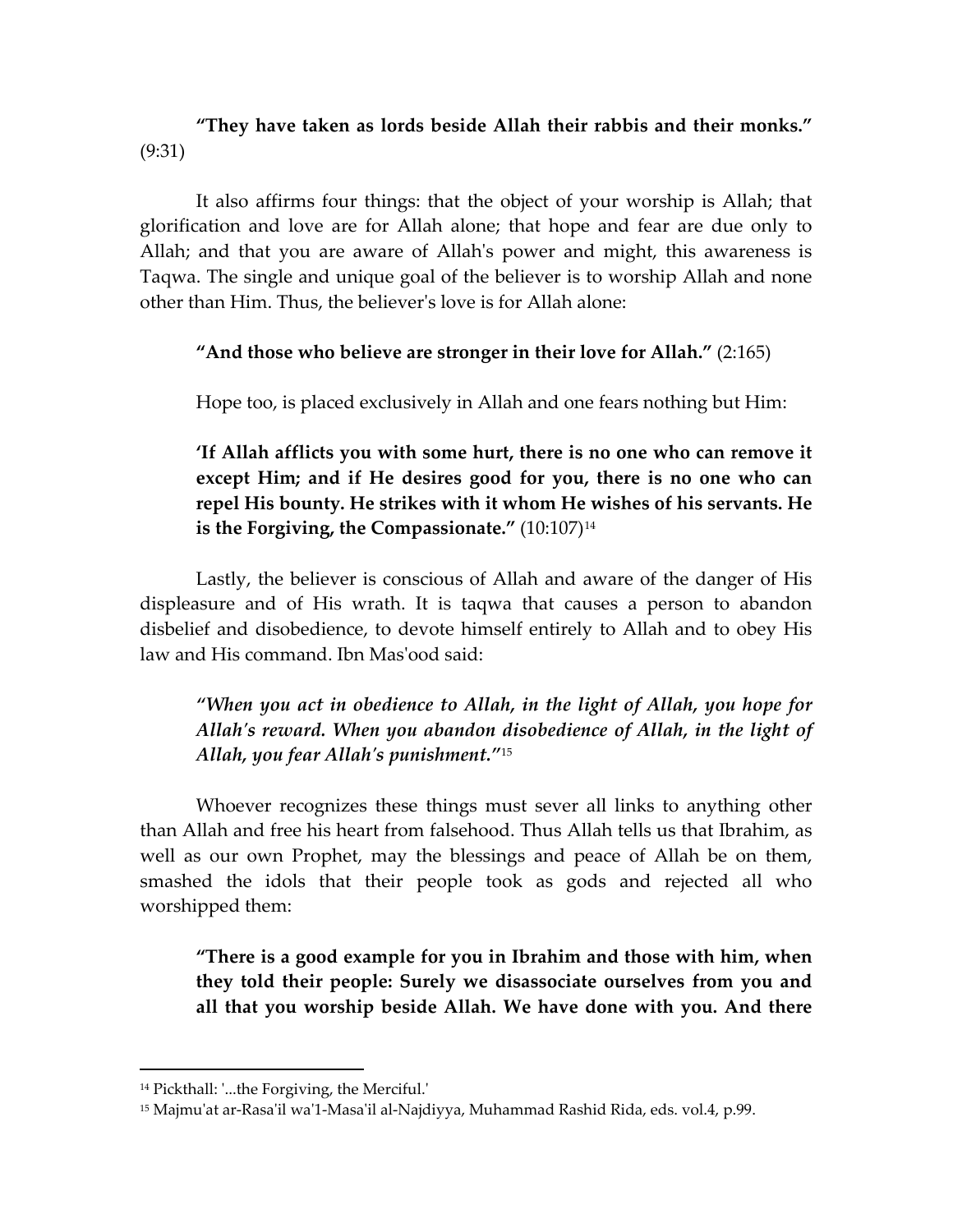### **has arisen between us and you enmity and hate for ever until you believe in Allah only."** (60:4)[16](#page-19-0)

From beginning to end the Qurʹan is a clarification of the meaning of the words, **ʹThere is no god but Allahʹ**. This statement is both a denial of shirk and of those who commit it, and an approval of sincerity and of those who strive for it. Every word and every deed that is dear to Allah is in some way connected to this declaration. It is the source of all noble action, its definition and its guide[.17](#page-19-1) This is why Allah has called it, the 'declaration of fear.' $^{\rm 18}$  $^{\rm 18}$  $^{\rm 18}$ 

#### **The Prophetʹs Companions and the Declaration of Faith**

The following account illustrates the Companions' understanding and experience of the kalima. In 170 AH someone asked Imam Sufiyan ibn ʹUyaynah al-Hillali<sup>[19](#page-19-3)</sup> about faith. He said:

"It is in both speech and action."

 $\overline{a}$ 

"But does it increase and decrease?" asked the man.

ʺIt increases as Allah wishes, and it decreases as He wishes until no more of it than this remains," and he held out his hand.

The man said, "So what should be our attitude towards those among us who assert that it is speech and not action?"

ʺThis is what people used to say before the nature and limits of faith had been made clear. Of course Allah, Glorious and Mighty is He, sent his Prophet, may Allah bless him and grant him peace, to all of humanity to tell them that there is no god but Allah and that he is the Messenger of Allah. Once they had accepted this, the security of their money and their lives was assured and they became accountable to Allah alone."

<span id="page-19-1"></span><span id="page-19-0"></span><sup>&</sup>lt;sup>16</sup> Risa'il fi 'Aqa'id al-Islam, Muhammad ibn Abdul Wahhab, eds. Rashid Rida, p.35. <sup>17</sup> ibid.

<span id="page-19-2"></span><sup>&</sup>lt;sup>18</sup> Ar. Kalimat at-Taqwa : Wa 'alzamahum kalimat at-taqwaa wa kaanu 'ahaqqa bihaa wa ʹahlahaa. (Qurʹan 48:26): **ʹAnd imposed upon them the word of self‐restraint, for they were worthy of it and meet for it.ʹ** (Pickthall). Muhammad Asad translates this term as ʹthe word of God-consciousness' and notes that it implies that 'their consciousness of God and of His allpervading power enabled them to bear the "stubborn disdain" of their enemies with inner calm and sincerity.' (Asad, The Message of the Quran, p.790, Gibralter, 1980). Its translation as 'fear' above is most appropriate due to the context of al‐Qahtaniʹs discussion.

<span id="page-19-3"></span><sup>&</sup>lt;sup>19</sup> 107-198 AH; Imam Shafi'i said of him, 'Were it not for Imams Malik and ibn 'Uyaynah, the learning of the Hijaz would have been lost.' Imam Ahmad said, 'I have not seen anyone more knowledgeable in the Sunnah than ibn 'Uyaynah.'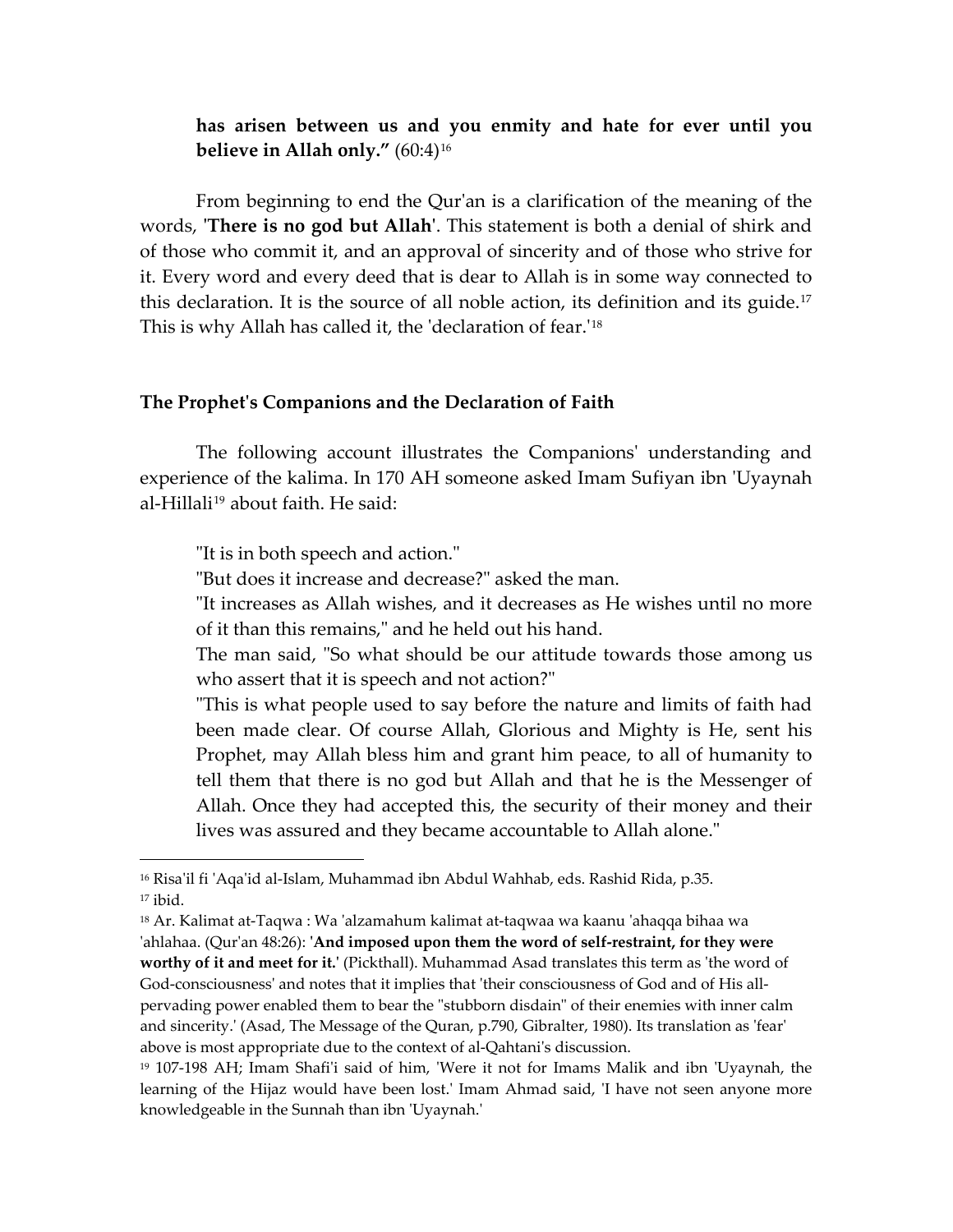ʺWhen Allah was satisfied with their sincerity, He commanded His Prophet to order them to pray. He ordered them to do this and they did it. By Allah, if they had not done this their first act would not have helped them".<sup>[20](#page-20-0)</sup>

ʺWhen Allah was satisfied with the sincerity of their prayers, He told His Prophet to order them to migrate to Madeenah. By Allah, if they had not done this neither their first act nor their prayers would have helped them." ʺWhen Allah was satisfied with the sincerity of their hearts in this, He commanded them to return to Makkah to fight their fathers and their brothers until these said the Word which they had said, established the same prayer and joined the same migration. He commanded them to do this and they did it. One of them even came with the head of his father and said, 'O Messenger of Allah, here is the head of a leader of the disbelievers.' By Allah, if they had not done this their first act, their prayers and their migration would not have helped them."

ʺWhen Allah was satisfied with the sincerity of their hearts in this, He told His Messenger to order them to complete the rite of Tawwaf and to shave their heads in humility, which they did. By Allah, if they had not done this their first act, their prayers, their migration and their combat with their fathers would not have helped them."

ʺWhen Allah was satisfied with the sincerity of their hearts in this He told the Prophet, may Allah bless him and grant him peace, to take a part of their money by which to purify themselves. He commanded them to do this and they did, giving much and giving little. By Allah, if they had not done this their first act, their prayers, their migration, their combat with their fathers and their tawwaf would not have helped them."

ʺWhen Allah was satisfied with the sincerity of their hearts which were now in harmony with the nature and limits of faith, He said to them:

# **"This day I have perfected your deen for you and have completed My blessings to you, and have chosen for you as your deen al‐ Islam."** (5:3)

ʹImam Sufiyan continued:

<span id="page-20-0"></span><sup>&</sup>lt;sup>20</sup> There is an inconsistency in the account here. The text says 'If they had not done this neither their first act nor their prayers would have helped them.ʹ As Shaykh al‐Qahtani points out in a footnote, this wording is odd. Logically it should say ʹhad they not done this their first act would not have helped them.ʹ This alternative is more clear and has been used above. The discrepancy is probably due to a scribeʹs error. (Trans).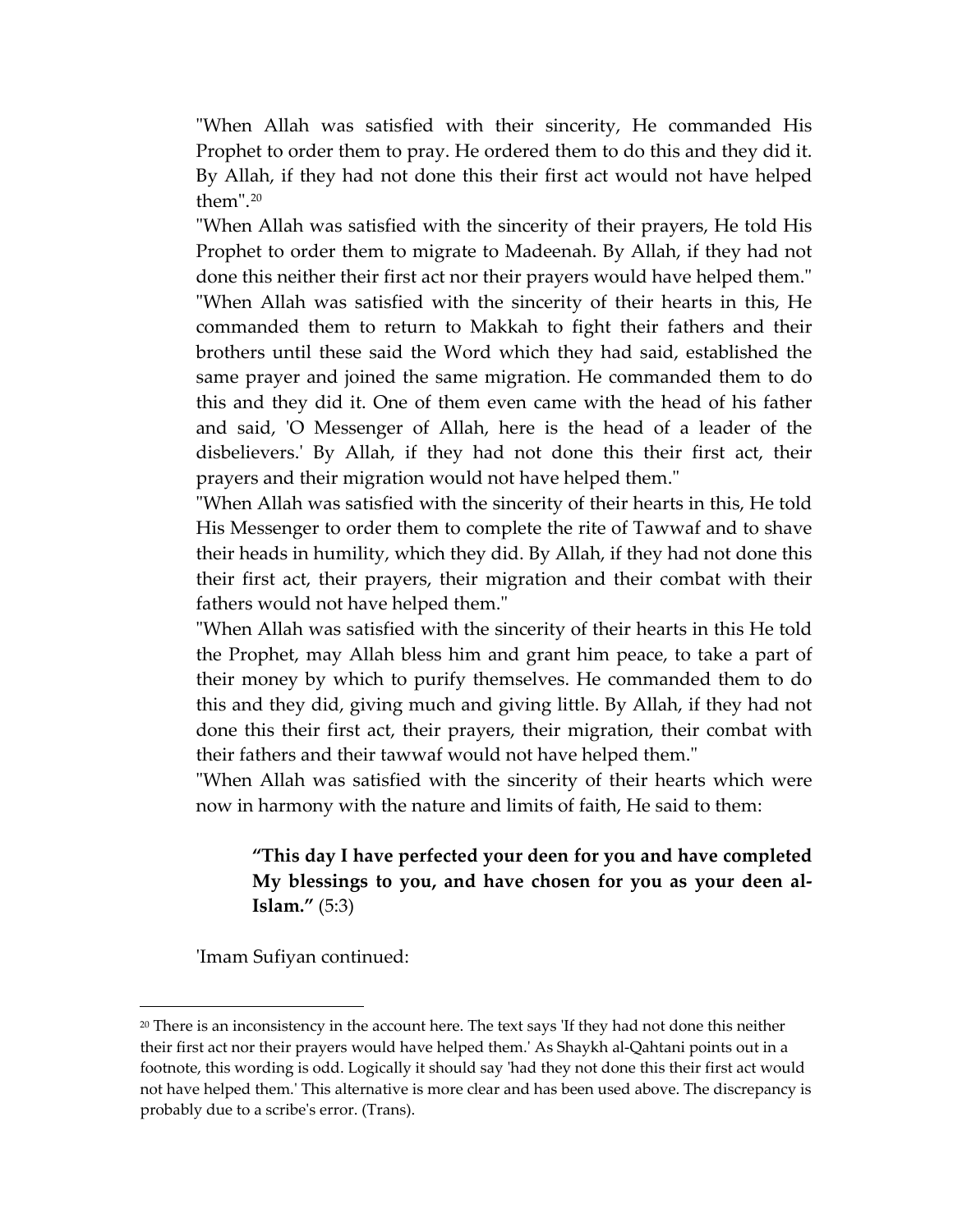ʺWhoever abandoned any part of faith was a disbeliever as far as we were concerned. If this was from neglect we would correct him, but he would be lacking in our eyes. This is the Sunnah. Relate it on my behalf to whoever may ask you about it."<sup>[21](#page-21-0)</sup>

<span id="page-21-0"></span><sup>&</sup>lt;sup>21</sup> Al-Shari'a, Abu Bakr Muhammad ibn al-Hussain al-Ajari, p.104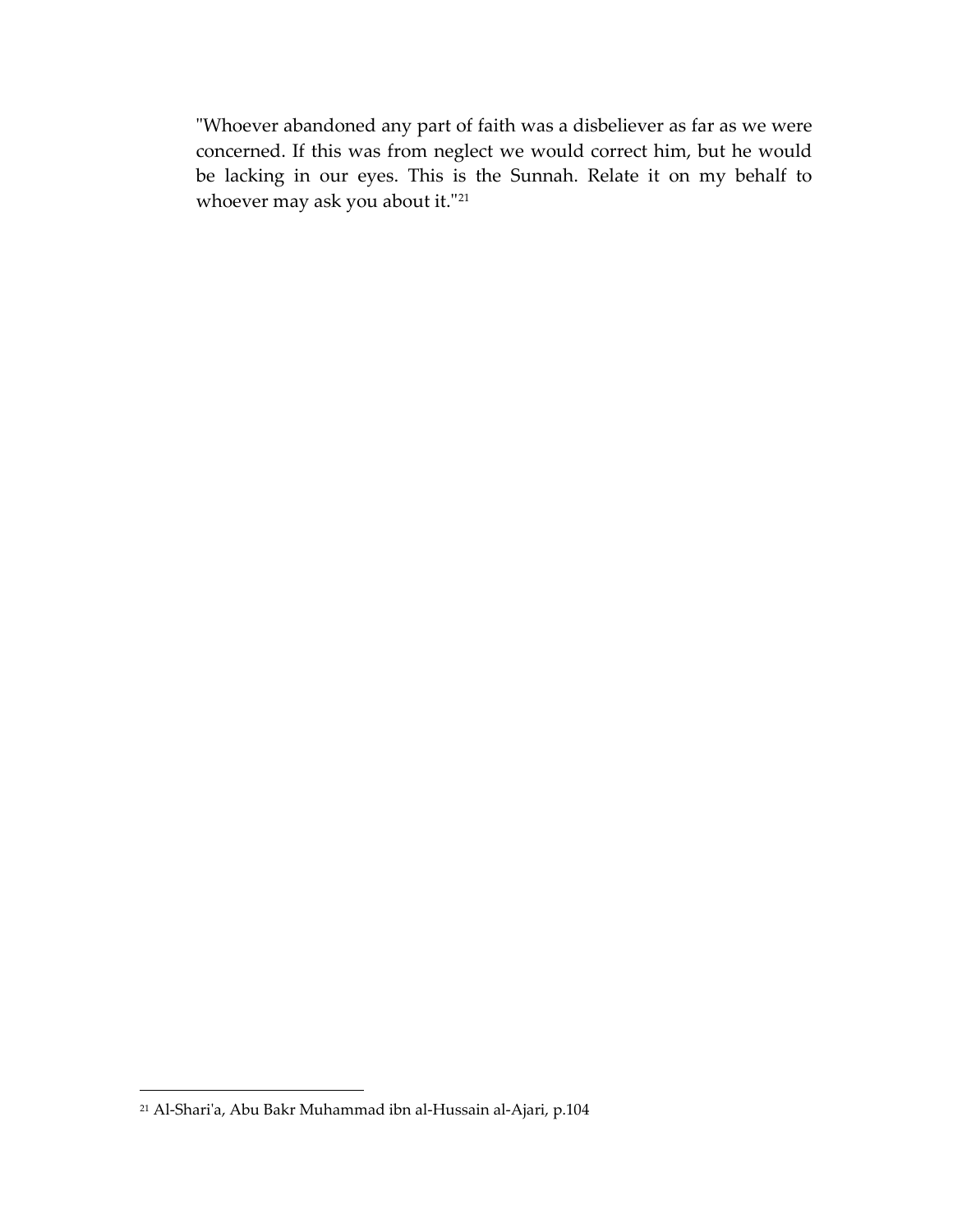# **Chapter 3 The Prerequisites of the Declaration of Faith**

The importance of the declaration of faith has nothing to do with the number of its words, nor indeed with its memorisation. How many people have acknowledged it and lived according to it yet still could not tell you how many words it contains? How many people have learned these words by heart to rattle them off as quick as lightning, but still fall into many things that contradict them? Success is only by the hand of Allah.<sup>[22](#page-22-0)</sup>

In the first century of the Hijra someone asked Wahab ibn Munabbah whether the words, **ʹThere is no god but Allahʹ**, were the key to paradise. 'Certainly,' he said, 'but of course every key has teeth, so if you come with one that has teeth, the door will open, but if you don't, it won't.<sup>'[23](#page-22-1)</sup> The teeth of this key are the prerequisites of the declaration of faith.

The ulama' consider that the declaration of faith depends on seven conditions:

The first of these prerequisites is knowledge of what the declaration of faith negates and of what it confirms. It negates ignorance. Allah says:

### **"So know (O Muhammad) that there is no god but Allah."** (47:19)

and also:

### **"Except whoever bears witness to the truth knowingly."** (43:86)

This witnessed truth is Tawheed, or Divine Unity, which pervades the heart as you declare the kalima; and lastly:

# **"Allah (Himself) is Witness that there is no god but Him ‐ and (so are) the angels and the people of knowledge ‐Who sustains His creation with justice; there is no god but Him, the Almighty, the Wise."** (3:18).

In Sahih Bukhari, as in Sahih Muslim, there is a hadith, reported by Uthman, that says:

<span id="page-22-1"></span><span id="page-22-0"></span><sup>22</sup> Maʹaarij al‐Qubul, Hafiz al‐Hakami, 1/377.

 $23$  He reported hadith from Abu Hurayrah, Abu Sa'id, Ibn Abbas and Ibn Umar among others. He came from Yemen and died in 110 AH. This hadith is reported in Bukhari, in an appendix to Kitab al-Jana'iz with regard to someone whose last words are, 'There is no god but Allah', 3/109.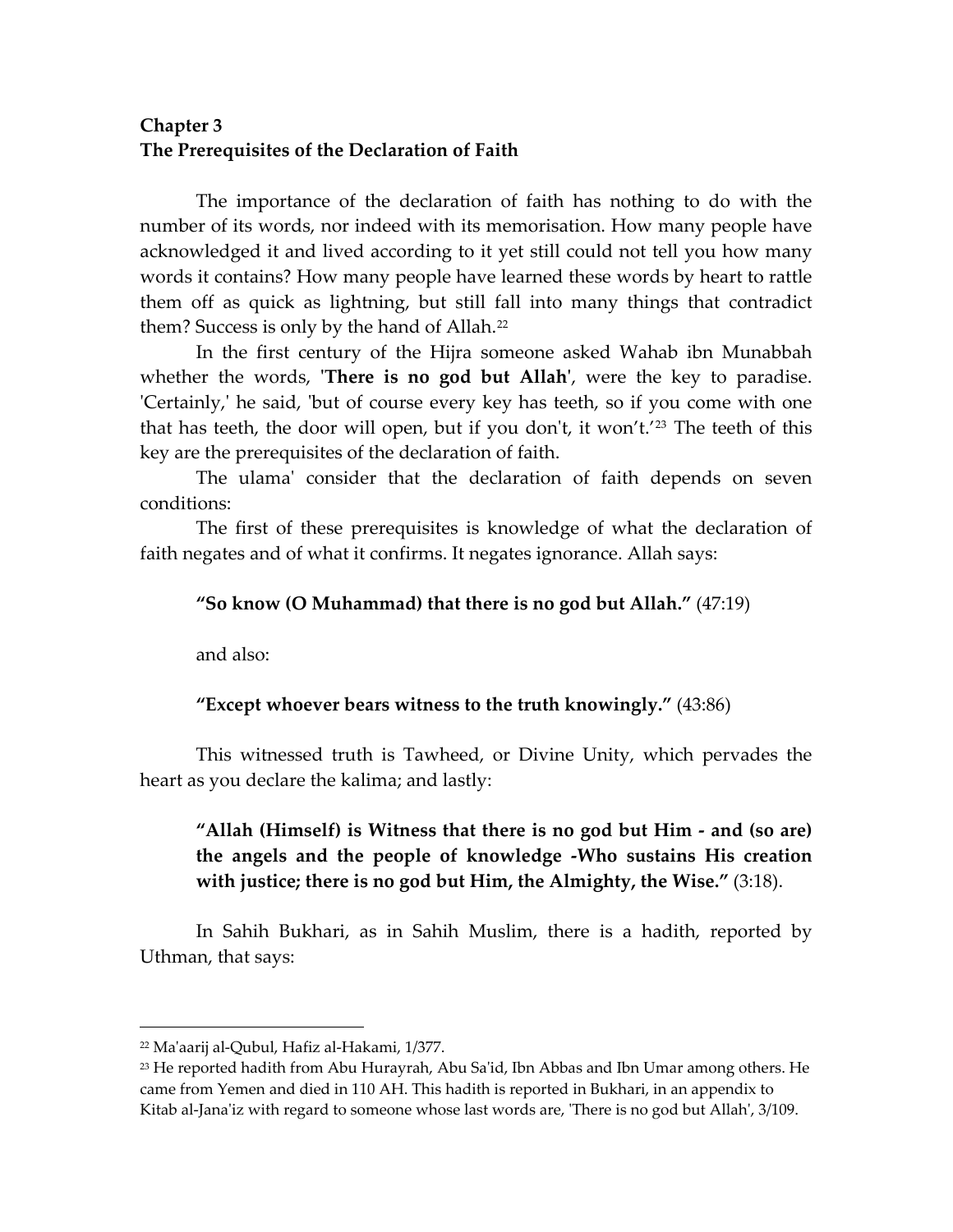"The Messenger of Allah, may Allah bless him and grant him peace, said, **ʺWhoever dies in the knowledge that there is no god but Allah, shall surely enter Paradiseʺ**'.[24](#page-23-0)

The second prerequisite is the complete denial of uncertainty. This means that whoever pronounces the declaration of faith must be completely and utterly sure that it is the truth. Faith must be based upon certainty and not upon doubt<sup>[25](#page-23-1)</sup>. Allah says:

**"Surely the (true) believers are only those who believe in Allah and His Messenger and then do not doubt, but struggle with their wealth and their selves in the way of Allah. These are the sincere."** (49:15).

Abu Hurayrah has reported:

ʹThe Messenger of Allah, may Allah bless him and grant him peace, said, **ʺI bear witness that there is no god but Allah, and that I am the Messenger of Allah. No one will come to Allah with these words, never** doubting any of it, without entering paradise. "[26](#page-23-2)

Another report says,

**ʺNone will come to Allah with these words, never doubting any of it, and not see paradiseʺ** 

In another hadith, also reported by Abu Hurayrah, the Prophet, may Allah bless him and grant him peace, says,

**ʺWhoever you find beyond this room, who bears witness with firmness in his heart that there is no god but Allah, give him glad tidings of paradise.ʺ[27](#page-23-3)**

According to al‐Qurtubi, simply pronouncing the declaration of faith is not enough; you must also be certain of it in your heart. This contradicts the doctrine of the extremist Murji'a sect who say that by simply saying these words

<span id="page-23-0"></span><sup>24</sup> ibid. 1/378. See also Al‐Jamʹ al‐Fareed, p.356.

<span id="page-23-1"></span><sup>25</sup> ibid. 1/378.

<span id="page-23-2"></span><sup>26</sup> Sahih Muslim, Kitab al‐Iman, 1/56, (27)

<span id="page-23-3"></span><sup>27</sup> Sahih Muslim, Kitab al‐Iman, 1/60, (31).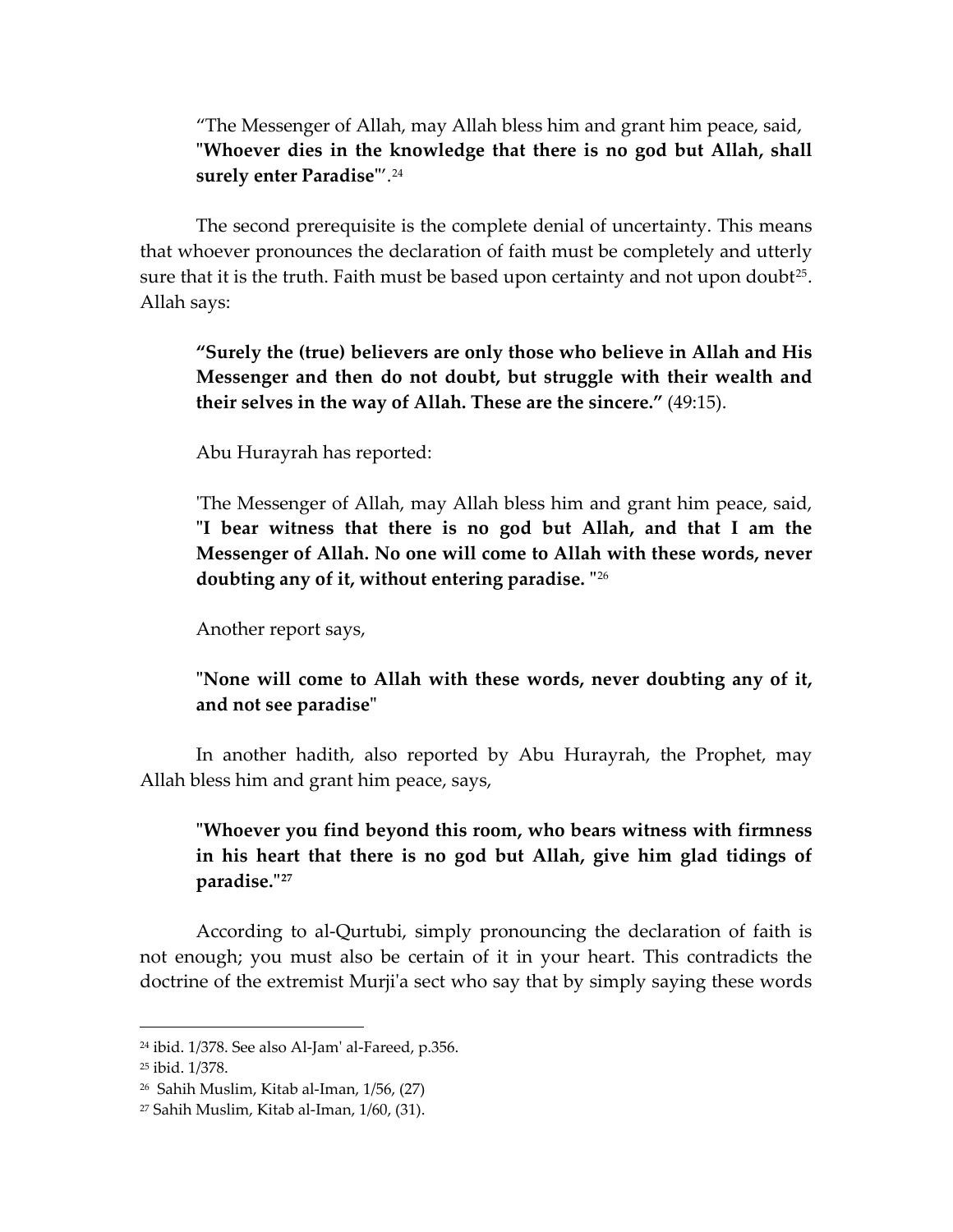you have established an adequate foundation for faith. Their own arguments contradict one another. In fact, this position is known to destroy whoever supports it, because it requires him to condone hypocrisy and to ascribe true faith to hypocrites and this is a negation of faith.' $^{\rm 28}$  $^{\rm 28}$  $^{\rm 28}$ 

The third prerequisite is to accept inwardly, and to declare openly, whatever the declaration of faith requires. Allah tells us that some of those who came before accepted it and and knew success, while others rejected it and invited His wrath:

**"And even so We sent not a warner before you (O Muhammad) into any township but that its luxurious ones said: ʹSurely we found our fathers following a religion, and we are following in their footsteps.ʹ (And the warner) said: ʹWhat! Even though I bring you better guidance than what you found your fathers following?ʹ They answered: ʹSurely we are disbelievers in what you bring.ʹ So we requited them. Then see the nature of the consequence for the rejecters!"** (43:23‐25).

And He says:

**"Then shall We save Our Messengers and those who believe in the same way (as before). It is incumbent upon Us to save the believers."** (10:103)

and also:

**"For when it was said to them, ʹThere is no god but Allah,ʹ they were scornful, and said: ʹShall we forsake our gods for a mad poet?ʹ"** (37:35‐ 36).

The fourth prerequisite is to abandon oneself to what the declaration of faith implies, namely, complete surrender to Allah:

#### **"Turn to your Lord repentant, and surrender to Him.**" (39:54)

and:

 $\overline{a}$ 

**"Who is better in religion than he who surrenders his purpose to Allah while doing good?"** (4:125)

<span id="page-24-0"></span><sup>28</sup> Shaykh Abdar‐Rahman ibn Hasan, Fath al‐Majid, p.36.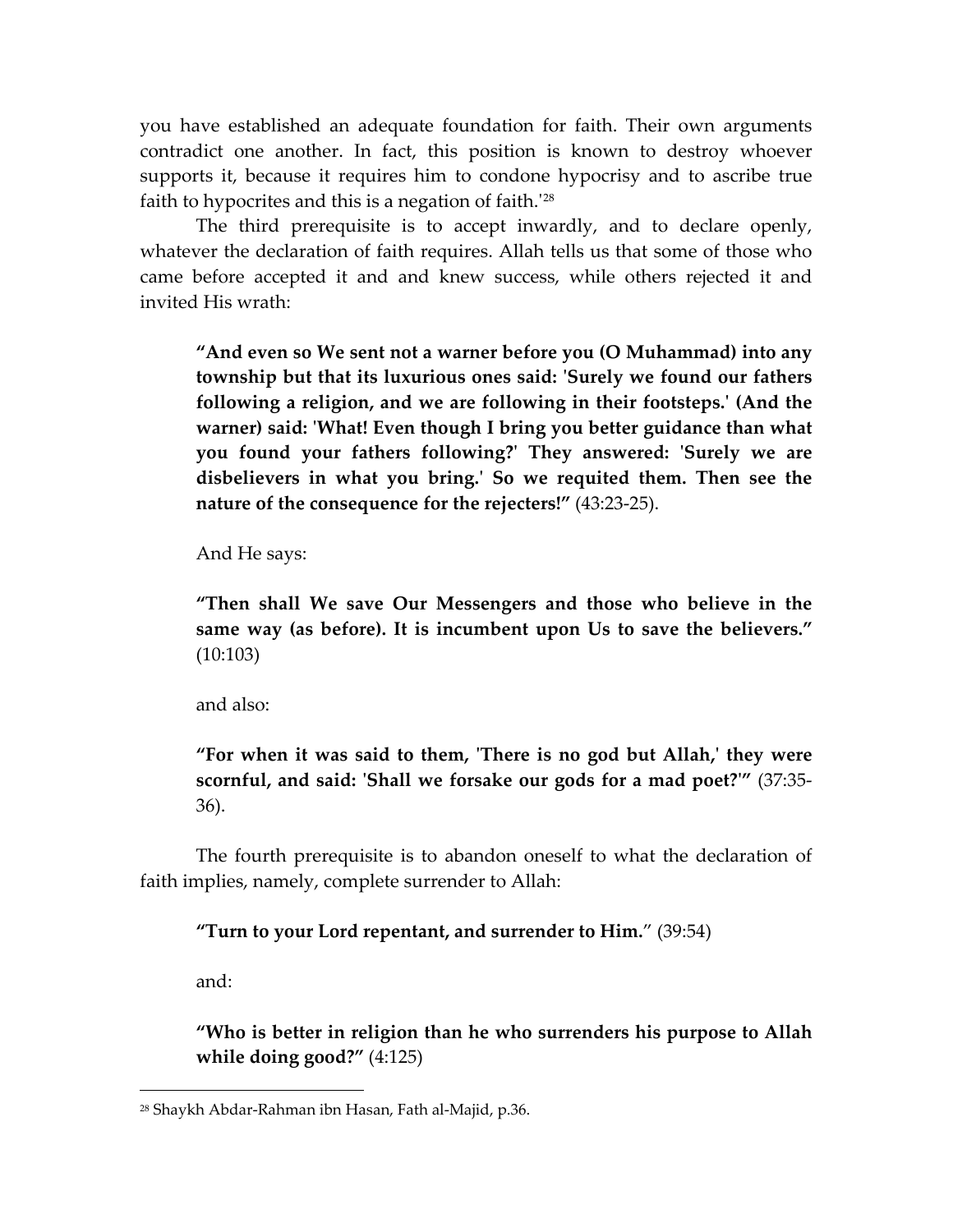and:

### **"Whoever surrenders his purpose to Allah while doing good, he has truly grasped the firm handhold.**" (31:22).

The **ʹfirm handholdʹ** means to completely understand and accept the declaration of faith. In the words of the Prophet, may Allah bless him and grant him peace,

# **"None of you has believed until his desires are in accordance with what I have come to you with."[29](#page-25-0)**

This refers to the perfection of your obedience and of your desire to obey. Furthermore, Allah says:

**"But no, by your Lord, they will not believe (truly) until they make you the judge of what is in dispute between them, and find within themselves no dislike of what you decide, and submit with full submission.**" (4:65).

Ibn Kathir points out that in this ayah Allah makes an oath upon Himself and swears that no one has believed until he accepts the authority of the Prophet in all matters. This is the truth that the believer must apply to himself both in public and in private. This is why He says in the ayah:

# **"and find within themselves no dislike of what you decide, and submit with full submission"**

That is, 'they accept your judgement in their hearts and find no difficulty in themselves in following what you have decided.ʹ Thus they submit to it completely, with no pressure or coercion, and without argument. This point was made again when the Prophet, may Allah bless him and grant him peace, said,

**ʺBy He in Whose hand is my soul, none of you has believed until his desires are in accord with what I have come to you with.ʺ[30](#page-25-1)**

<span id="page-25-0"></span><sup>&</sup>lt;sup>29</sup> This hadith appears in Imam Nawawi's Forty Hadith, number 41.

<span id="page-25-1"></span><sup>30</sup> Ibn Kathir, Tafsir, 2/306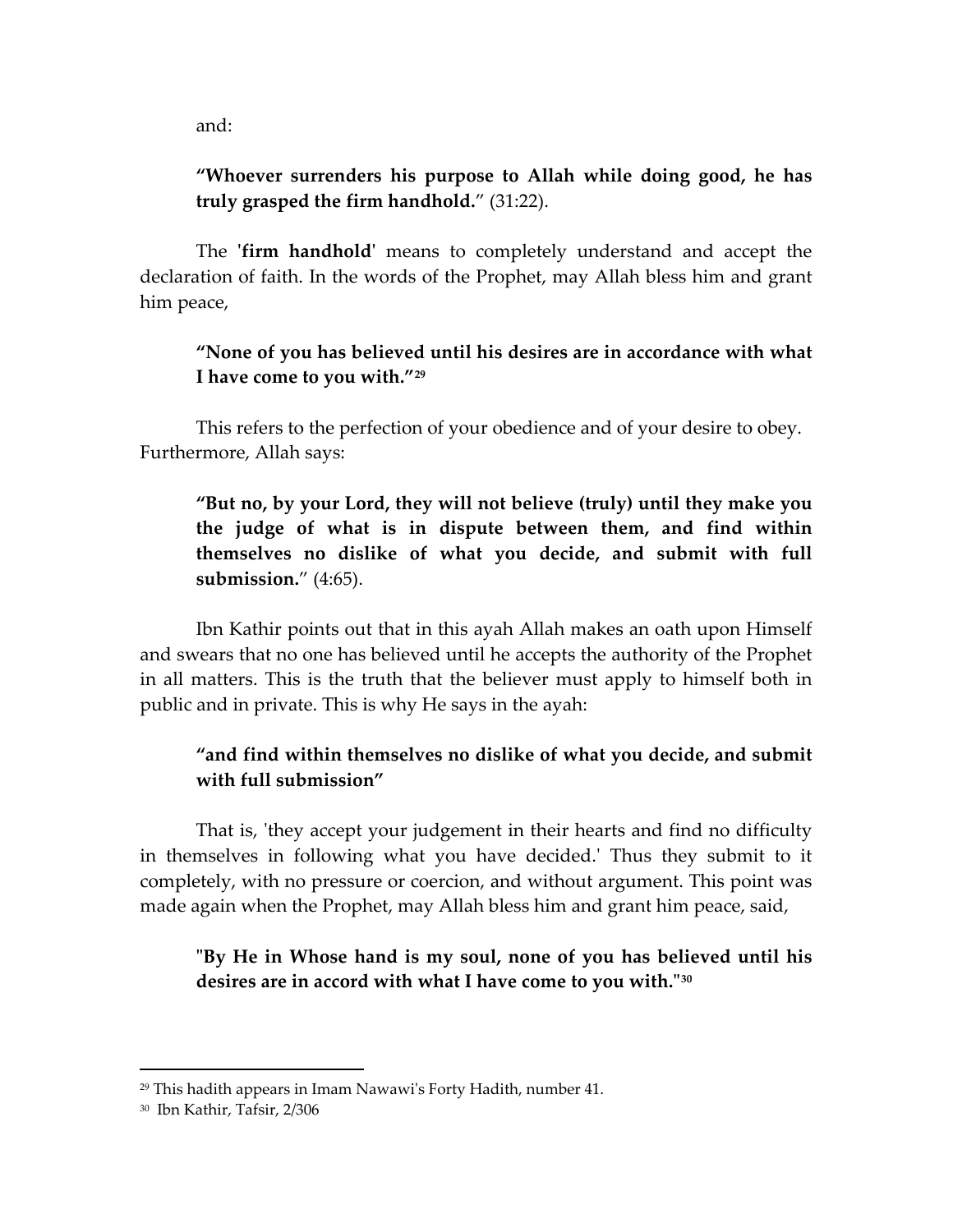The fifth prerequisite is to denounce falsehood sincerely, doing this with heartfelt conviction, so that the tongue follows the heart. Allah says:

**"Alif. Lam. Mim. Do people imagine that they will be left (at ease) because they say, ʹWe believeʹ, and will not be tested with affliction? Surely We tested those who were before you. Thus Allah certainly knows those who are sincere, and He certainly knows those who lie.**  $^{\prime\prime}(29:1-3)$ .

And He says:

**"And of mankind are some who say: ʹWe believe in Allah and in the Last Day,ʹ when they believe not. They think they are tricking Allah and those who believe, but they trick no one except themselves; but they do not perceive this. In their hearts is a disease and Allah increases their disease. A painful punishment is theirs because they lie.**" (2:8‐10).

In a sahih hadith, Muʹaadh ibn Jabal reports that the Prophet, may Allah bless him and grant him peace, said,

**"No one will say, ʺThere is no god but Allah, Muhammad is the Messenger of Allahʺ, sincerely from his heart without Allah forbidding him the Fire."[31](#page-26-0)**

Ibn al‐Qayim remarks that sincerity with regard to the words, **ʹThere is no god but Allahʹ**, must depend on your compliance with, and acceptance of, the obligations which this statement places upon you. These obligations are represented by the Shari'ah, which itself is an elaboration of the declaration of faith. It means that you believe in whatever Allah has revealed, that you follow His commandments and avoid what He has forbidden. One who is truly sincere in this belief will abide by it completely. The complete protection of the Shariʹah is only assured by complete compliance with it. Likewise, complete security from punishment only comes from complete obedience to it.[32](#page-26-1)

The Prophet, may Allah bless him and grant him peace, said,

<span id="page-26-0"></span><sup>31</sup> Sahih Bukhari and Muslim.

<span id="page-26-1"></span><sup>32</sup> lbn Qayim al‐Jawziya, at‐Tibyan fi Aqsam al‐Qurʹan, p.43.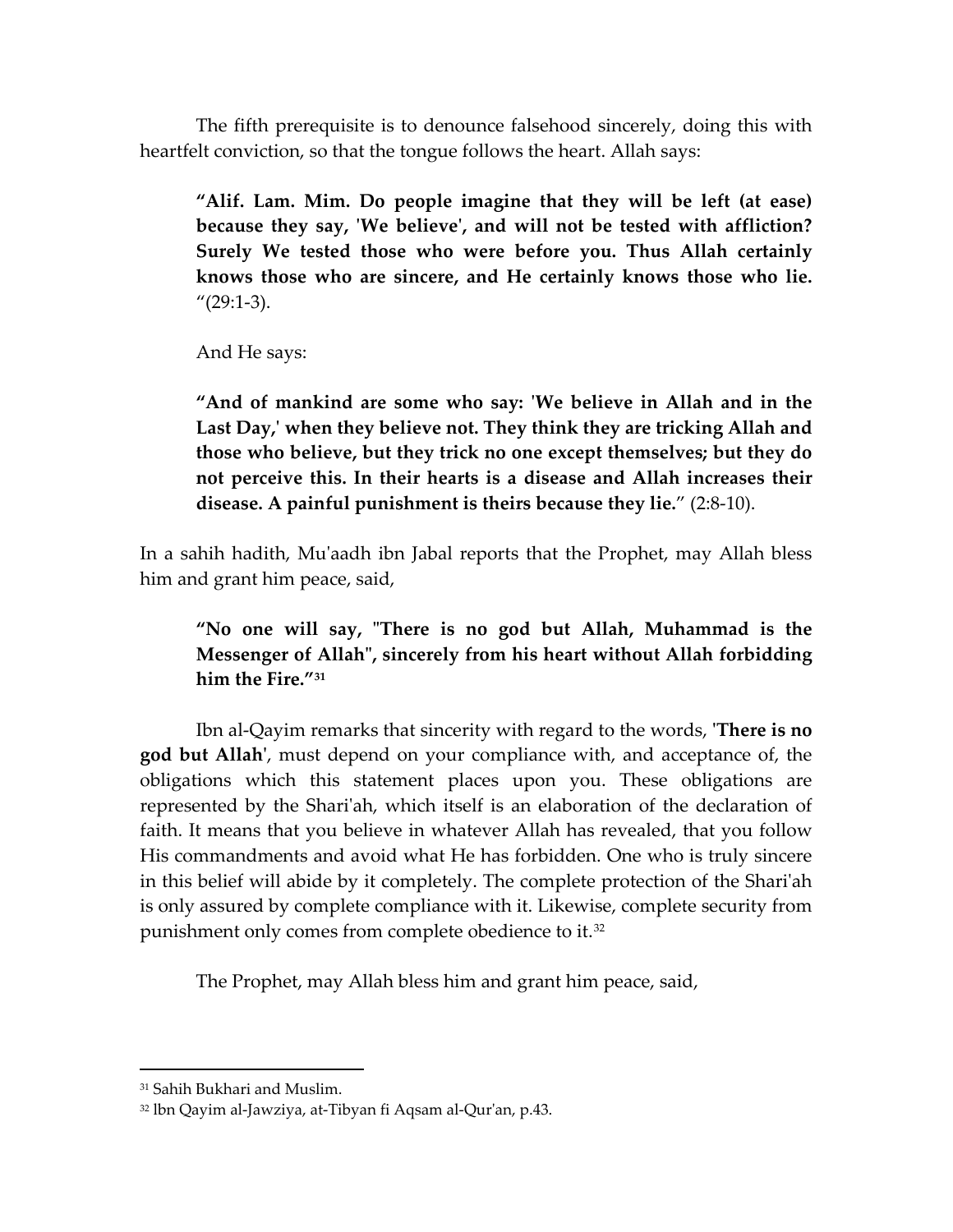**"My intercession is for whoever bears witness that there is no god but Allah sincerely, whose heart believes his tongue, and whose tongue believes his heart."[33](#page-27-0)**

Ibn Rajab adds:

"As for those who give lip service to the words, **ʺThere is no god but** Allah<sup>"</sup>, but then follow Satan in disobedience and contentiousness, their actions have made clear the emptiness of their words and the weakness of their belief:

### **"And who goes farther astray than he who follows his desires without guidance from Allah?"** (28:50)

and:

**"Do not follow desire so that it lures you away from the way of Allah."** (38:26).'[34](#page-27-1)

The sixth prerequisite is singularity of devotion. This means that you should purify your deeds by cleansing your intentions of all traces of reverence towards any created thing:

### **"Surely pure religion is for Allah only."** (39:3)

and also:

 $\overline{a}$ 

**"And they are not ordered to anything else other than to worship Allah, keeping the deen pure for Him, as men by nature upright."** (98:5).

Abu Hurayrah reports that the Prophet, may Allah bless him and grant him peace, said,

**ʹAllah raises up by my intercession whoever says, ʺThere is no god but Allahʺ, from the depths of his heart with complete purity of devotion.ʹ [35](#page-27-2)**

<span id="page-27-0"></span> $33$  Al-Hakim, al-Mustadrak, 1/70; he said that its isnad was sahih, and ad-Dhahabi confirmed him in this.

<span id="page-27-1"></span><sup>34</sup> Imam ibn Rajab, Kalimat al‐Ikhlaas, p.28.

<span id="page-27-2"></span><sup>35</sup> Sahih Bukhari, Kitab al-'Ilm, 1/193, (99).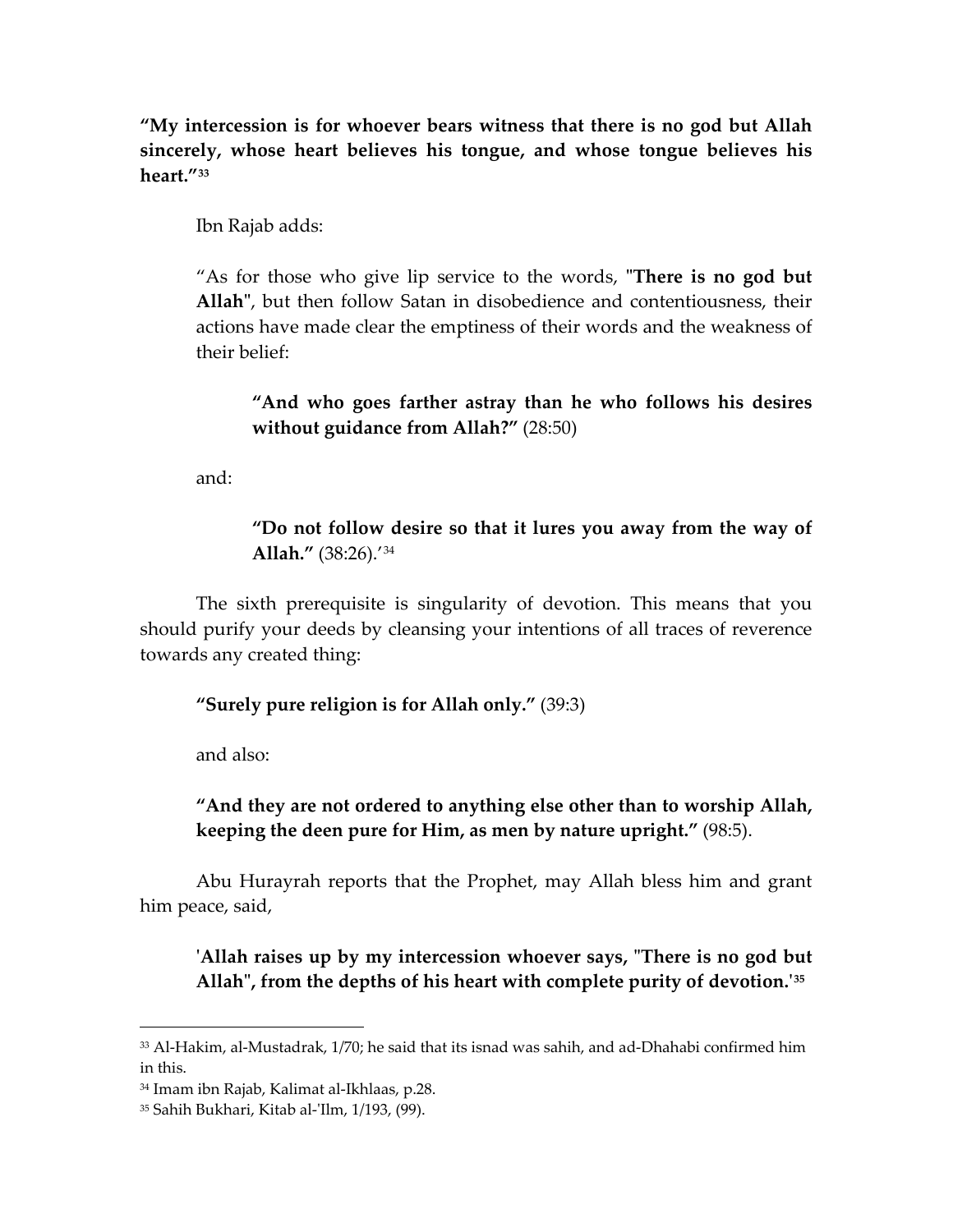The Prophet, may Allah bless him and grant him peace, is reported by ʹUtban ibn Malik in Sahih Bukhari and Sahih Muslim as saying,

# **ʹCertainly Allah has forbidden the Fire for anyone who says, ʺThere is no god but Allahʺ, and who seeks by these words only the pleasure of Allahʹ. [36](#page-28-0)**

Two of the Prophetʹs companions report that he, may Allah bless him and grant him peace, said,

**ʹWhenever someone says from his heart in singular devotion, his tongue pure in belief, ʺThere is no god but Allah alone; He has no partner; His is** the dominion, His is the praise, and He has power over all things", **Allah opens a path for this in the heavens and smiles[37](#page-28-1) upon whomever from among the people of the earth has said it, and it is the right of the servant of Allah upon whom He smiles that his request be grantedʹ.[38](#page-28-2)**

"Though performed in singular devotion to Allah, an act of worship is not accepted if it is incorrectly done," writes al-Fudhayl ibn 'lyadh. "One performed correctly, but not in singular devotion to Allah is not accepted either. Any act of worship must be performed both in complete devotion to Allah, and correctly. Complete devotion means that the act is for Allah alone. Correctly means that it is performed according to the Sunnah."[39](#page-28-3)

Allah has given us a clear example of the contrast between absolute and flawed devotion to Him in this ayah from the Qur'an:

**"Allah strikes a metaphor: A man who has several owners, quarrelling; and a man belonging wholly to one man. Are the two equal in comparison?"** (39:29).

Commenting on this ayah, Sayid Qutb says:

<span id="page-28-0"></span><sup>36</sup> Sahih Muslim, Kitab al‐Masajid, 1/456, (263).

<span id="page-28-1"></span><sup>&</sup>lt;sup>37</sup> The Arabic, hatta yandhuru 'alayhee, lit-erally means: 'until He looks at him'.

<span id="page-28-2"></span><sup>38</sup> Imam ibn Rajab reports this in Kalimat al‐ Ikhlaas; al‐Albani remarks that it appears in al‐Jamiʹa al-Kabir, (2/477), where Ya'qub ibn 'Asim says, 'Two of the Prophet's companions told me ... etc.' This Ya'qub is one of Imam Muslim's authorities. Ibn Hibban confirms this as well. If the isnad is sahih, then the hadith is sound.

<span id="page-28-3"></span><sup>39</sup> cf. Ibn Taimiyah, Iqtida as‐Sirat al‐Mustaqim, p.451.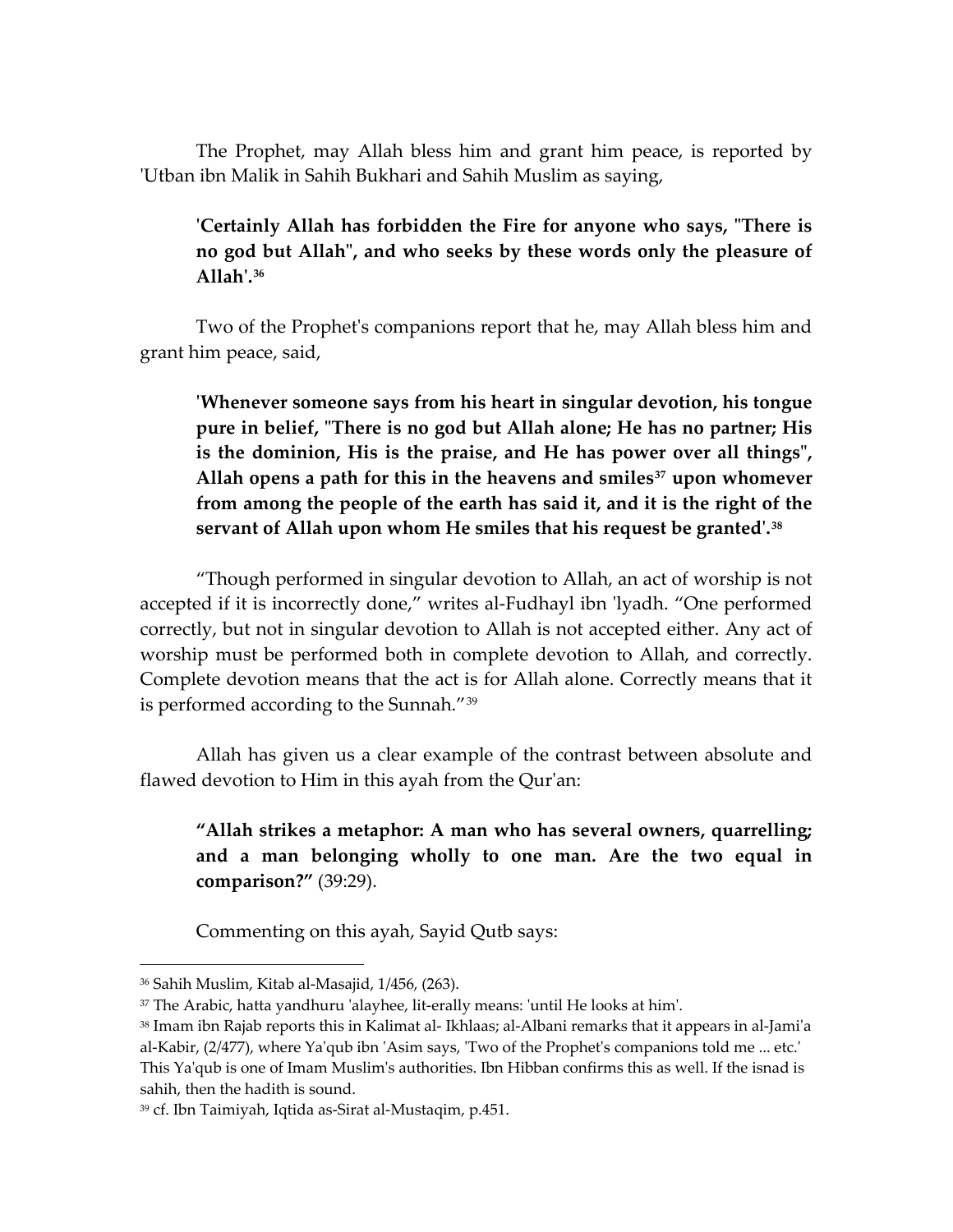"This example contrasts the servant whose devotion is to Allah alone with the one whose devotion is shared out among many. The latter is likened to a slave jointly owned by men who quarrel over him: to each of them he owes a duty and each of them make demands of him. His situation totally confounds him. He can find no way and no means to satisfy all of their conflicting and contradictory demands. The former, however, has but one master. He knows what he wants from him and does his duty to him, so he finds the road clearly marked before him. Are these two the same? Not at all: the man whose service is to one master benefits from the comfort and security, peace of mind and certainty that unite his actions and his goals with the means of achieving them; but the man with the quarrelling masters is shaken by torment. He can find no way out; if he pleases one the others are unhappy. The reality of the Unity of God is contained in this example, as is the truth about its antithesis, polytheism. The heart of the believer, rooted in the truth of God's Unity, is a heart through which guidance from Allah flows that is, inspired only by Him and dutiful to Him alone."<sup>[40](#page-29-0)</sup>

The significance of this is that it indicates that singularity of devotion is through singularity of purpose. As Allah says:

### **"Are (many) different lords better, or Allah the One, the Almighty?**"  $(12:39)^{41}$  $(12:39)^{41}$  $(12:39)^{41}$

Islam requires submission to Allah alone; whatever else one has submitted to in this way must be abandoned. This is the true significance of the words, ʹThere is no god but Allahʹ, since whoever submits to Allah and to something other than Him at the same time, has associated something with Allah. Allah does not forgive this. Whoever fails to submit to Him has scorned His worship:

### **"Surely those who scorn worship of Me will enter Hell disgraced."** (40:60).

The seventh prerequisite is to love the declaration of faith, to love all that it requires and all that it implies, to love all those who act upon it and who hold to all that it stands for and to feel anger at whatever contradicts it. Allah says:

<span id="page-29-0"></span><sup>40</sup> Sayid Qutub, Fi Dhilal al‐Qurʹan, 5/3049.

<span id="page-29-1"></span><sup>41</sup> Muhammad Jamal ad‐Din al‐Qaasimi, Mahaasin at‐Taʹweel, 14/5138.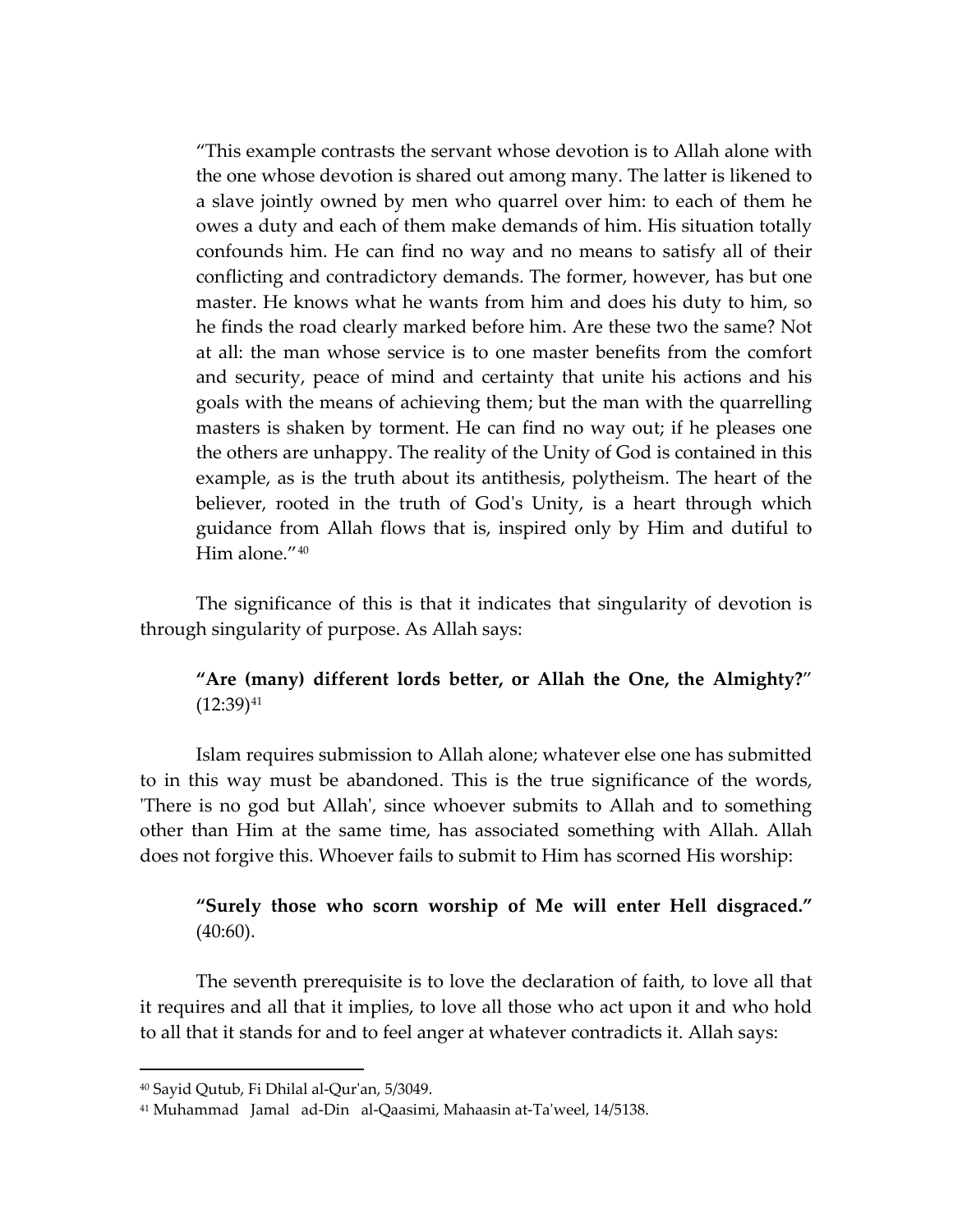**"And from among mankind are some who take for themselves (objects of worship as) rivals to Allah, loving them as they should (only) love Allah. And those who believe are stronger in their love for Allah."**  $(2:165)$ .

And He says:

**"O you who believe! Whoever of you becomes a rebel against his deen, (know that in his place) Allah will bring a people whom He loves and who love Him, humble towards the believers, harsh towards the disbelievers, striving in the way of Allah, and not fearing the blame of any blamer."** (5:54).

The Prophet, may Allah bless him and grant him peace, said,

**ʹThe sweetness of faith belongs to whoever may find himself in these three states: that Allah and His Messenger are more dear to him than any other thing; that he loves someone only for the sake of Allah; and that he despises a return to disbelief after Allah had saved him from it, as much as he would hate to be thrown into the fires of Hellʹ. [42](#page-30-0)**

The signs of love for Allah are to give precedence to this love and to suppress your desires: to conquer your desire for what angers your Lord and to feel anger towards it; to ally yourself with Allah, His Messenger, and those who are with them; to oppose whoever opposes Him; and to follow in the footsteps of His Messenger, may Allah bless him and grant him peace, accepting his guidance.[43](#page-30-1)

Ibn al‐Qayim said in a poem:

"The love of the Beloved must be unconditionally returned.

If you claim love yet oppose the Beloved, then your love is but a pretence. You love the enemies of your Beloved and still seek love in return.

You fight the beloved of your Beloved. Is this Love or the following of shaytan?

True devotion is nothing but total submission of body and soul to One Love."

<span id="page-30-0"></span><sup>42</sup> Sahih Bukhari, Kitab al‐Iman, 1/60; Sahih Muslim, Kitab al‐Iman, 1/66.

<span id="page-30-1"></span><sup>43</sup> Hafiz al‐Hakami, Maʹarij al‐Qubul, 1/383.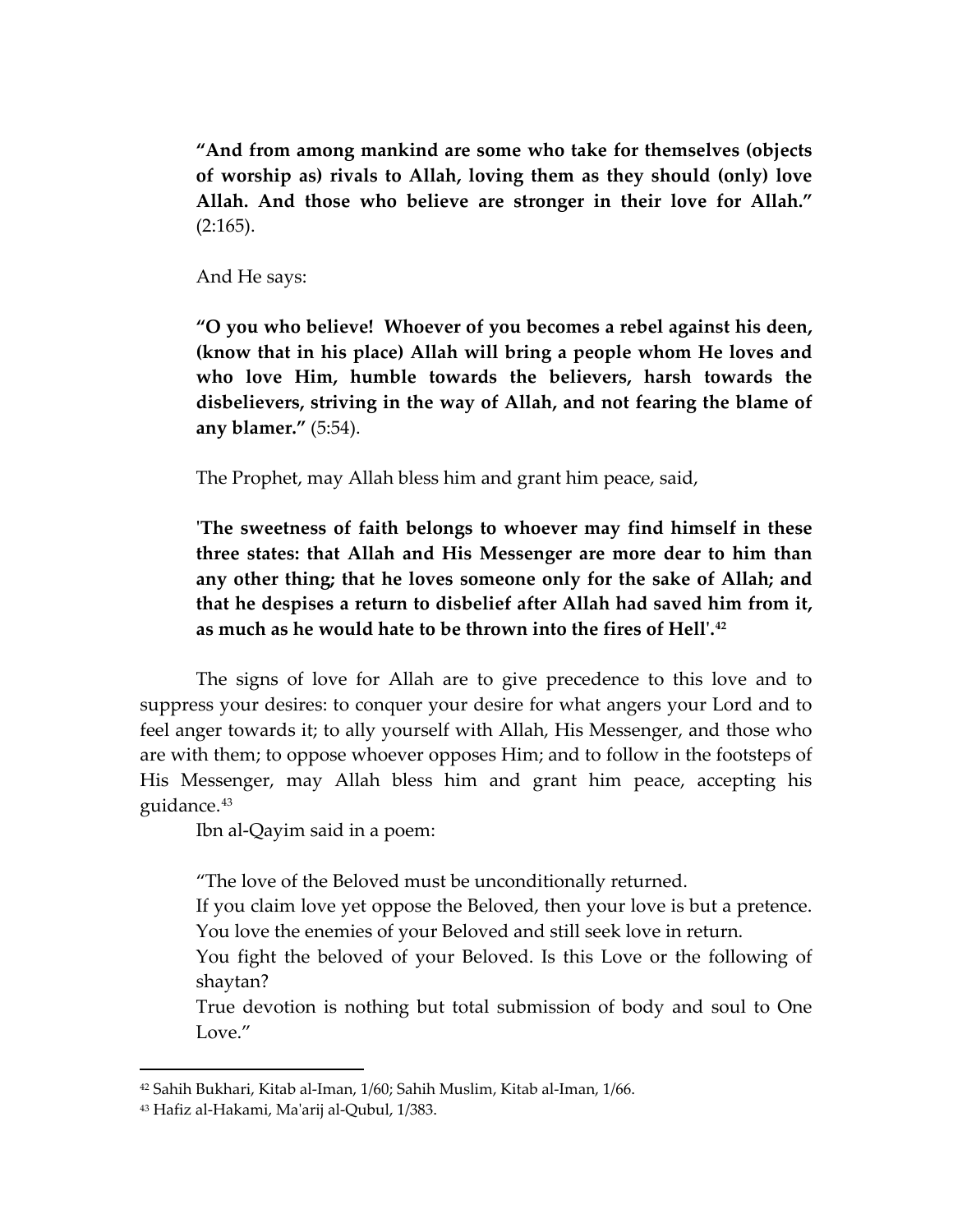We have seen men claim to submit, yet their loyalties are many. They put their trust here, and their hope there, and their love is without consequence.'<sup>[44](#page-31-0)</sup>

<span id="page-31-0"></span><sup>44</sup> Ibn Qayim al‐Jawziya, an‐Nuniyya, p.158.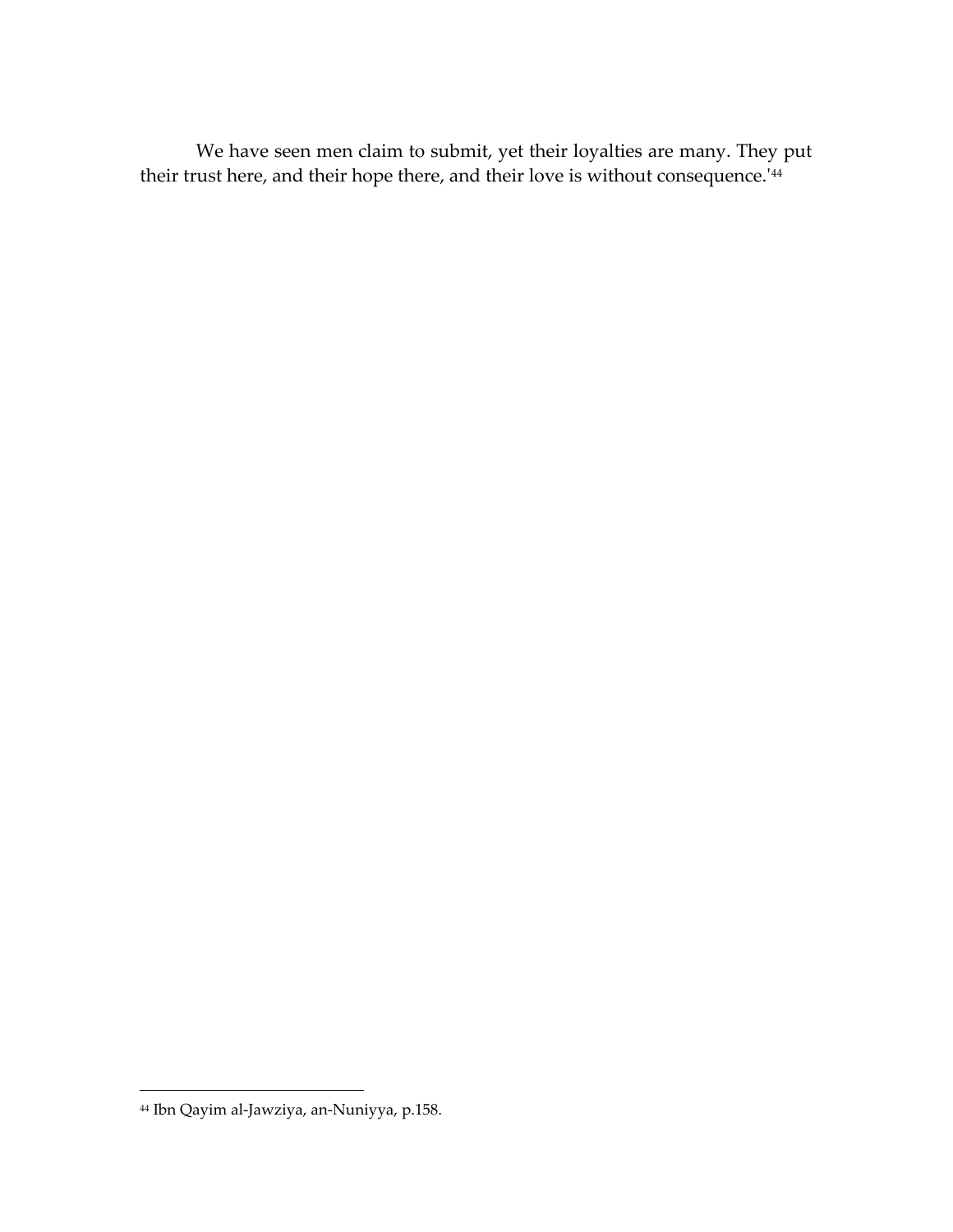# **Chapter 4 Love and Hate and the Declaration of Faith**

Love is the source of loyalty and hate is the source of opposition; it is by this that both the heart and the hand are moved to act. Love inspires intimacy, concern and help; hate provokes obstruction, enmity and rejection. Love and hate are both related to the declaration of faith and constitute essential elements in it. The evidence of this from the Qurʹan and the Sunnah is considerable.

As for the Qur'an, consider the following ayat:

**"Let not the believers take disbelievers for their friends in preference to believers. Whoever does this has no connection with Allah unless you are guarding yourselves against them as a precaution. Allah bids you to beware (only) of Himself. And to Allah is the journeying."** (3:28).

And He says:

**"Say, (O Muhammad, to mankind): ʹIf you love Allah, follow me; Allah will love you and forgive you your wrong actions. Allah is Forgiving, Compassionate.ʹ Say: ʹObey Allah and the Messenger.ʹ And if they turn away, then surely Allah does not love the disbelievers."** (3:31‐32).

Speaking of the aims of the enemies of Allah, He says:

**"They long for you to disbelieve even as they disbelieve, so that you may be the same (as them). So do not choose friends from among them until they go out in the way of Allah."** (4:89)

and also:

**"O you who believe! Do not take the Jews and the Christians for friends. They are friends of one another. And whoever of you takes them for friends is (one) of them. Surely Allah does not guide wrongdoing people."** (5:51)

and lastly:

**"O you who believe! Whoever of you becomes a rebel against his deen, (know that in his place) Allah will bring a people whom He loves and who love Him, humble towards the believers, harsh towards the**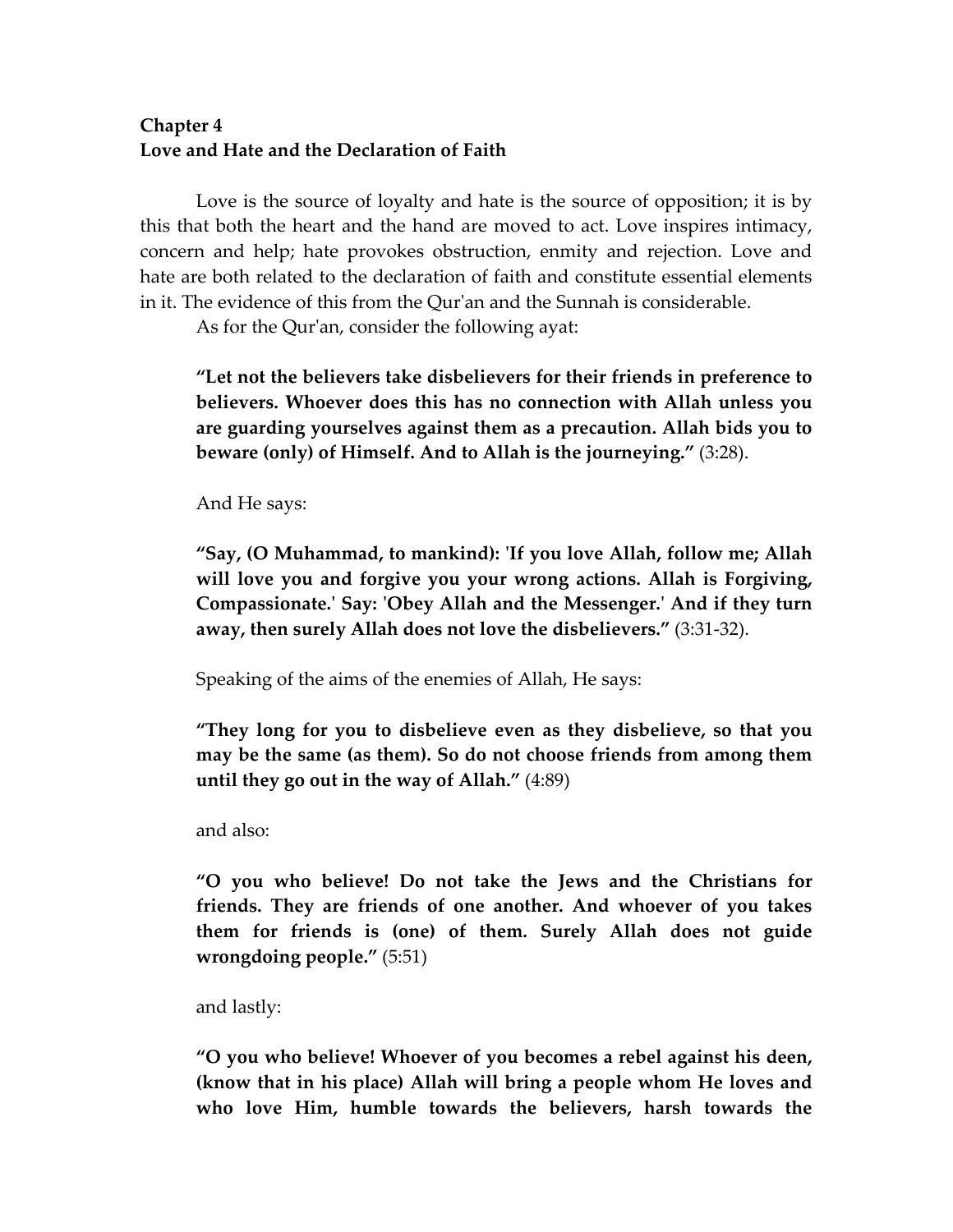### **disbelievers, striving in the way of Allah, and not fearing the blame of any blamer"** (5:54).

We will mention only a few of the many hadith and reports of the Companions on this subject: Imam Ah‐mad reports from Jarir ibn Abdullah that the Prophet, may Allah bless him and grant him peace, made him swear an oath to *ʹoffer counsel to every Muslim and to steer clear of every disbeliever.ʹ* [45](#page-33-0) Ibn Shayba reports that the Prophet said,

**"The strongest bond of faith is love for the sake of Allah and enmity for His sake.["46](#page-33-1)**

Ibn Abbas reports that the Prophet said,

**"The strongest bond of faith is loyalty for the sake of Allah and opposition for His sake, love for the sake of Allah and enmity for His sake."[47](#page-33-2)**

Ibn Abbas is also reported to have said,

*"Whoever loves for the sake of Allah, and hates for the sake of Allah, and whoever seals a friendship for His sake, or declares an enmity for His sake, will receive, because of this, the protection of Allah. No one may taste true faith except by this, even if his prayers and fasts are many. People have come to build their relationships around the concerns of the world, but it will not benefit them in any way."[48](#page-33-3)*

Shaikh Sulaiman ibn Abdullah ibn Muhammad ibn Abdul Wahhab explained the words of Ibn Abbas by saying that the meaning of *ʹto seal a friendship for the sake of Allahʹ* indicates the obligation of establishing relationships of love and trust for His sake; this is friendship for the sake of Allah. It also indicates that simple affection is not enough here; indeed what is meant is a love based upon alliance. This entails assistance, honour, and respect. It means being with those whom you love both in word and deed.

<span id="page-33-0"></span><sup>45</sup> Imam Ahmad, Musnad, 4/357‐8.

<span id="page-33-1"></span><sup>46</sup> Abu Bakr Abdullah ibn Muhammad ibn Shaybah (d.235 AH), Kitab al‐Iman.

<span id="page-33-2"></span><sup>47</sup> AtTabrani, alKabir,

<span id="page-33-3"></span><sup>48</sup> Ibn Rajab al‐Hanbali, Jamiʹ alʹ‐Ulum waʹl‐Hikam, p.30.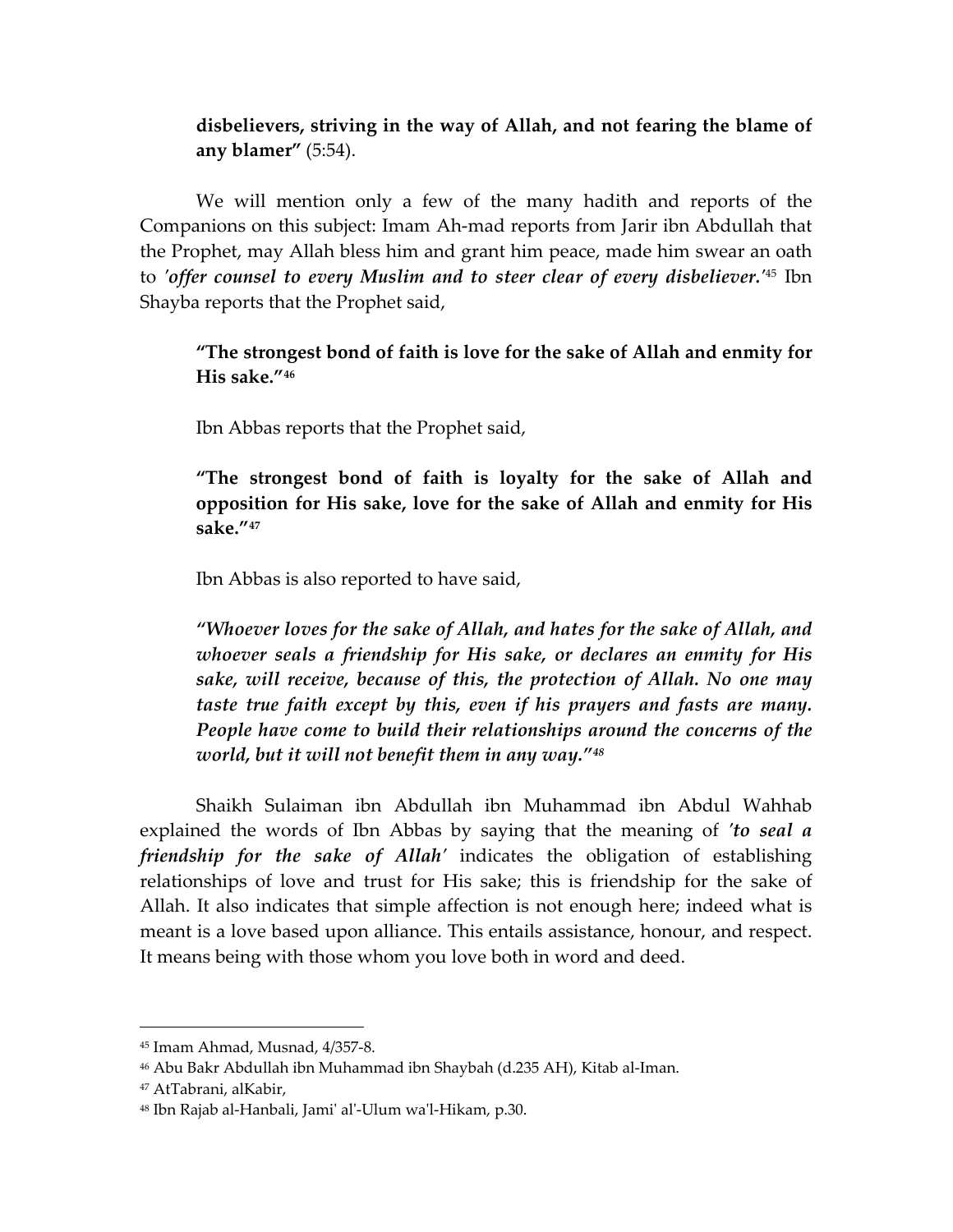As for **ʹenmity for the sake of Allahʹ**, it includes the obligation to declare enmity for His sake: opposition for the sake of Allah. It is to declare opposition in deed, to take up arms against His enemies, to shun them, and to stay far from them both in word and deed. This proves that simple opposition of the spirit is not enough, and that it must be a complete honouring of your commitment, for Allah says:

**"There is a good example for you in Ibrahim and those with him, when they told their people: ʹSurely we disassociate ourselves from you and all that you worship beside Allah. We have done with you. And there has arisen between us and you enmity and hate for ever until you believe in Allah only."**  $(60:4)^{49}$  $(60:4)^{49}$  $(60:4)^{49}$ 

All this leads us to conclude that loyalty for the sake of Allah really means to love Allah and to come to the assistance of His deen; it is to love those who are obedient to Him and to come to their help. Opposition for the sake of Allah is to feel anger at the enemies of Allah and to struggle against them. Because of this Allah has called the first group the 'party of Allah' and the second the 'party of Satanʹ:

**"Allah is the Protecting Guardian of those who believe. He brings them out of darkness into light. As for those who disbelieve, their patrons are false deities. They bring them out of light into darkness. Such are rightful owners of the Fire. They will abide therein."** (2:257).

And He says:

 $\overline{a}$ 

**"Those who believe do battle for the cause of Allah; and those who disbelieve do battle for the cause of idols. So fight the friends of Satan. Surely Satanʹs strategy is always weak."** (4:76).

It is well known that Allah has never sent a Prophet on His mission without also raising up opponents against him. Allah says:

**"Thus have We appointed for every prophet an adversary devils from mankind and the jinn who inspire in one another plausible words that are deceiving."** (6:112).

<span id="page-34-0"></span><sup>49</sup> Muhammad ibn Abdul Wahhab, Shark Kitab at‐Tawhid, p.422.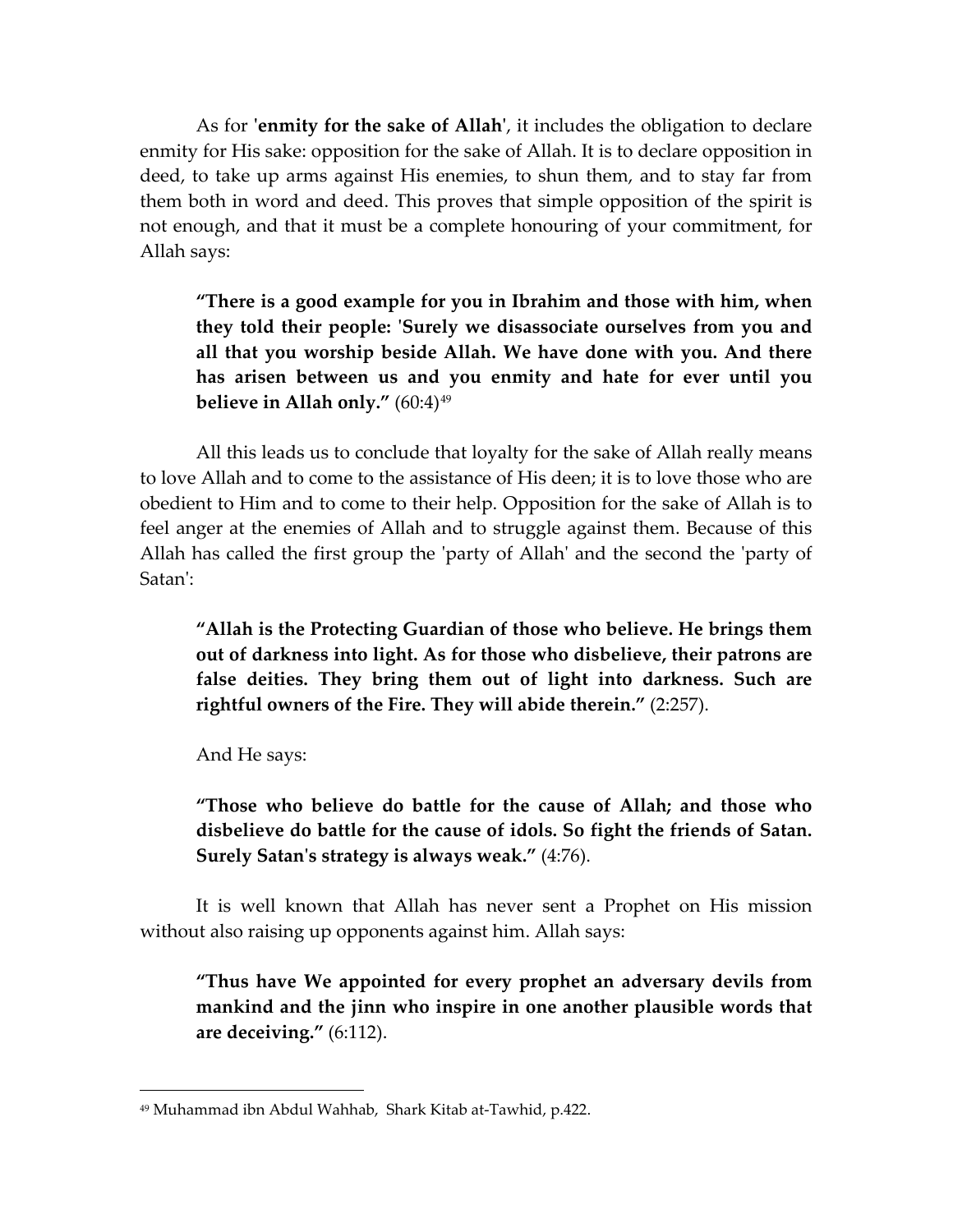It may be that opponents of Divine Unity possess some learning, a part of Revelation, and proof. As Allah says:

**"And when their Messengers brought them clear proofs (of Allahʹs Sovereignty), they exulted in the knowledge which they (themselves) possessed. And that which they had become accustomed to mock befell them."** (40:83).

It is the obligation of every Muslim to learn from Allahʹs deen whatever may serve as a weapon for him in the struggle against the friends of Satan. In this he should have no fear and no misgivings, since the devilʹs strategy is always weak. Allah says:

#### **"And surely that Our host would be the victors.**" (37:173).

To the host of Allah shall be the victory in discussion and in debate, as in war and strife. In this way an ordinary man from the party of the One God will overcome a thousand scholars of the disbelievers.<sup>[50](#page-35-0)</sup>

If the aim of the enemies of Islam, whether they are atheists or Jews, or Christians or modernists, or Zionists or Communists, is the emasculation of the ʹaqeedah of the Muslims, and the erosion of their unique character in order to make them 'the ass of the chosen people', (as it is put in 'The Protocols of the Elders of Zion'), then the urgency of this issue should become clear to every Muslim.

We should all take heed, for ourselves and for those who are with us, so that we may warn all the Muslims who are slipping away into the abyss of apostasy, warn them of the treacherous call of the disbelievers to what they call "brotherhood and equality", warn them of the false claim that religion is for Allah but that nationhood is for the masses. We will return to this point in more detail later.

For the present, the evidence is clear from the Qur'an and the Sunnah that allegiance is demanded by the declaration of faith since this is an essential part of its meaning. As Ibn Taimiya has said,

The declaration of faith, "There is no god but Allah", requires you to love only for the sake of Allah, to hate only for the sake of Allah, to ally yourself only for the sake of Allah, to declare enmity only for the sake of Allah; it requires you to love what Allah loves and to hate what Allah

<span id="page-35-0"></span><sup>50</sup> Abridged from Muhammad ibn Abdul Wahhab, Kashaf ash‐Shubuhat, 3rd edition, p.20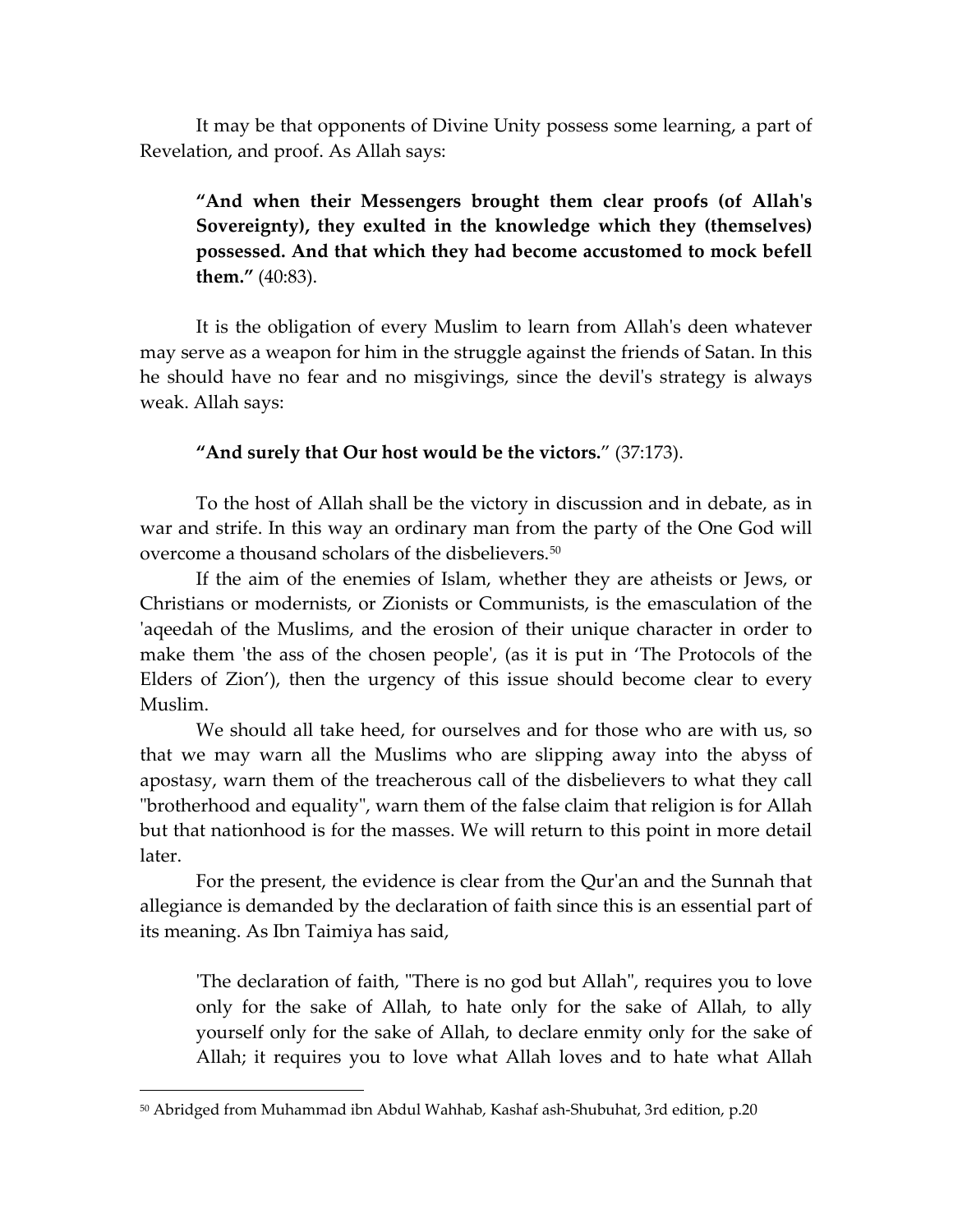hates.ʹ [51](#page-36-0) It also requires you to ally yourself to the Muslims wherever you find them and to oppose the disbelievers even if they are your closest kin."

<span id="page-36-0"></span><sup>&</sup>lt;sup>51</sup> Ibn Taimiya, al-Ihtijaj bi'l-Qadar, p.62.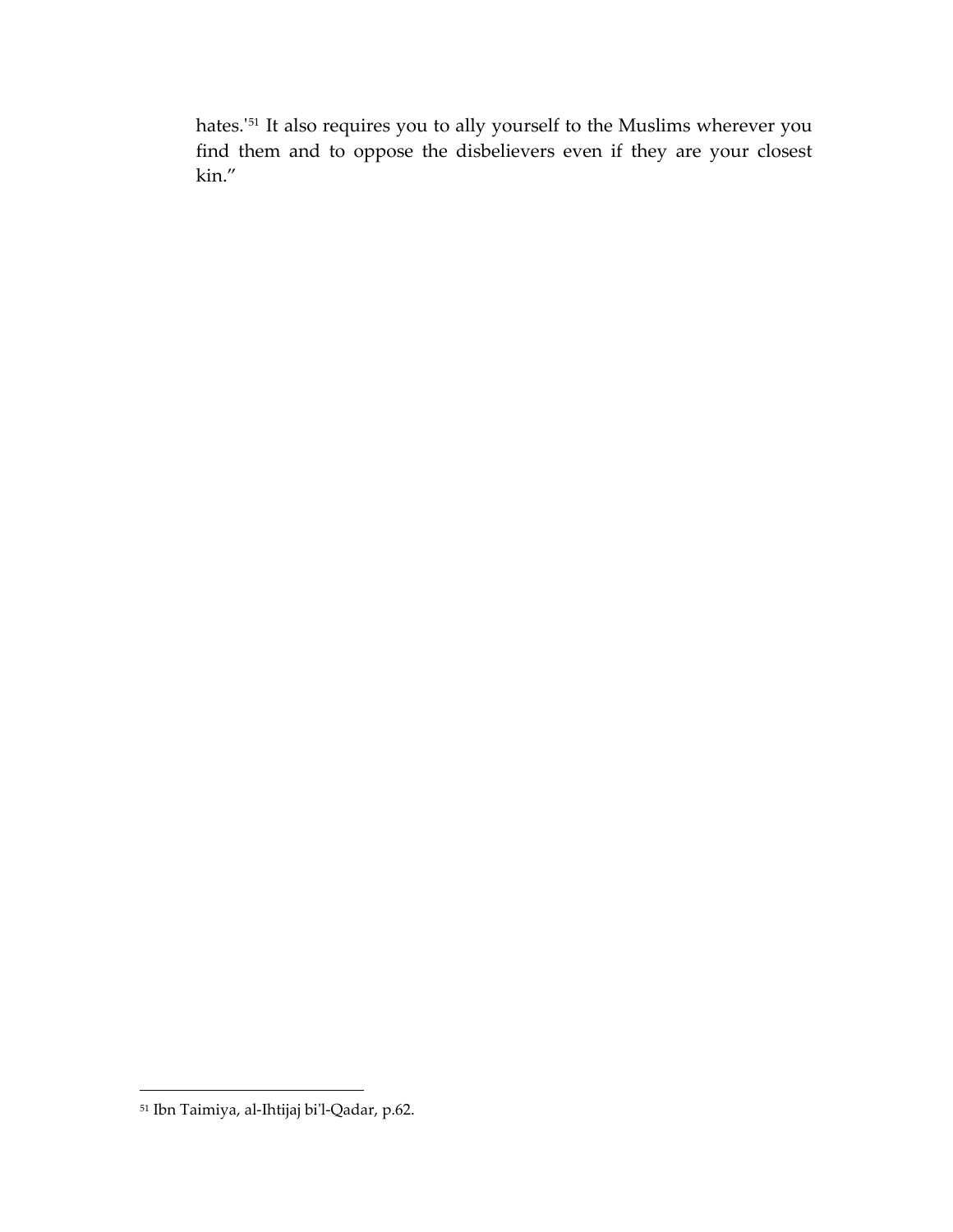# **Chapter 5 The Declaration of Faith: On the Tongue and in the Heart**

According to Ibn al‐Qayim, belief in Divine Unity is not simply saying that Allah is the sole Creator and that He is Lord and Master of all things. This was what the pagans used to say, while at the same time worshipping many gods. Belief in Divine Unity does not only mean love of Allah, but also submission to Him, humility before Him, complete obedience to Him, and devotion to Him alone. It means that we strive for His pleasure in all our words and deeds, in what we hold on to and in what we give, in our love and in our hate. It can never be confused with the urge to disobey, or to do what you please in misguided self interest.

Whoever takes this to heart will understand the words of the Prophet, may Allah bless him and grant him peace,

**"Certainly Allah has forbidden the Fire from taking whoever says, ʺThere is no god but Allahʺ, and who says this for the pleasure of Allah."[52](#page-37-0)**

and in another hadith,

**"Whoever says, ʺThere is no god but Allahʺ, shall not enter the Fire.ʺ** 

So what do these reports really mean? Many people have misunderstood them, going so far as to say that these statements were later abrogated, and that they were made before the completion of the Shariʹa, before we knew what we must and must not do. Others have said that the fire they refer to is the hell of the disbelievers, while others still interpret the actual entering of the fire to mean entering it for eternity; thus, '...shall not enter the Fire (for eternity).' These are just a few of their baseless interpretations.

In fact, the Prophet, may Allah bless him and grant him peace, did not say that this would occur merely by pronouncing the declaration of faith; this would contradict our entire understanding of Islam. The hypocrites say these words with their tongues, but they are bound for the deepest pit of Hell, and will be punished even more severely than those who actively dispute the fact that there is no other god than He. What is being referred to is, of course, a matter of both the heart and the tongue.

While the heart must believe, it must also realize the truth: it must realize the meaning of the words of the declaration of faith, of what they deny and what

<span id="page-37-0"></span><sup>52</sup> Sahih Muslim, Kitab al‐Masajid, 1/356.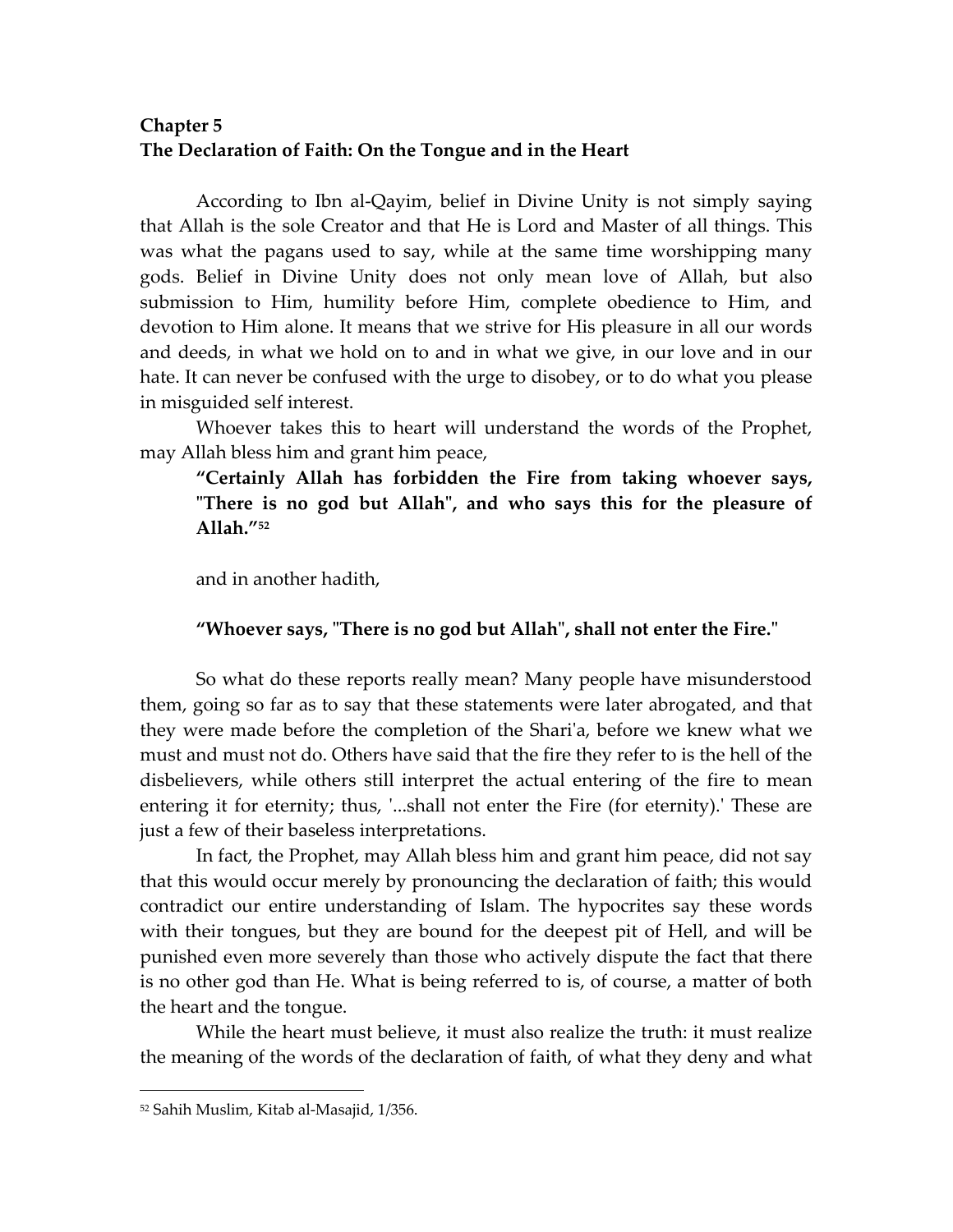they affirm; realise that there is no other divinity than Allah; and realise that the attribution of divinity to anything else is quite impossible. Thus its meaning must be taken to heart consciously and deliberately, with certainty and urgency. This is what protects you from the Fire.

This recalls the story of the man, who had murdered a hundred men, and though faith arose in his heart he took no notice of it, pushing it out of his breast; but when he came to deathʹs door it again entered his heart and so he was one of those who entered paradise.<sup>[53](#page-38-0)</sup>

And also the account about the prostitute whose heart was moved by the sight of a dog dying of thirst by the side of a well, eating the dust in desperation. With no higher purpose or hope of reward, she filled her shoe to the brim and gave it to the dog. Though people usually beat it she took it by the paw and stilled it until it had drunk, knowing that it could neither reward her nor even thank her in any way. Her supreme act of love wiped out all her previous sins and this is how she was forgiven.<sup>[54](#page-38-1)</sup>

Imam Muslim reports a hadith in which the Prophet, may Allah bless him and grant him peace, says,

# **"Whoever says, ʺThere is no god but Allahʺ, and denies whatever he used to worship beside Allah, will find that his life and his property are protected, and his reward is with Allah."[55](#page-38-2)**

Muhammad ibn Abdul Wahhab points out that this is the greatest proof we have of the real meaning of the declaration of faith, since neither life nor property are protected simply by pronouncing these words; indeed there is no significance at all in just saying them, nor in advocating them, nor even in calling on Allah alone. Your life and your property are not protected until you actually deny whatever you used to worship beside Allah; and if you have any doubt or hesitation about that, then you are still outside Islam.<sup>[56](#page-38-3)</sup>

This should make clear the error of the Murji'a sect<sup>[57](#page-38-4)</sup>, who said that faith was equivalent to knowledge, and disbelief to ignorance, and who in this way severed deeds from belief. Everyone knows that the pagans of Makkah understood what the Prophet, may Allah bless him and grant him peace, meant by saying, **ʹThere is no god but Allahʹ.** They understood it and they believed it,

<span id="page-38-0"></span><sup>53</sup> See Sahih Bukhari, Kitab alAnbia', 6/512, (3470); and Sahih Muslim, Kitab atTawba, 4/2118, (2766).

<span id="page-38-2"></span><span id="page-38-1"></span><sup>54</sup> Ibn al‐Qayim, Madarij as‐Salikin, 1/330‐332.

<sup>55</sup> Sahih Muslim, Kitab al‐Iman, 1/53, (23).

<span id="page-38-3"></span><sup>56</sup> Ibn Abdul Wahhab, Kitab at‐Tawhid, p. 115.

<span id="page-38-4"></span><sup>&</sup>lt;sup>57</sup> The Murji'a sect believed that belief is all that is needed to reach the Garden.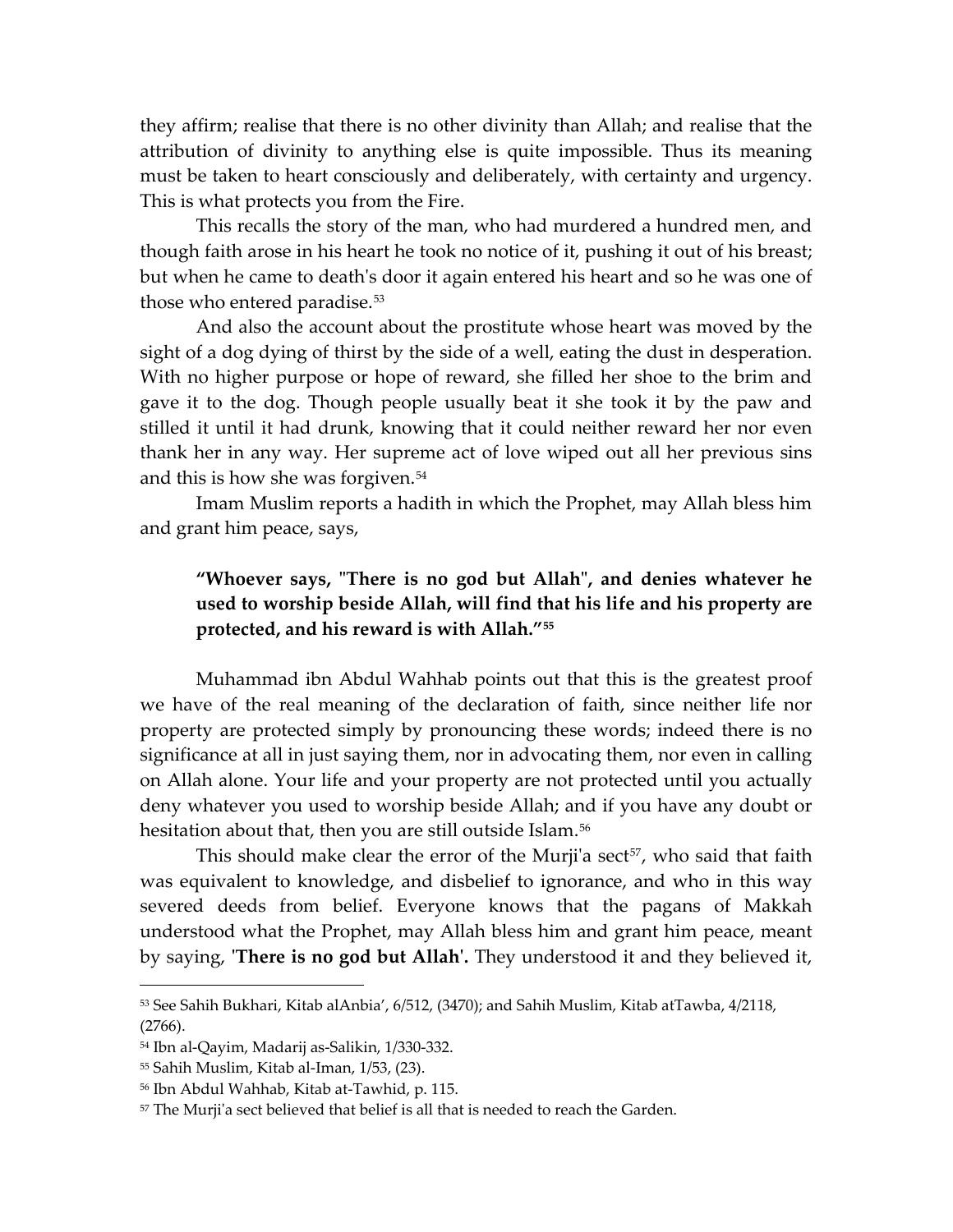but they arrogantly refused to acknowledge it; so their faith in the One God, the Provider, the Bringer of Life and Death, did not benefit them at all. When the Prophet told them,

#### **"Say, ʺThere is no god but Allahʺ**

they said:

### **ʹDoes he make the gods One God? Surely that is an astounding thing.ʹ"**  $(38:5)$ .

The strange thing is that while the disbelievers know that the declaration of faith is more than just saying the words, some people who claim to be Muslims do not. They think that these reports mean that a simple utterance of the words, **ʹThere is no god but Allahʹ**, with none of their meaning entering the heart, is all that is required. But wiser people understand that it means that there is no creator other than Allah: no other provider, giver of life, bringer of death, and no other who holds all things in his hand. However, there is still no benefit to be gained by knowing what the declaration of faith means if you are without any belief. This throws new light on the meaning of those reports in which the Prophet, may Allah bless him and grant him peace, mentions the simple repetition of these words, such as:

### **"I have been ordered to struggle against people until they say, ʺThere is no god but Allah.["58](#page-39-0)**

Some people hope to imply by this that whoever recites the declaration of faith is not a disbeliever, and that we should not oppose him, regardless of whatever else he does. These people should recall that the Prophet, may Allah bless him and grant him peace, fought the Jews and cursed them even though they said, **ʹThere is no god but Allahʹ**. Not only this, but also the Companions of the Prophet fought the Bani Hanifa who not only said, 'There is no god but Allah and Muhammad is the Messenger of Allahʹ, but also prayed and claimed to be Muslims; this was the same for the people whom Ali ibn Abi Talib burned alive for saying that he was an incarnation of Allah.

However, when you ask these people about the case of someone who denies the rising of the dead, they say that he has disbelieved and that we should fight him, even if he says, 'There is no god but Allah'. They agree that whoever

<span id="page-39-0"></span><sup>58</sup> Sahih Muslim, Kitab al‐Iman, 1/51, (20).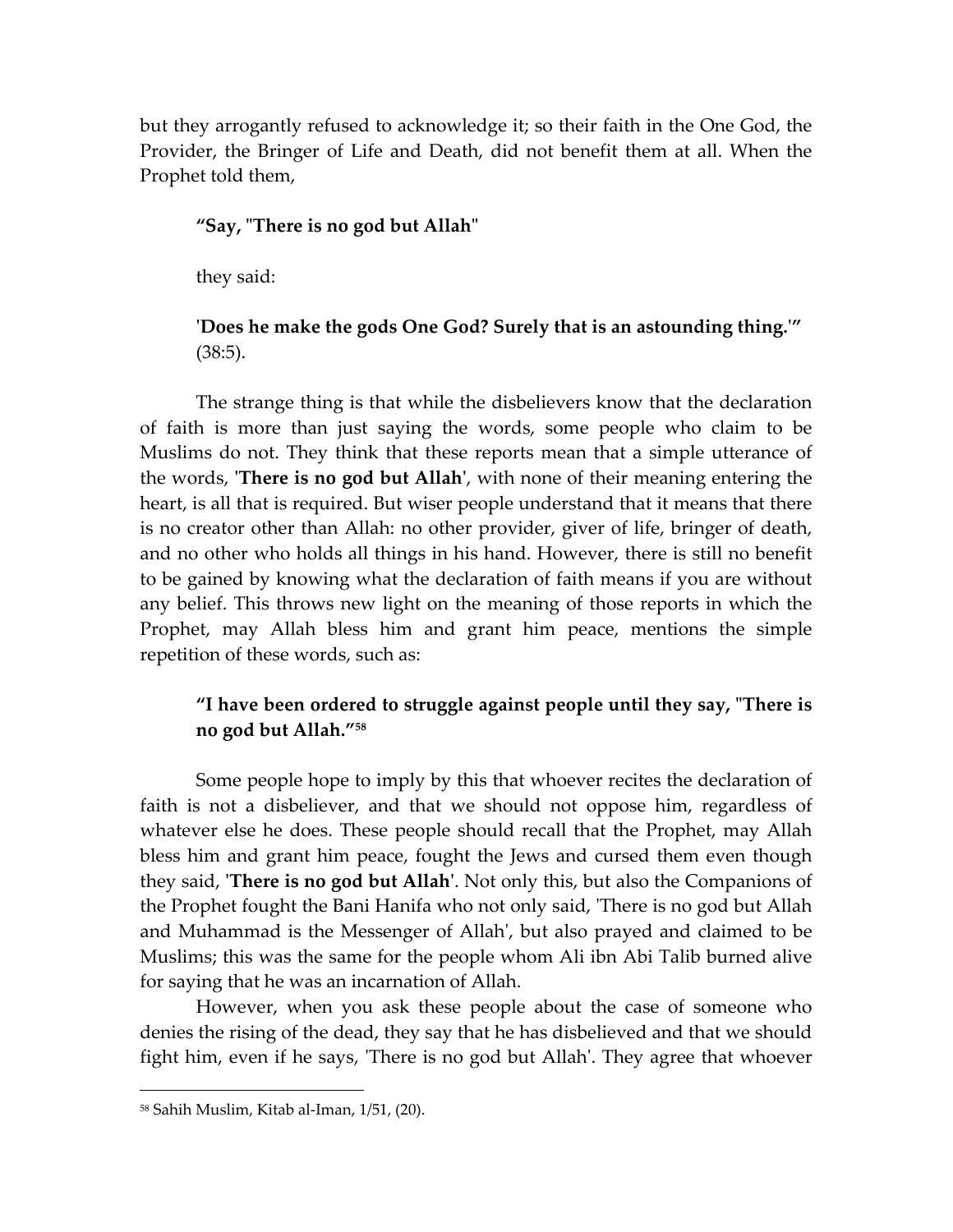disputes any of the five pillars of Islam has disbelieved and should be opposed with the pen and the sword, even though he may pronounce the declaration of faith.

The contradiction here is that none of these denials involve the central tenet of Islam, which is the affirmation of Divine Unity, and yet these people are prepared to go to war over them; but when it is a matter of someone who denies the very essence of belief, the Divine Unity of God, then they provide him with an excuse for its denial, even though it is the very source and foundation of the deen.

So it becomes clear that these people are the enemies of Allah, and that they have not understood at all the meaning of what the Prophet, may Allah bless him and grant him peace, has said:

It is well known that when a man declares himself to be a Muslim we should act prudently towards him until he does something that clearly contradicts his claim.

Allah says:

**"O you who believe! When you go out (to fight) in the way of Allah, be careful, and do not say to one who offers you peace: ʹYou are not a believer,ʹ seeking the chance profits of this life (so that you may despoil him). With Allah are plenteous spoils. You too were like this once, and Allah gave you hope, so be careful; surely Allah is well aware of what you do."** (4:94).

This verse indicates the necessity of restraint until such time as you are sure about the situation, since Allah says: 'be careful'. If it becomes clear that someone is at odds with Islam, then fight him. If this were not the case, then the command to verify the situation before fighting would be meaningless.

Similarly the Prophet, may Allah bless him and grant him peace, said of the Kharijites,

## **ʹWherever you find them fight them, for were I to discover them I would destroy them utterly, as the people of ʹAd were destroyed.'[59](#page-40-0)**

He said this even though they were meticulously observant in their dedication and in their worship, so much so that the companions, with whom they studied, felt humbled before them. Their declaration of faith, however, did

<span id="page-40-0"></span><sup>59</sup> Sahih Muslim, Kitab d‐Zakat, 2742, (1064).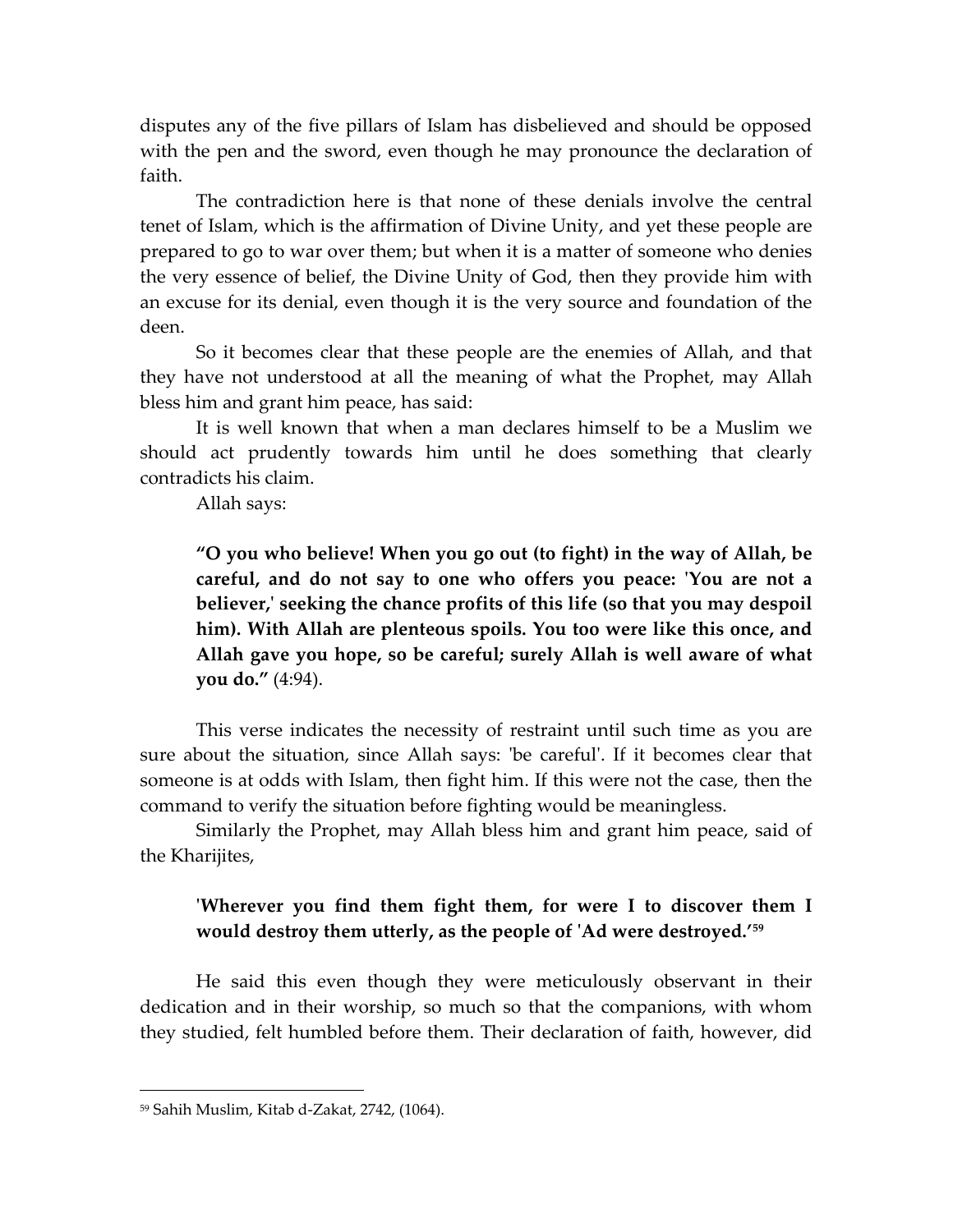not benefit them, and neither did the fullness of their worship, nor indeed their service to Islam, once they had abandoned the Shari'ah.<sup>[60](#page-41-0)</sup>

Any intelligent person knows that if this whole matter hinged upon a single word, a mere word, then it would have been a simple thing for the Quraish to say it. They would have said, **ʹThere is no god but Allahʹ**, saving both themselves alot of trouble and their gods from ridicule. But they knew that the declaration of faith also involved a commitment, and it was this commitment that threatened their power and status in the land.

The point here is that Islam is a force that liberates all people from the unjust slavery of one to another, and places mankind at the service of the One, the Victorious. The degree of their fear of Allah became the measure of their worth and excellence among people. Thus the habits and customs of the jahiliyyah, inherited from parents and grandparents, had no place. Every good hearted, sincere Muslim must strive towards the full realisation of the declaration of faith, in order that each and every one of us may worship Allah with insight, knowledge, and certainty. This is the real challenge of Islam.

<span id="page-41-0"></span> $60$  Muhammad ibn Abdul-Wahhab, Kasf ash-Shubuhat, p.40. The Kharijites believed that committing major wrong actions turns a Muslim into an unbeliever.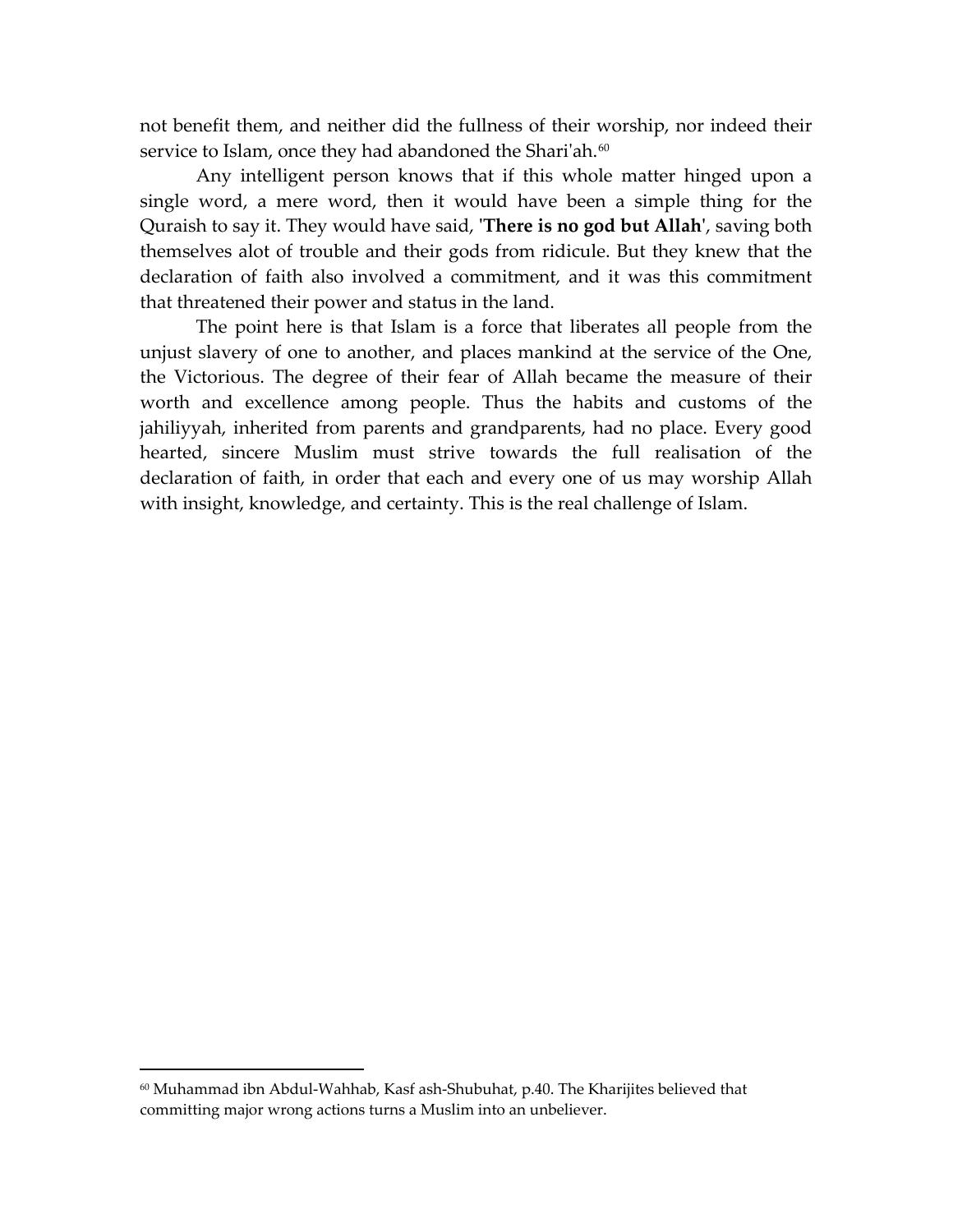# **Chapter 6 The Effects of the Declaration of Faith on the Heart**

Abu Aʹla al‐Mawdudi mentions in his book, Fundamentals of Islam, nine effects of the declaration of faith upon the heart.

Firstly, as a believer you are not narrow minded like those who believe in many gods or who dispute the existence of God altogether.

Secondly, as a believer you feel a sense of your own worth and dignity, since it is Allah alone who brings benefit and harm, and He alone who brings life and death. Wisdom, power and authority are His. Because of this the heart feels no fear of anything other than Him. No head bows to another, no one is humbled before anyone else. No one may fear another or be intimidated by human power or majesty, since Allah is the Majestic and the Omnipotent over all things. In contrast to this we see the subjugation of the disbelievers, the Christians and the Jews, and the pagans and the atheists, to one another.

Thirdly, as a believer your sense of honour and self esteem are inspired by faith. The Muslim knows humility without humiliation, and pride without vainglory. Satan can not affect his pride or inspire conceit in him since he is well aware that it is Allah who has given him all that he has and who is capable of stripping him of everything at any time. Yet you see the atheist bursting with pride whenever some worldly benefit comes his way.

Fourthly as a believer you have the knowledge and the certainty that it is only through purification of the self and the performance of good works that success may be had. As for the disbelievers they have only the false hope that the ʹsonʹ of God will wash away the sins of the world, or that since they are themselves the ʹsonsʹ of God and His high priests they will not be punished for their sins, or that they will benefit from the intervention of the noble and pious, or that their offerings and sacrifices to their gods will give them license to do as they please. As for the atheist who supposes that his existence in this world is without purpose and unguided by any higher plan, his gods are his own passions and desires. To these things he has dedicated his life.

Fifthly, the believer in this 'aqeedah will not know hopelessness or despair, because he believes that Allah is Master of all that the heavens and earth contain. So his heart is reassured in peace and in hope. Even when weak in himself and defeated, when life closes in around him, he knows that those whom Allah takes into His protection will not be neglected or abandoned so long as they depend upon Allah and trust in Him. The disbelievers prefer to depend upon their own feeble resources, yet how quickly despair overtakes them, plunging them into desperation, and even driving them to suicide.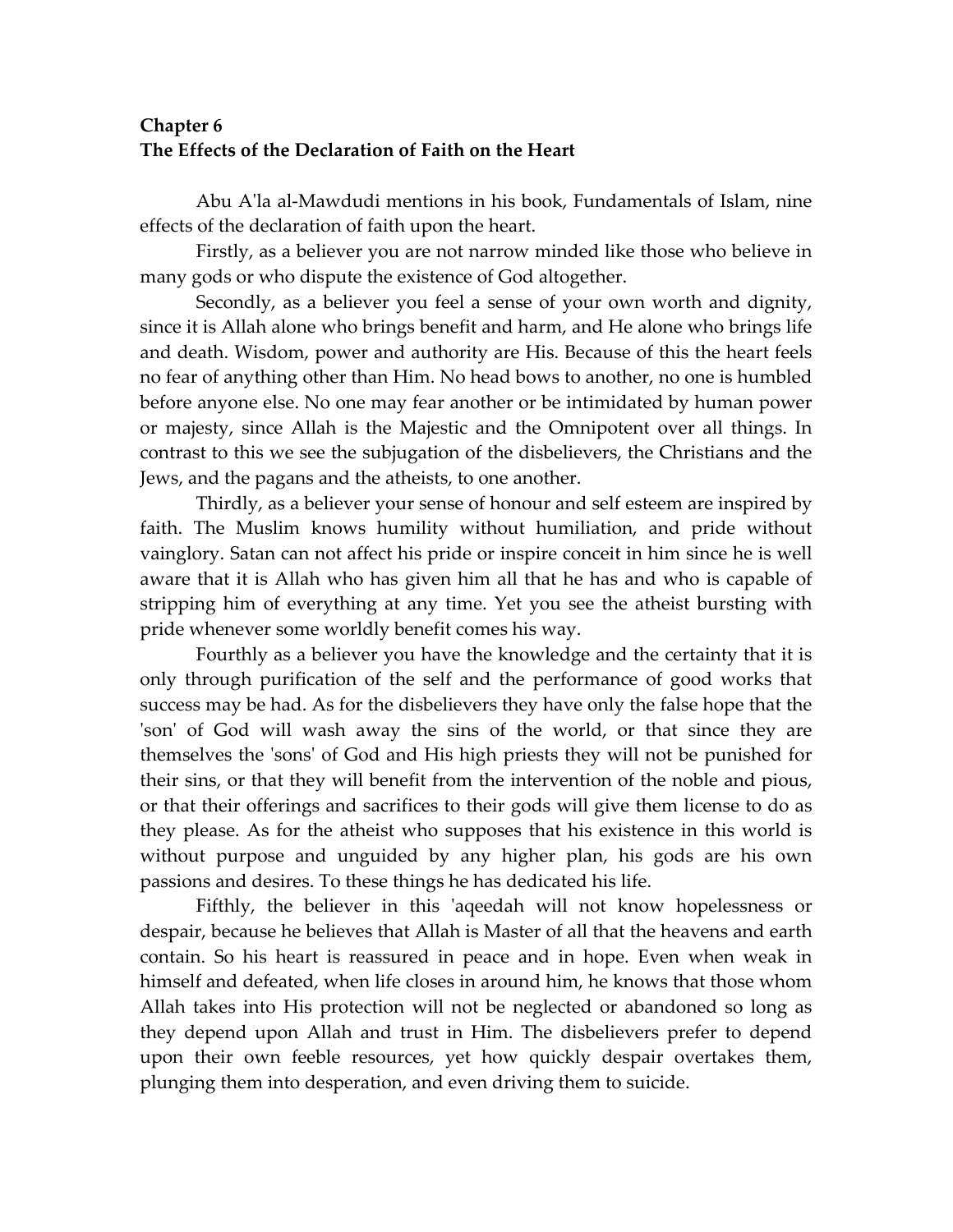Sixthly, belief in this 'aqeedah develops in the individual great determination, fortitude, patience, confidence and trust, since you are engaged in the greatest of enterprises, the quest for the pleasure of Allah. Indeed you feel that what supports you is the power of He who possesses the heavens and the earth. In this way the strength and determination of the believer, his resolute will inspired by this confidence, becomes like a mountain that no human force may move. Could there ever be such a strength and confidence as this to inspire a personʹs disbelief?

Seventh, the believer derives both strength and support from the declaration of faith, since it puts you out of reach of the two things that can undermine your strength, love of the world and fear of it. Love of the world is to place love of yourself, your spouse or your money before love of Allah. Fear of the world is fear of an unknown force, not under the power of God, waiting to destroy you. The believer knows that there is no god but Allah, and so neither of these things can gain any power over the heart, because it is reassured by the fact that Allah is the Sole Possessor of both life and property. Once you dedicate yourself to the pleasure of your Lord regardless of the cost, you suddenly realise that no one can deprive you of your life, neither man nor beast: the gun, the sword and the stone do not kill; it is God alone who brings death. There is no stronger determination than that of someone who believes in Allah. No man can intimidate him and no army frightens him, neither flashing swords nor bullets falling like rain. Whenever a believer presents himself for battle in the path of Allah, his strength is multiplied tenfold. So where does this leave the Christians and the Jews, the disbelievers and the atheists?

Eighth, by believing in the declaration of faith you can take command over your own life, take pride in yourself, in your confidence and determination, and in this way purify your heart from the influence of avarice, jealousy, cowardice, spite, and all other vices.

Ninth, and by far the most important of these effects on the heart, is the knowledge that the declaration of faith guides you to understand the law of Allah, and helps you to keep carefully to it. Thus you are awakened to the fact that Allah is totally aware of every thing, and that He is nearer to you than your jugular vein; and although you may be able to escape from most kinds of danger, there is no escaping from Allah.

The degree to which faith pervades the human mind determines in turn the extent of the believerʹs obedience to the laws of Allah, his keeping to Allahʹs limits and not coming near to what Allah has forbidden, and his hastening to do good works and to fulfill Allahʹs commands.

The declaration of faith is the first of the five essential pillars of Islam. It is also the most important of these when it comes to ascertaining the extent of a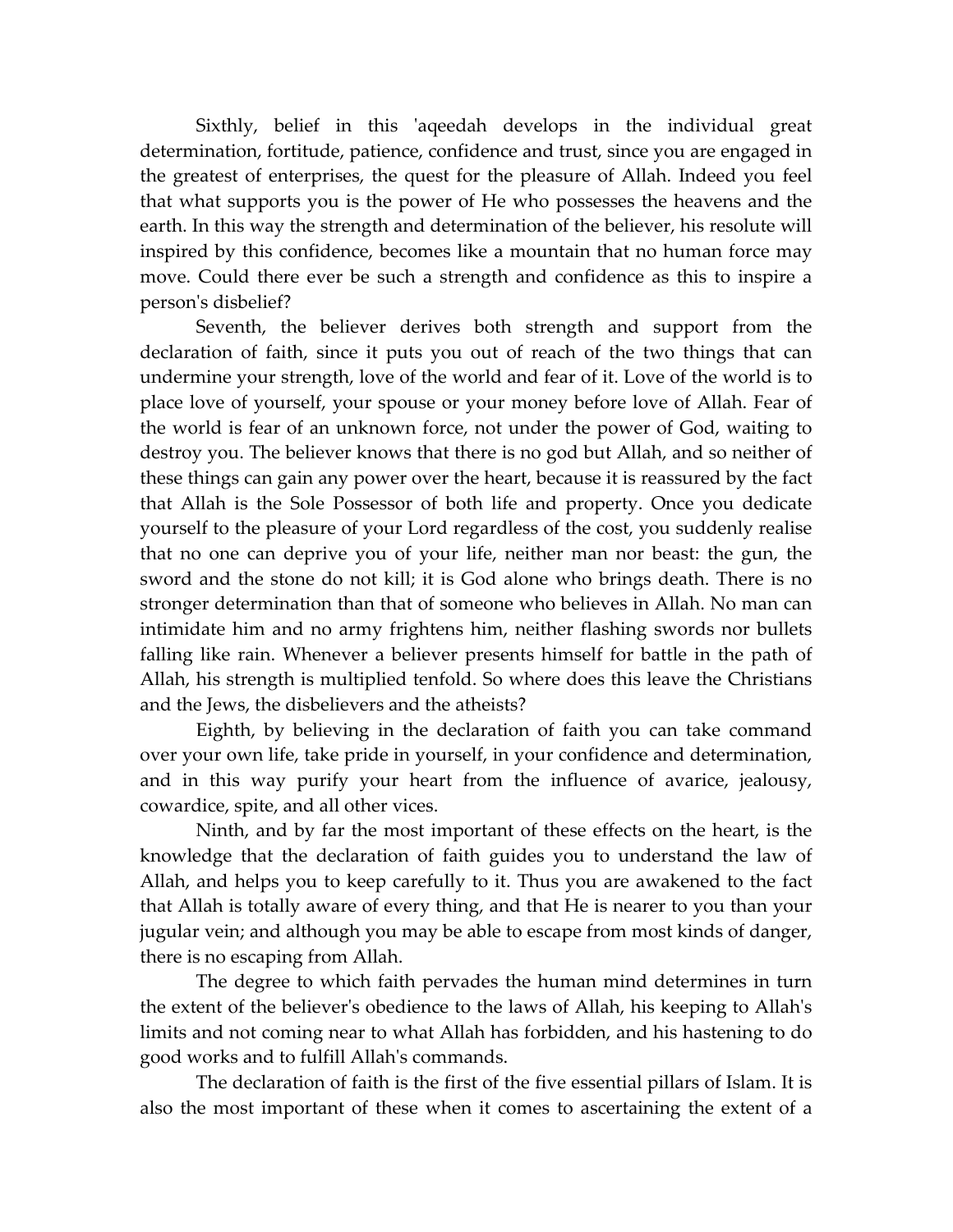personʹs faith. The Muslim is the obedient servant who keeps near to Allah. We can not do this until we believe from the depths of our hearts that there is no god but Allah. The declaration of faith is the source of Islam and the basis of its strength. Regardless of the details of our belief or the different shades of legal opinion, everything ultimately rests upon this one statement: the power of Islam relies upon nothing else. If this should ever be lost, then nothing at all would be left of our deen.<sup>[61](#page-44-0)</sup>

Ibn Rajab, when commenting on the declaration of faith, quotes Sufyian ibn ʹAyneeyah:

"Allah did not bestow upon His servants a greater blessing than the knowledge that there is no god but Allah. For the people of Paradise these words are the same as fresh rain is to a people who live on the parched Earth. By it the scales of Heaven and Hell are set. Because of it the Messengers were sent into battle. Whoever declares it to be so, his wealth and his life are protected, but whoever denies it shall find himself destroyed. It is the key to paradise, and the single call of all the Messengers."<sup>[62](#page-44-1)</sup>

<span id="page-44-0"></span><sup>61</sup> Abu Aʹla al‐Mawdudi, Mabadiʹ al‐Islam, p. 87

<span id="page-44-1"></span><sup>62</sup> Ibn Rajab, Kalimat al‐Ikhlas, p. 53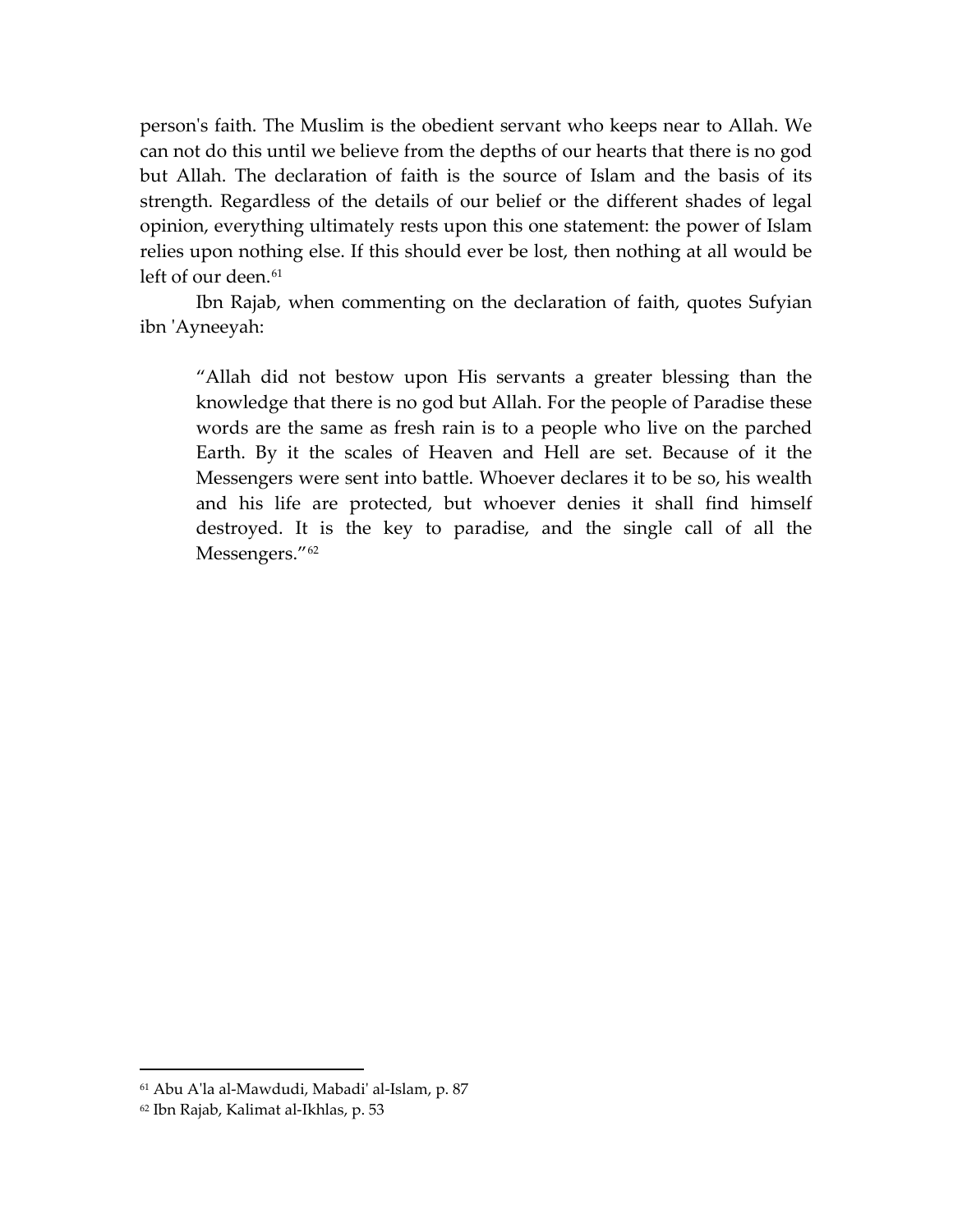## **Chapter 7 What Negates the Declaration of Faith**

We have now discussed the meaning of the declaration of faith, the obligations that it places upon the believer, its proof and its effects upon those who proclaim it. In order provide a more complete picture of the precise meaning of the words, **ʹThere is no god but Allahʹ**, we will now turn our attention to what contradicts it.

It is common knowledge that disbelief, shirk, hypocrisy and apostasy all stand in complete contradiction to Islam. Before discussing this point, however, we should perhaps mention the necessity of supporting our arguments from both primary as well as secondary sources. It is in comparing the sources that a cogent reply to the claims of the Murji'a and other sects may be found. This method will expose both the distortion inherent in the beliefs of such groups as the Murji'a, and the extremism of the Kharijites, both of whom have departed from the straight path. Islam steers a course of moderation between neglect and excess.

This topic has been much discussed, both in the past and in the present, and every opinion has its partisans. Ibn Qayim spoke about it at length. He says: 'Disbelief and faith are mutually exclusive: when one of them disappears the other takes its place.

ʹFaith is fundamental and consists of many branches, each of which may be known as 'iman': its branches are the prayer, zakat, hajj and fasting, as well as actions of the inner self such as modesty, reliance upon Allah, fear of Allah and drawing near to Him. The least of its branches is to remove an obstacle from the road as an act of faith.

ʹThere are branches of iman which are vital to the very existence of belief; one of these is the declaration of faith. But there are others that are not vital to belief; the removal of an obstacle from the road is an example of this. Between these two extremes there are branches of iman that are associated more closely with the declaration of faith, and others that are associated more closely with the removal of obstacles.

ʹDisbelief too is fundamental and has its branches. As a branch of iman is related to faith, so a branch of disbelief is related to kufr. If modesty is a characteristic of faith, immodesty is one of disbelief. If honesty comes from faith, dishonesty comes from faithlessness. The prayer, zakat, hajj and fasting are branches of faith, while abandoning any one of them is a kind of disbelief. To rule by what Allah has revealed is a quality of those who have faith, but to rule by another law is a quality of those who are without belief. All disobedience comes from disbelief and all obedience is due to belief.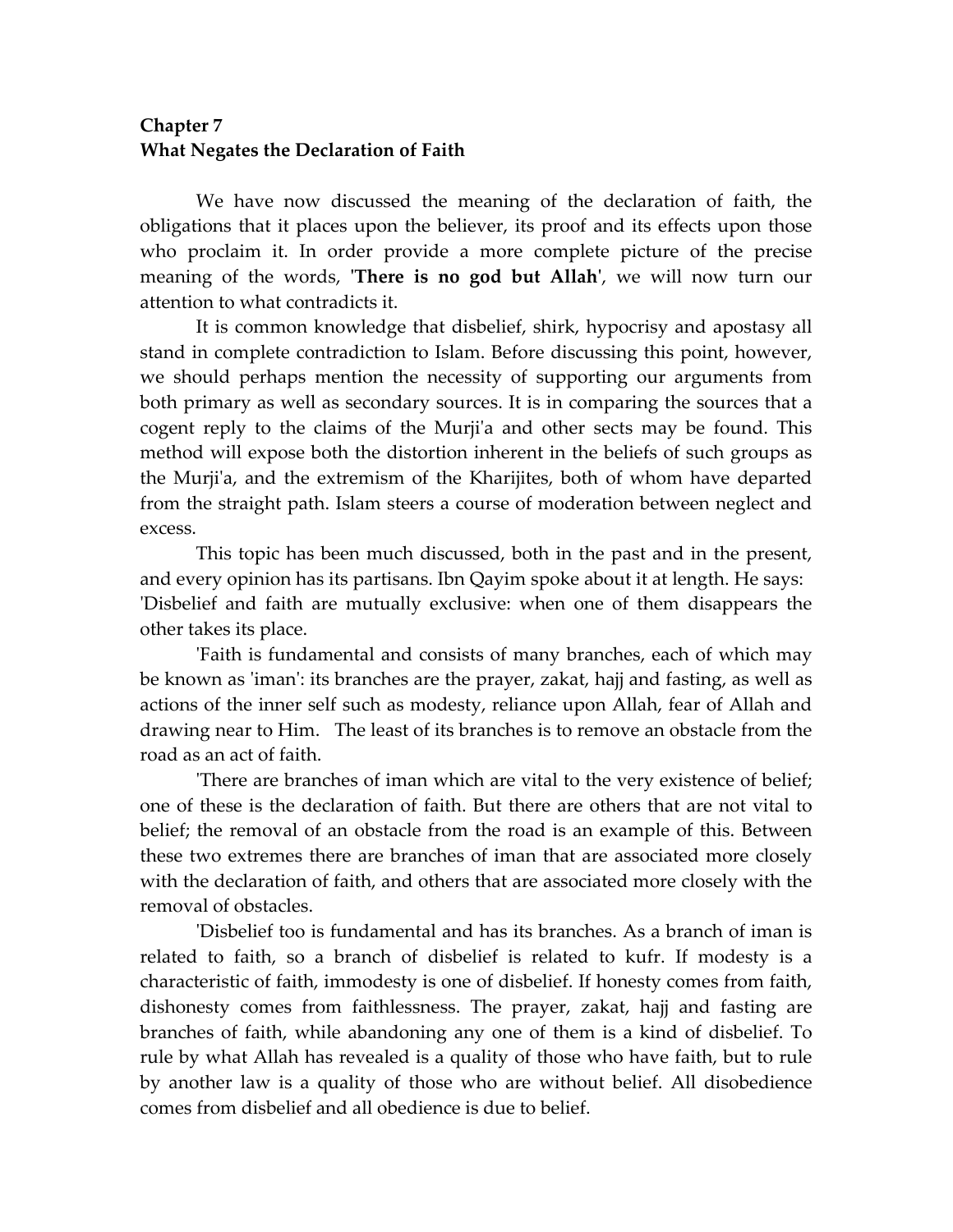ʹThe branches of faith are of two types: the first is speech, and the other is action. In the same way, the branches of disbelief may take the form of a word spoken or a deed performed.

ʹOf the branches of faith connected to speech, there are those whose disappearance results in the disappearance of faith itself. This is also true of those branches of faith that are connected to action. When such a deed is left unperformed, the result is an eclipse of iman.

'Likewise the branches of disbelief are of two types, both speech and action. Thus it follows that deliberately saying a word of disbelief will, in fact, result in disbelief, since this is one of the branches of kufr. It is the same for the performance of any act of disbelief, like prostrating to a graven image, or making fun of the Our'an, since kufr is at its root.

'Therefore, we should realise that faith is a matter of both word and deed. Words include both the private statement to oneself, which is inner conviction, and the public statement to the world, which is the declaration of faith. As for deeds, the private act is the inner resolve, sincerity and intention known to the heart and known to Allah. Public acts are the outward actions of each one of us in the world. If these four things disappear then faith too, has gone.

ʹIf the heart knows no sincerity, then whatever else you have of faith can not benefit you, since sincerity must precede belief. Sincerity makes belief worthwhile and without it actions of the heart are nothing. This is the root of the disagreement between the ahlʹul‐Sunnah waʹl‐jamaʹaand the Murjiʹa sect. The ahl'ul-Sunnah wa'l-jama'a maintain that faith would be destroyed, and that sincerity would be useless in the absence of the inner action of the heart, that is, love for and submission to the message. The faith of Iblis (shay-tan) and of Pharaoh and his people, and of the Jews and the pagan Arabs, and of all others who apparently acknowledged the sincerity and truth of the Prophet's message, may Allah bless him and grant him peace, was destroyed in this way. Though they agreed with it both inwardly and outwardly, and even protested that they had not denied it, they neither followed him nor put their trust in him.

ʹIf it is true that faith diminishes as the inner actions of the heart wane, then it is also true that faith has a direct connection to the most significant of your outward actions. This is especially true if your actions are liable to inhibit the love in your heart and the desire to follow it; this in turn undermines any sincere commitment you may have had, as in the examples given above. If your heart does not know inward obedience, you will not be able to obey outwardly either. But if your heart had followed and obeyed, then you too would have done the same. Whoever is unable to obey lacks the sincerity to motivate him to do so; this is the nature of faith.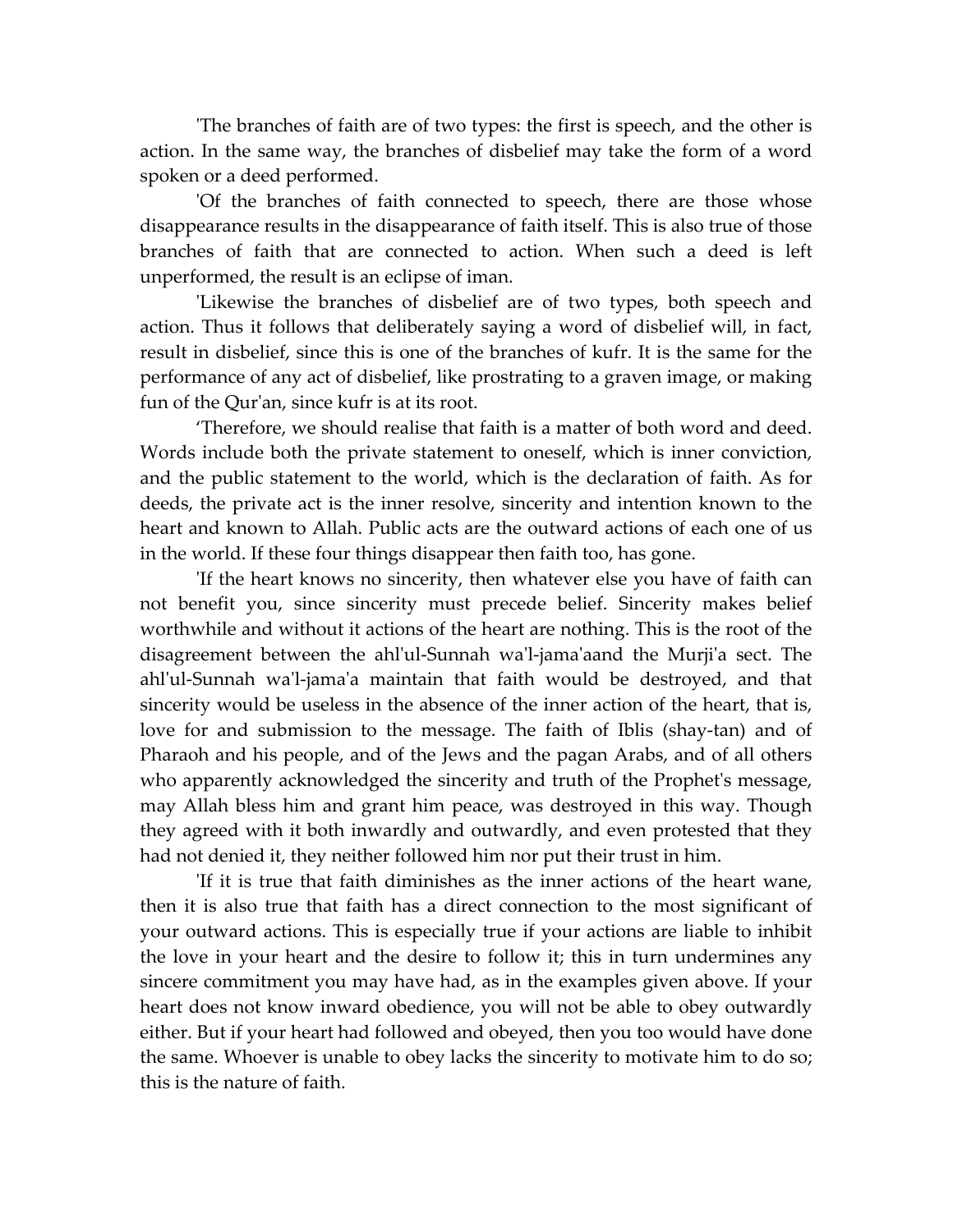ʹFaith is not a matter of simple sincerity of belief, as some have claimed. Rather it is sincere belief in the necessity of obedience and of following the heart. Guidance, too, does not simply mean knowing the truth and the arguments which support it. It also means that you realise the necessity of following it and of acting in accordance with it. Without this realisation, guidance is neither complete nor is it sufficient, just as simply believing that the message is sincere does not in itself constitute sincerity of faith.

ʹDisbelief, too, is of two types: one is disbelief by inner stubbornness and recalcitrance, and the other is by outer action.

ʹThe first means to stubbornly deny that the Prophet, may Allah bless him and grant him peace, came with knowledge from his Lord, knowledge of His Names and Attributes, knowledge of His works and knowledge of His Shariʹah. This kind of disbelief contradicts faith totally.

ʹAs for disbelief in deed, it may be divided into a disbelief which contradicts faith, and one which does not. Some of the acts which contradict faith are the worship of idols, the ridiculing of the Qurʹan, and the killing or slandering of a prophet. Ruling by something other than what Allah has revealed and abandoning the prayer are also, undoubtedly, acts of disbelief. It is not possible to say that we should not call someone who does any of these things a disbeliever, since Allah and His Messenger have both referred to such people in this way. According to what the Prophet, may Allah bless and grant him peace, has said, whoever rules by other than what Allah has revealed, or abandons the prayer, is a disbeliever.

'A distinction between action and conviction remains, however, and while we can say that, because of some action, a person is a disbeliever, this is not proof that he does not believe. We know that Allah does not call someone who does not rule by what He has revealed a disbeliever, in the absolute sense of disbelief, nor did the Prophet, may Allah bless him and grant him peace, call anyone who had abandoned the prayer a disbeliever, absolutely.<sup>[63](#page-47-0)</sup> In fact, the Prophet denied this in the case of the fornicator, the thief, the drunkard, and in the case of the man who troubles his neighbours.

Also, we have the hadith:

**"Whoever consults a fortune teller and believes what he says, or commits sodomy with his wife, is free of what has been revealed to Muhammad"**[64](#page-47-1)

<span id="page-47-0"></span><sup>63</sup> Sahih Muslim, Kitab al‐Iman, 1/88, (87).

<span id="page-47-1"></span><sup>64</sup> Abu Dawud, Kitab at‐Tibb, 4/225; also Mishkat al‐Masabih, 2/1294, (4599); al‐Albani said that it is Sahih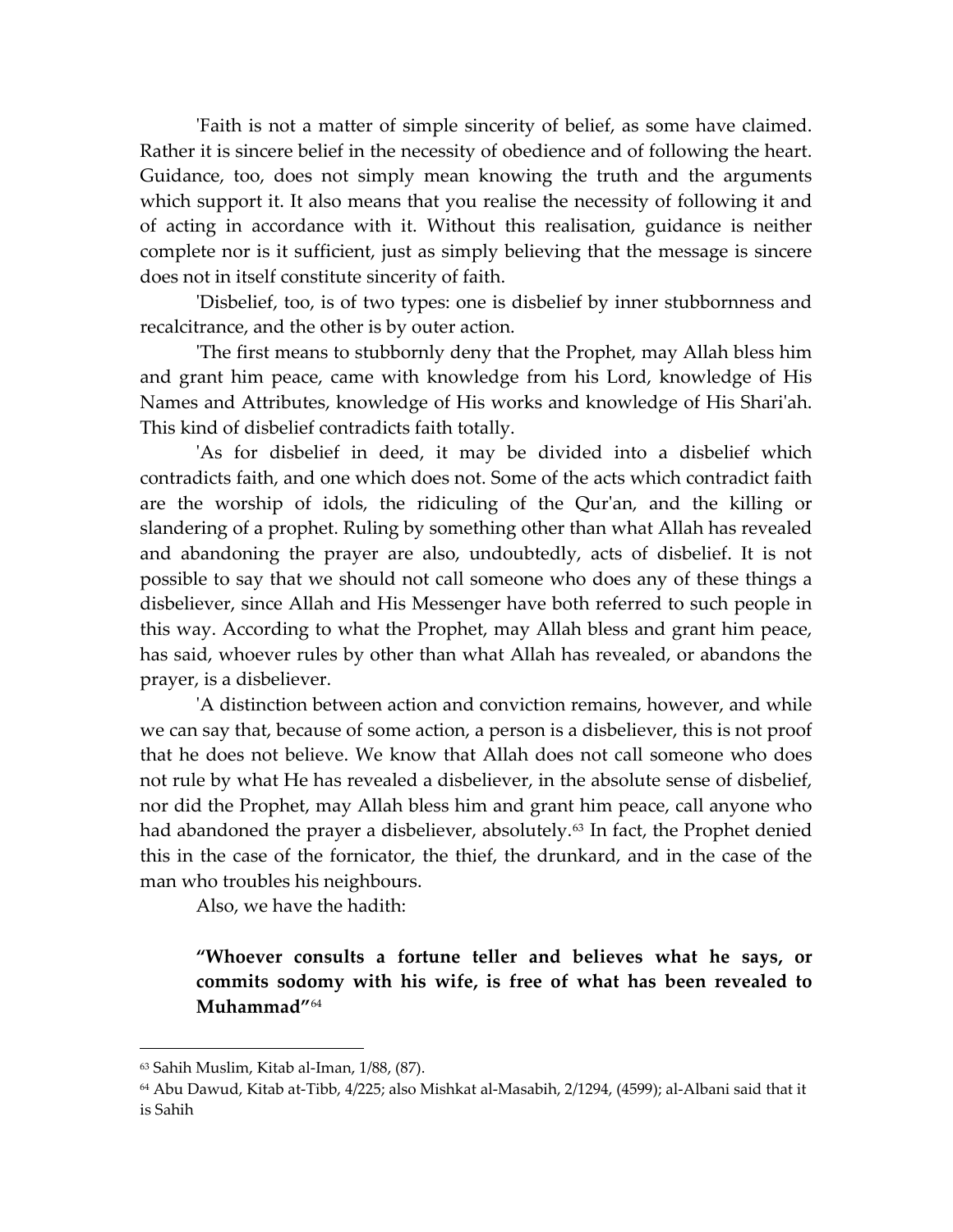He, may Allah bless him and grant him peace, also said:

### **"If a man says to his brother"O disbeliever!ʺ, then one of them has fallen into it."[65](#page-48-0)**

ʹA person may keep the law of Allah, not exceeding the limits nor approaching what has been forbidden, hastening to good works and the fulfillment of Allah's commands, only according to the depth of his faith.

'Allah has referred to someone who observes part of the Revelation and leaves part of it aside as believing in the part that he observes and disbelieving in the part that he does not. He says:

**"And when We made a covenant with you not to spill one anotherʹs blood, nor to drive one another away from your homes, you agreed and you were witnesses to it. But now you kill one another, and you drive your own people out of their homes; supporting one another against them, in sin and enmity. And if some of them came to you as captives you would ransom them; but driving them out (in the first place) was forbidden to you. Do you believe in part of the Book and disbelieve in part of it? What is the reward of whoever does this other than dishonour in this world? And, on the Day of Resurrection they will be returned to an even more terrible punishment. And Allah is not unaware of what you do."** (2:84‐85).

ʹAllah says that they agreed to His covenant, which He also commanded them to keep. Part of it was that they would not kill each other, or drive each other out of their homes. He then says that they disobeyed His commands and a party of them then attacked the other and drove them away. This was how they disbelieved in the Revelation that came to them. Then He ends by saying that they would ransom some of the defeated party out of respect for their covenant with Allah. So they believed in the part of it that they observed, and disbelieved in the part of it that they ignored.

ʹIn action and conviction, faith is the opposite of disbelief. In a well known hadith, the Prophet, may Allah bless him and grant him peace, makes a distinction between action and conviction when he tells us:

#### **ʺTo curse a Muslim is despicable, to kill him is disbelief.ʺ[66](#page-48-1)**

<span id="page-48-1"></span><span id="page-48-0"></span><sup>65</sup> Sahih Muslim, Kitab al‐Iman, 1/79, (60).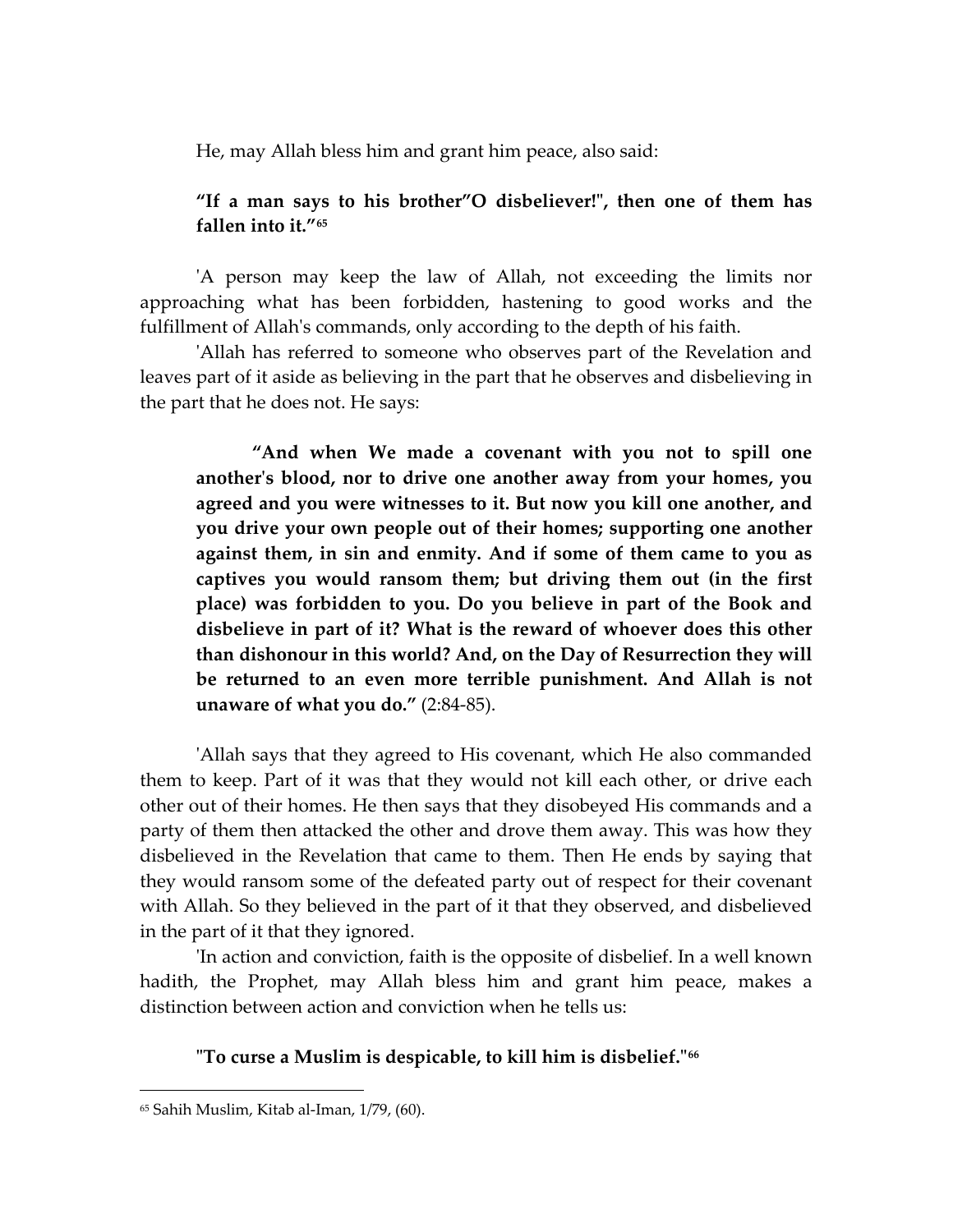'The conviction is in cursing and the action is in killing: he regarded cursing as despicable but not evidence of disbelief, while killing is, apparently, proof of disbelief. It is well known that what he meant by this was disbelief in action, not in conviction. This kind of disbelief can not take someone completely out of the circle of Islam, just as the fornicator, the thief and the drunkard may still be called Muslims, but not believers.

'This is the understanding of the Prophetʹs companions, may the blessings and peace of Allah be on him and on his family and on his companions, who knew the Book of Allah better than anyone else: they knew the meaning of submission and the meaning of disbelief and they knew the distinction between them. We do not accept anyone elseʹs opinion about this.

'Later, some people who failed to understand this split up into two groups. The first group said that those who commit major wrong actions should be excluded from the Muslim community, and were thought to be condemned to Hell for ever. The second group said that such people should still be considered believers.<sup>[67](#page-49-0)</sup> The first group over-exaggerated and the second turned a blind eye. Of course, the correct position is to follow the Prophetʹs Sunnah, may Allah bless him and grant him peace, which is to follow the guidance of Allah.

'The lesson of the Sunnah implies that there is a disbelief that is less than disbelief, a hypocrisy that is less than hypocrisy, a shirk that is less than shirk, a corruption that is less than corruption, and an oppression that is less than oppression. Ibn Abbas said that the ayah:

### **And whoever does not judge by what Allah has revealed, such are disbelievers.** (5:44)

Refers to an act of disbelief. Also, we have the hadith,

**ʹWhoever consults a fortune teller and believes what he says, or commits sodomy with his wife, is free of what has been revealed to Muhammad.ʹ**

He, may Allah bless him and grant him peace, also said,

<sup>66</sup> Sahih Muslim, Kitab al‐Iman, 1/81, (64)

<span id="page-49-0"></span> $67$  This refers respectivly to the positions of those who adopted the Murji'a and Khariji heresies.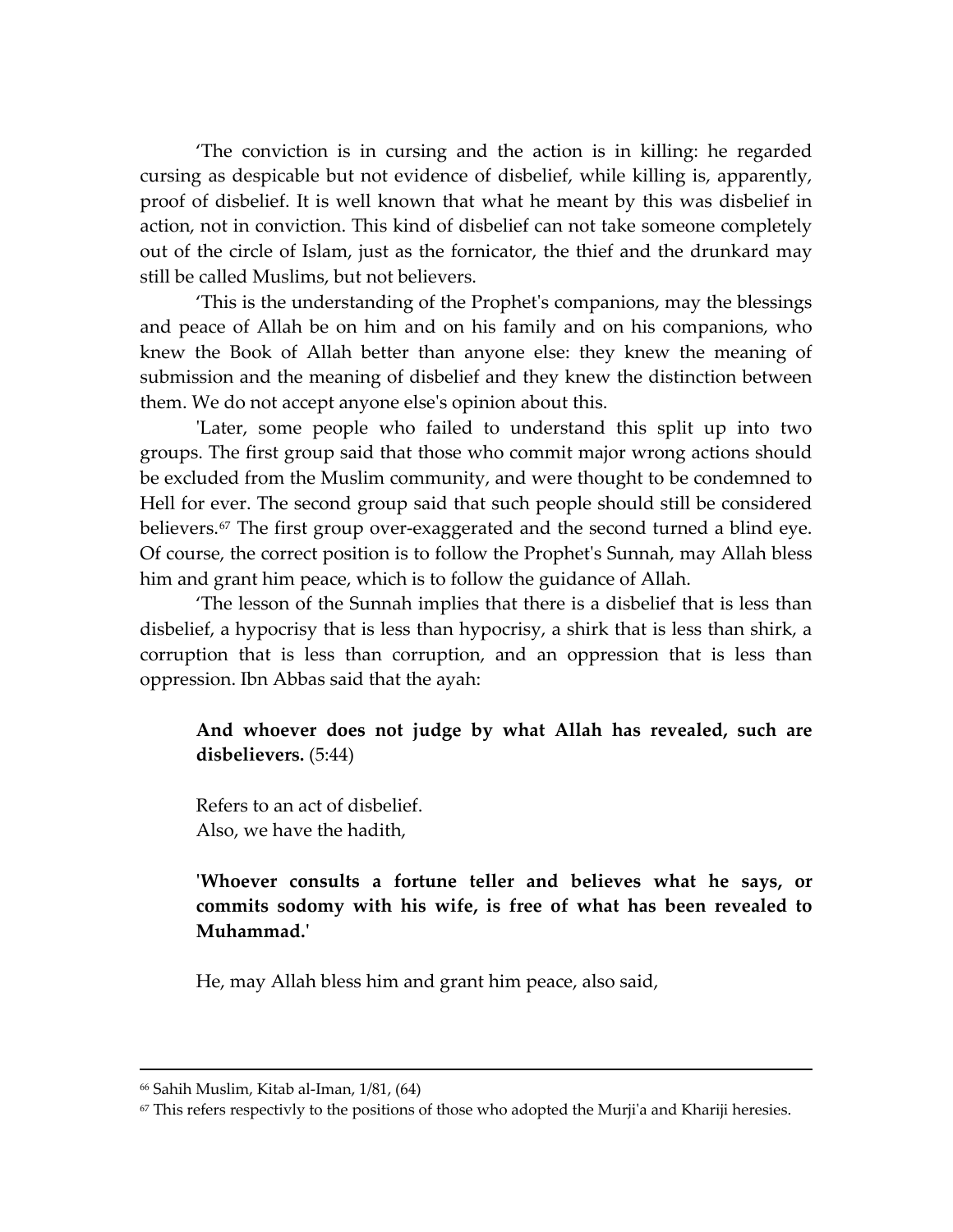## **ʹIf a man says to his brother, ʺO Disbeliever!ʺ, then one of them has fallen into it.ʹ**

ʹWhile from the point of view of their outward actions we can say that they are disbelievers, we can not claim that these same deeds constitute recalcitrance in the face of, or rejection of, belief. This explains the words of the Prophet, may Allah bless him and grant him peace, when he said,

## **ʹDo not turn on each other like disbelievers after I have gone, tormenting one another.ʹ**

and also**,** 

# **ʹHe disbelieves in them, but it is not like the one who disbelieves in Allah and his Angels and his Books and his Messengers.ʹ**

'This was related in a separate report as ʹdisbelief that does not take one out of the communityʹ, and again, ʹdisbelief that is less than disbelief, oppression that is less than oppression, and corruption that is less than corruption.ʹ ʹThis is clear to whoever really understands the Qurʹan, for Allah has called the man who rules by other than the Revelation a disbeliever, and He has called whoever disputes what has been revealed to His Messenger a disbeliever, but these two are not cast from the same mould. 'Consider:

## **The disbelievers, they are wrongdoers.** (2:254)

and, with reference to the laws of marriage and divorce:

# **And whoever goes beyond the limits of Allah certainly wrongs himself. (65:1)**

Speaking in the Qur'an the Prophet Yunus says:

**There is no god but You, Glory be to You! Surely, I have been a wrongdoer.** (21:87)

and Adam says:

## **Our Lord we have wronged ourselves.** (7:23)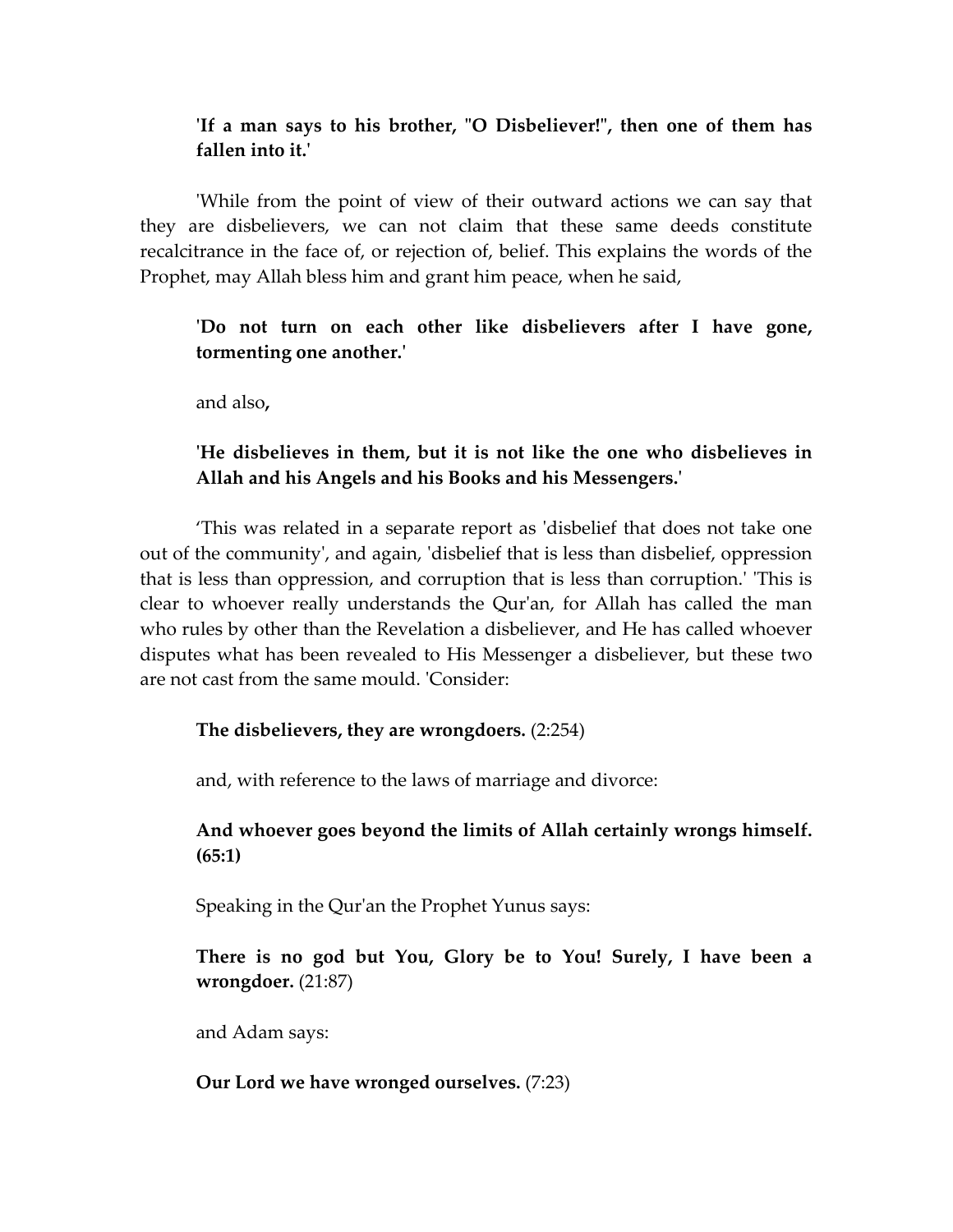and Moses says:

**My Lord, surely I have wronged my self, so forgive me.** (28:16)

'It is clear that we are dealing with two kinds of wrong doing here. In the Qur'an, the disbelievers are called 'corrupt':

**"And He misleads by it only the corrupt; those who break the covenant of Allah after ratifying it."** (2:26‐27)

and also:

**"Truly We have revealed to you clear signs, and only the corrupt will disbelieve in them."** (2:99)

ʹThere are many more such examples; but the believer too is called ʹcorruptʹ, as these ayat show:

**O you who believe! If a corrupt person brings you some news, then verify it, or else you may unknowingly cause hardship to people, and then be sorry for what you have done.** (49:6)

(This was revealed with reference to an incident involving al‐Hakam ibn al'As, who was not literally 'corrupt'.) And again:

**And those who accuse honourable women but do not bring four witnesses, whip them (with) eighty lashes and never (afterward) accept their testimony. They indeed are corrupt.** (24:4)

ʹWhile the term is applied to Iblis:

#### **So he rebelled against his Lordʹs command.** (17:50)

it may also be applied to the pilgrim:

**Whoever is minded to perform the pilgrimage therein (let him remember that) there is (to be) no lewdness nor corruption nor angry conversation on the pilgrimage.** (2:197)

So corruption is not always of the same degree or type.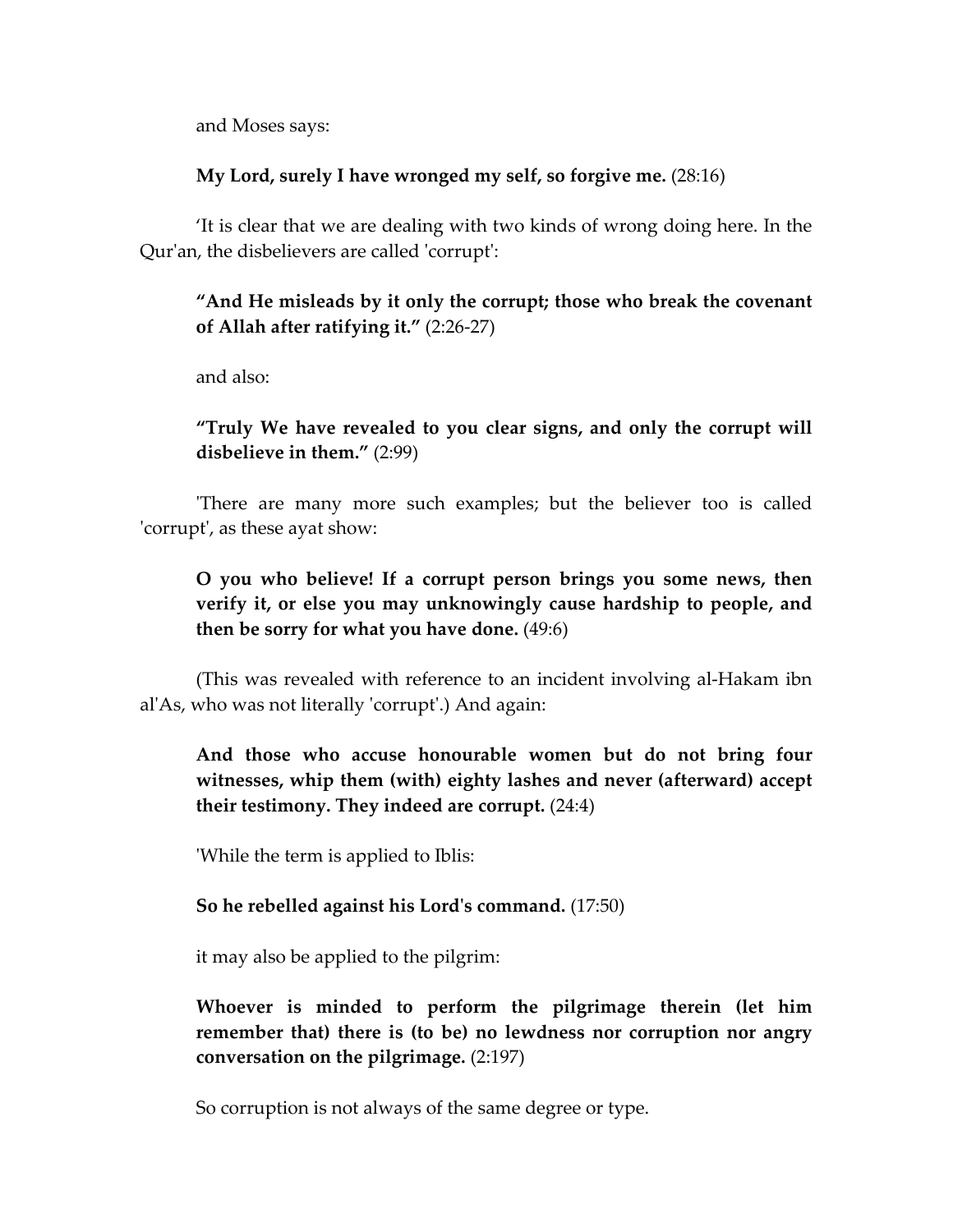ʹWe find the same duality in the case of association of some object of worship with Allah, since there is an act of association called Greater Shirk, that takes one out of the community and there is another, Lesser Shirk that does not. This lesser one could be as simple a thing as showing off. ʹAbout Greater Shirk Allah says:

**Surely whoever ascribes partners to Allah, for him Allah has forbidden the Garden. His abode is the Fire. For wrongdoers there will be no helpers.** (5:72)

and also:

 $\overline{a}$ 

**For whoever ascribes partners to Allah, it is as if he had fallen from the sky and the birds had snatched him or the wind blown him to a far off place.**(22:31)

ʹAbout showing off He says:

**And whoever hopes for the meeting with his Lord, let him do righteous works, and associate no partner in the worship due only to his Lord.** (18:110)

ʹOn this same subject of Lesser Shirk, the Prophet, may Allah bless him and grant him peace, said,

### **ʹWhoever swears an oath by other than Allah has associated something with Him.ʹ**

'This was related by Abu Dawood and others.<sup>[68](#page-52-0)</sup> However, it is well known that swearing an oath by something other than Allah does not take one out of the community of the Muslims, and it does not make someone a disbeliever. In the same vein the Prophet said,

#### **ʺShirk in this Ummah is stealthier than creeping antsʺ.[69](#page-52-1)**

<span id="page-52-0"></span><sup>68</sup> Abu Dawood, Kitab al‐Iman, 3/570, (3251) Tirmidhi, Kitab al‐Iman 5/253 (1535); also ash‐ Shawqani in Nayl al‐Awtar, 8/257, stating that al‐Hakim says it is Sahih.

<span id="page-52-1"></span><sup>69</sup> Imam Ahmad, al‐Musnad 4/403; al‐Albani includes it in his al‐Jamiʹa as‐Saghir, 3/333, (3624) saying that it is sahih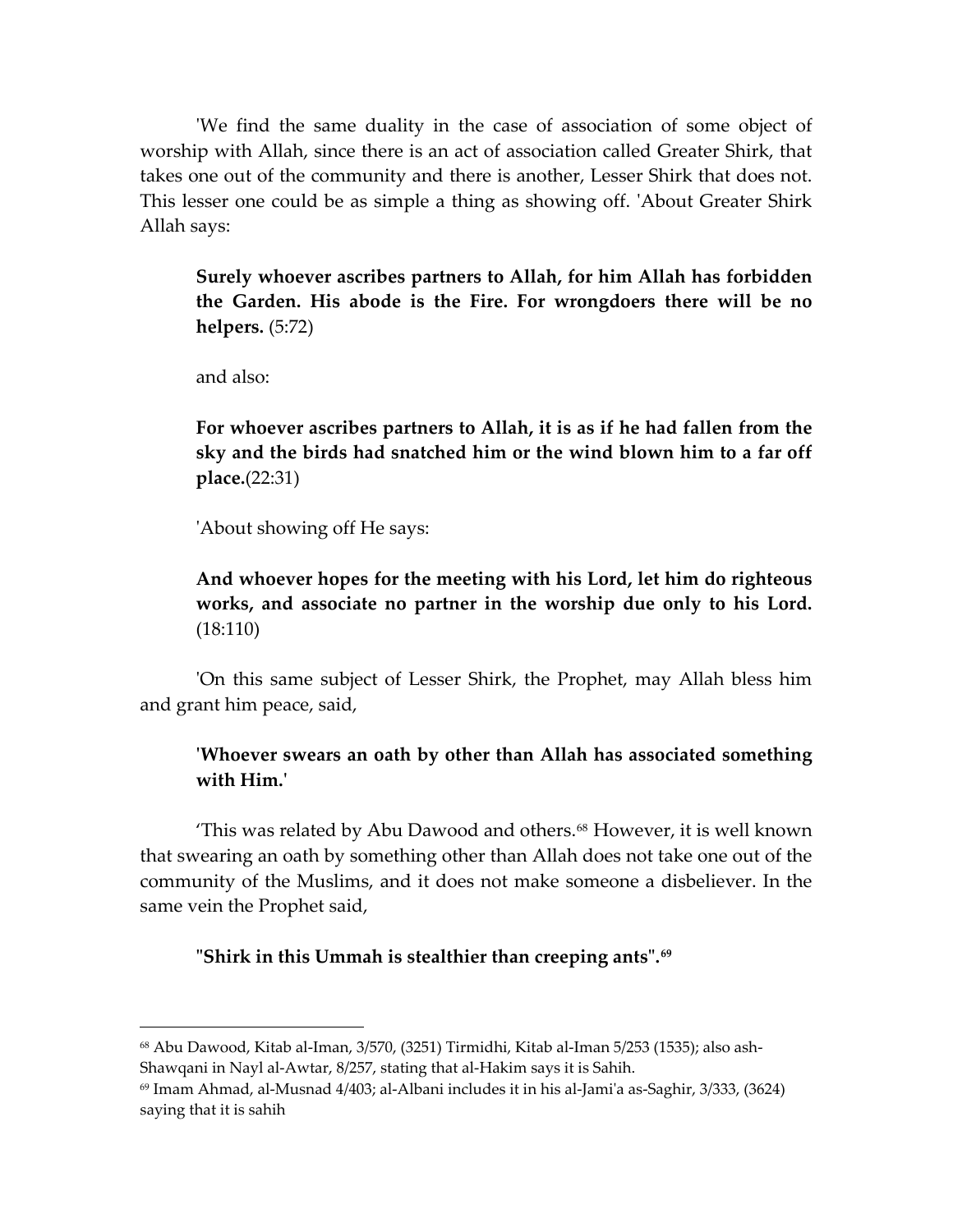ʹShirk, disbelief, corruption, oppression and ignorance may all be divided into two sorts: a kind that takes a person out of the community and another that does not. This is the same again for hypocrisy, since a person may be a convinced hypocrite or may only sometimes act like a hypocrite. It is the convinced and confirmed hypocrites whom Allah has denounced so severely in the Qur'an, promising them the deepest pit of Hell. As for someone with the behaviour of a hypocrite, the Prophet, may the peace and blessings of Allah be on him, is reported in a sahih hadith to have said,

**ʺThere are three signs of a hypocrite: when he speaks he lies; when he makes a promise he breaks it; and when you trust him he betrays you.ʺ[70](#page-53-0)**

He also said,

**ʺThere are four characteristics by which you can recognise the total hypocrite; whoever exhibits one of them exhibits an attribute of hypocrisy: when he speaks he lies; when he makes an agreement he breaks it; when he argues he behaves despicably; and when you trust him he betrays youʺ.**

ʹThis is the behaviour of a hypocrite; it does not necessarily rule out faith, but if it takes root and establishes itself, it could in time completely remove a person from Islam, even if he still prays and fasts and claims that he is a Muslim. Faith should correct the hypocritical behaviour of the believer, but if there is no faith, then the growth of hypocrisy will proceed until, like a cancer, it completely fills the heart.

'According to Ismail ibn Saad, $71$  this was supported by Imam Ahmad. He said, "I asked Ahmad ibn Hanbal for his opinion about the condition of someone who, while continuing to pray and pay zakat and fast, is afflicted by persistent major wrong actions that he finds impossible to resist. He replied that this is the subject of the hadith,

#### **ʹThe fornicator is not a believer while he commits fornicationʹ.** [72](#page-53-2)

'This means that he is no longer a believer, but he is still a Muslim. The same hadith continues:

<span id="page-53-0"></span> $70$  Sahih Bukhari, Kitab al-Iman, 1/89, (33,34); Sahih Muslim, Kitab al-Iman 1/78, (58,59)

<span id="page-53-1"></span> $71$  One of the companions of Imam Ahmad; see Ibn Abu Ya'la, Tabaqat al-Hanabila,  $1/104$ .

<span id="page-53-2"></span><sup>72</sup> Sahih Muslim, Kitab al‐Iman, 1/76, (57).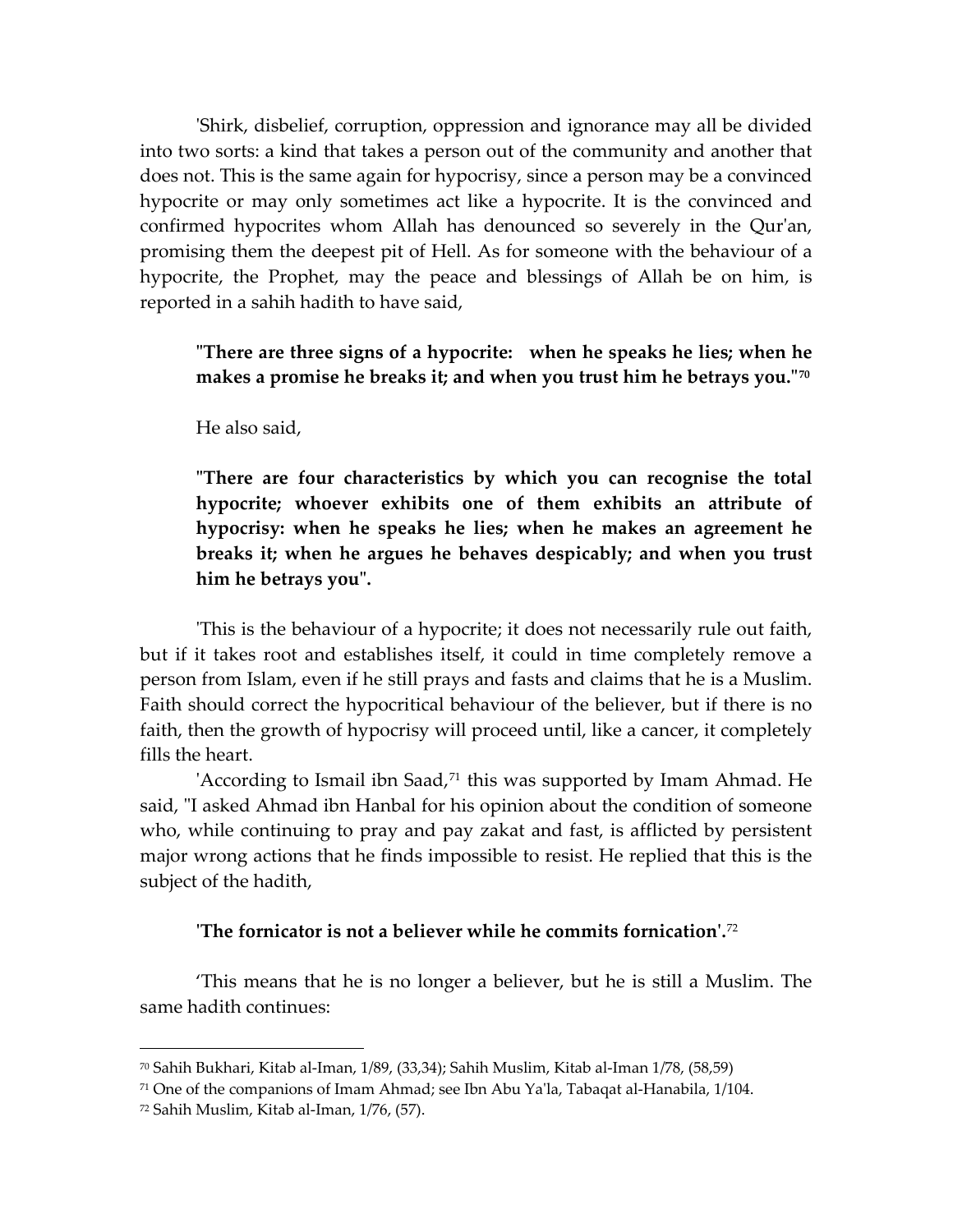**ʹan imbiber is not a believer while he is engaged in drinking; a thief is not a believer while he is in the act of stealingʹ.**

Ibn Abbas also said this about the ayah:

**"And whoever does not judge by what Allah has revealed, such are disbelievers."** (5:44)

ʹIsmail ibn Saʹid said:

 $\overline{a}$ 

ʺI asked Ahmad, ʹWhat is this disbelief?ʹ

He said, 'It is the disbelief that does not take you out of the community. It is not like believing in part of the Revelation and disbelieving in another part of it; this is real disbelief, about which there is no doubt in anyoneʹs mind."

ʹThe point is that someone can combine in his heart faith and disbelief, devote himself to Allah alone and at the same time associate something else with Him, be God‐fearing and also boldly defiant, be hypocritical and sincere. This is one of the fundamental positions of the ahlʹul‐sunnah, who differ in this with lovers of innovation and invention in religion, the Kharijites,<sup>73</sup> and the Mu'tazilites, $74$  the Qadirites, $75$  and their like.

ʹThe other point that this matter raises relates to the doctrine that maintains that sinners may be brought out of the Fire or may remain in it. There is ample evidence from the Qurʹan and the Sunnah to support this, as well as that provided by the agreement of the companions and by natural reasoning. Allah says:

### **And most of them do not believe in Allah without attributing partners (to Him).** (12:106)

'Here Allah confirms their belief in Him together with their Shirk. 'And again:

<span id="page-54-0"></span> $73$  The Kharijites believed that committing major wrong actions turns a Muslim into a disbeliever

<span id="page-54-1"></span> $74$  The Mu'tazilites believed that the Qur'an was a created thing and that it is impossible for Allah to be seen. They did not believe in the punishment in the grave, nor in intercession.

<span id="page-54-2"></span> $75$  The Qadirites believed that the creation has free will, inde-pendant of the will of Allah, and rejected the doctrine of 'qadr wa'1-qada'.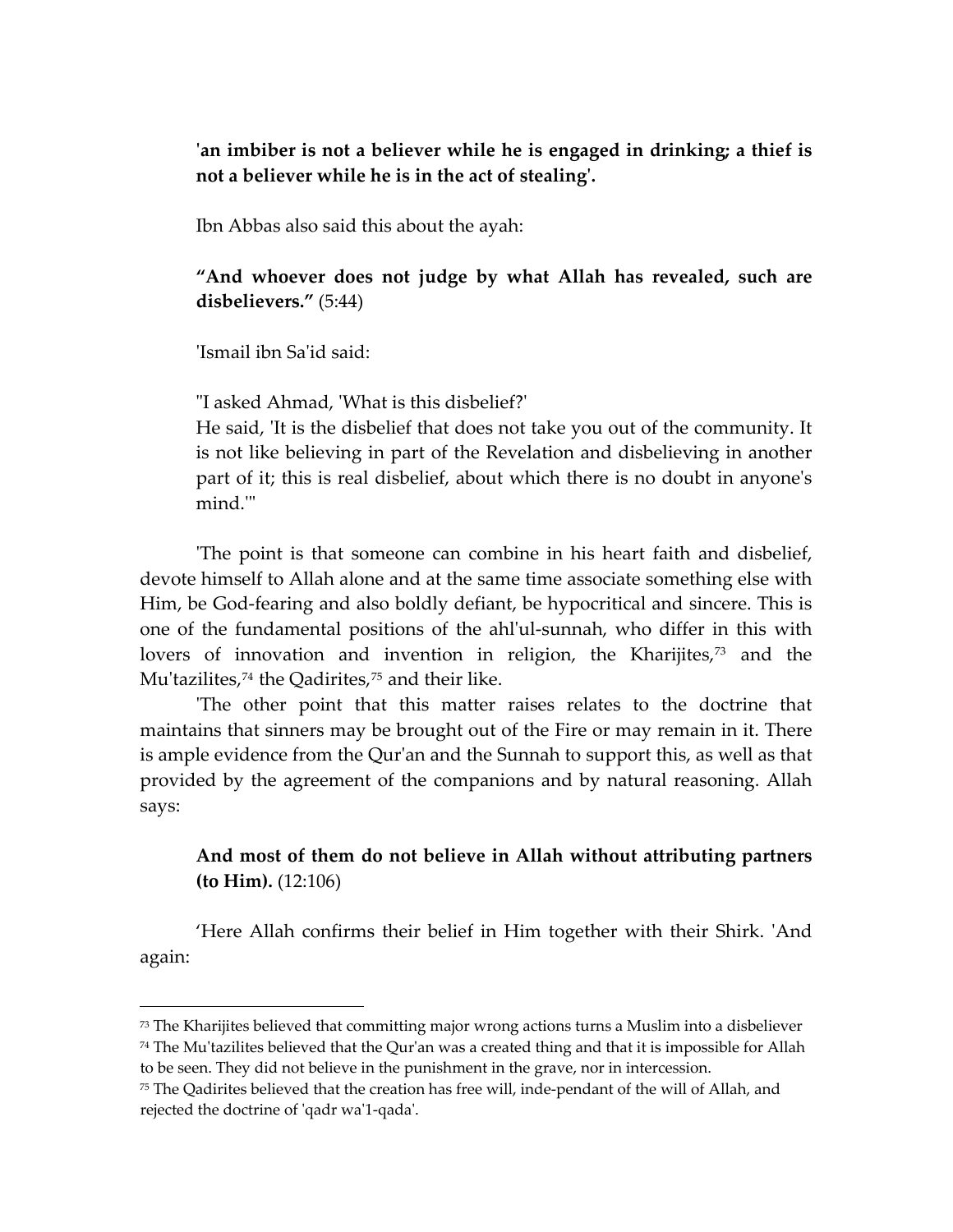**The Arabs say: ʹWe believe.ʹ Say (to them, O Muhammad): ʹYou do not believe, so rather, say, ʺWe submitʺ, for faith has not yet entered into your hearts. And if you obey Allah and His Messenger, He will not withhold anything from you of (the reward of) your actions. Surely Allah is Forgiving, Compassionate.ʹ**(49:14)

'So their submission and obedience to Allah is confirmed, while their faith is denied.

ʹWhen faith is mentioned in the Qurʹan, it means absolute faith; for example:

# **Surely the (true) believers are only those who believe in Allah and His Messenger and then do not doubt, but struggle with their wealth and their selves in the way of Allah.** (49:15)

ʹThese people are not hypocrites in the real sense of the word: they are Muslims by virtue of their obedience to Allah and His Messenger; however, they are not believers, even though there was some faith in them that brought them out from among the disbelievers.

ʹImam Ahmad continued saying,

ʺWhoever comes with these four things, meaning fornication, theft, drunkenness or brigandage, or four like them, or even more than four, is still a Muslim, but you cannot call him a believer. If he comes with something less than this, we say he is a believer but deficient in faith. This is indicated by the words of the Prophet, may Allah bless him and grant him peace, when he said,

# **ʹWhoever has one of these characteristics has one of the attributes of hypocrisy.ʹ**

This proves that a man may be a hypocrite and a Muslim at the same time."

'In this way showing off is regarded as Shirk, for if a man hopes to be seen doing good works then he has combined Shirk with Islam. And if one rules a land by something other than what Allah has revealed, or does something that the Messenger of Allah has called disbelief, while he is at the same time devoted to Islam and to the observance of its Shariʹa, then he has combined disbelief with Islam.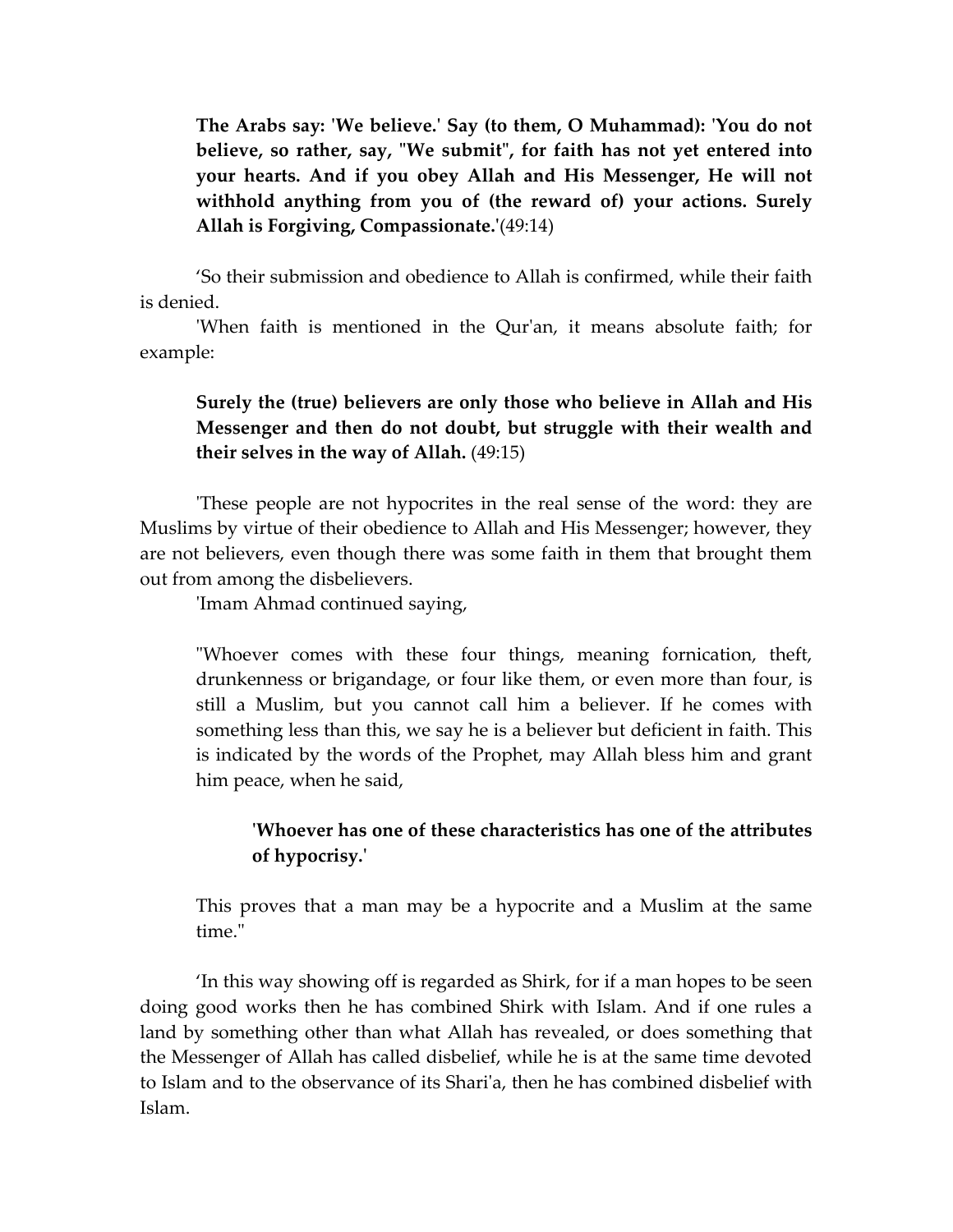ʹWe have already said that every disobedient person is one of the people of disbelief, just as all of those who are obedient should be counted among the people of faith. So when you see an obedient person you may call him a believer or you may not. Likewise when you see a disobedient person you may call him a disbeliever and then again you may not. It is not a matter of saying absolutely this way or that: this one is a Muslim that one is not. Rather, we are dealing here with two things: one is a name, a word, while the other is a legal category.

'As for the word, we can easily say that if the shoe fits then wear it, but as for the category, the question is, does a particular trait or characteristic actually constitute disbelief or not? When we speak of words and what they designate we speak about something that may be legal or linguistic; but when we speak about specific categories of this kind then we have narrowed the meaning to the strict legal sense of the term.

ʹOur final point is that just because someone possesses one of the characteristics of faith, it is not necessarily accurate to call him a believer; and conversely, just because someone possesses one of the characteristics of disbelief, it is not necessarily accurate to call him a disbeliever. One would not, for example, call everyone who had some knowledge a scholar, for knowledge is not the same as understanding. Not everyone with some knowledge of fiqh is a faqih; nor would you say that everyone who knows something about medicine is a doctor.

'Nevertheless, this does not mean that you are prevented from calling someone a believer, a hypocrite, or a disbeliever, if his behaviour justifies it. As the Prophet, may Allah bless him and grant him peace, said,

#### **ʺWhoever abandons it has disbelievedʺ**

and he said,

#### **"Whoever swears an oath by other than Allah has disbelievedʺ**

and lastly,

### **"Whoever comes to a fortune teller and believes in what he has been told has disbelieved ...ʺ.**

ʹAn attribute of disbelief is not in itself proof of total disbelief, so when someone does something that is forbidden we call it a corrupt act by which he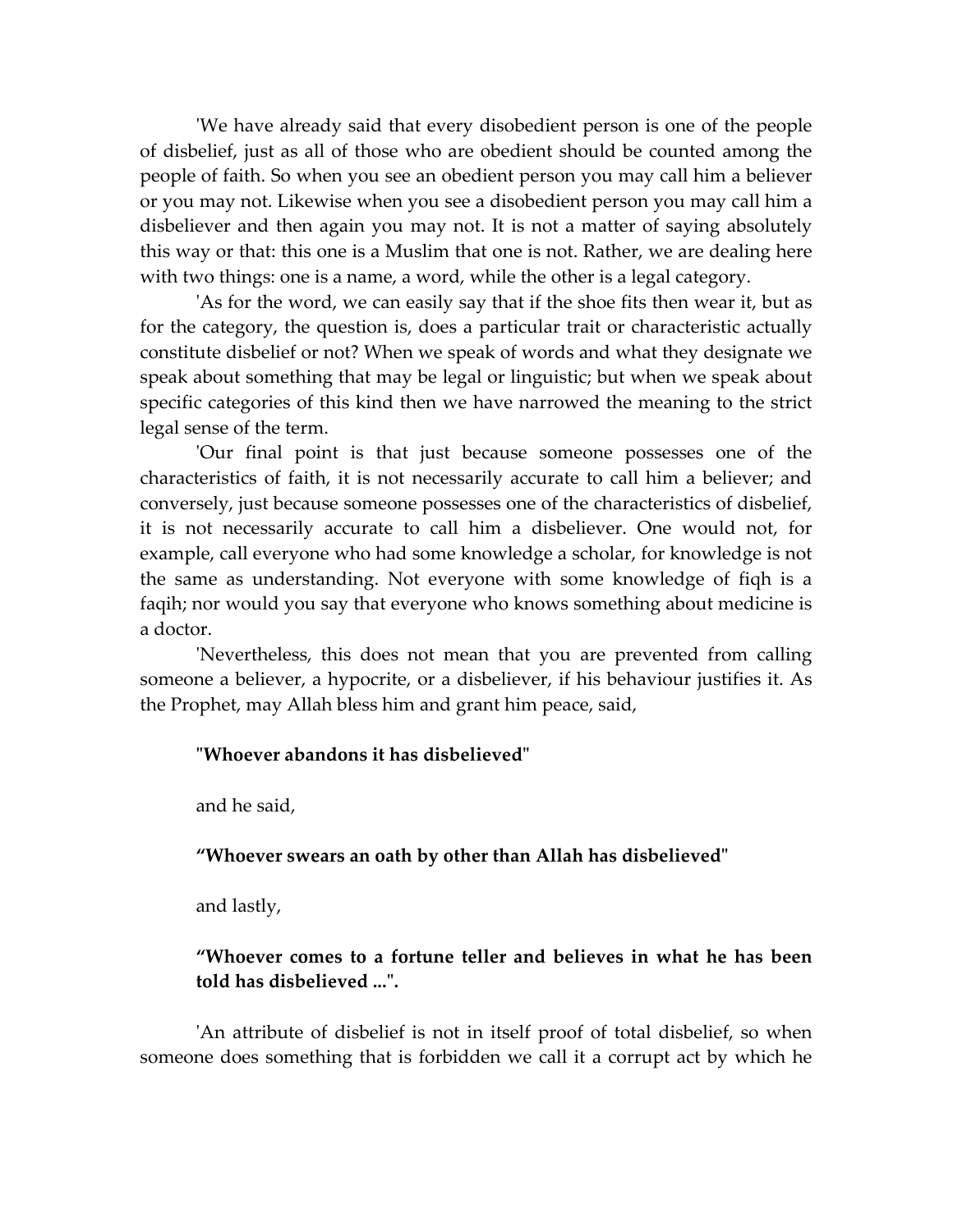has transgressed, but we do not call him a corrupt person himself, or at least not until corruption overpowers him.ʹ [76](#page-57-0)

<span id="page-57-0"></span> $^{76}$  This section is taken entirely from Ibn al-Jawaziya's Kitab as-Salat, pp. 25-31.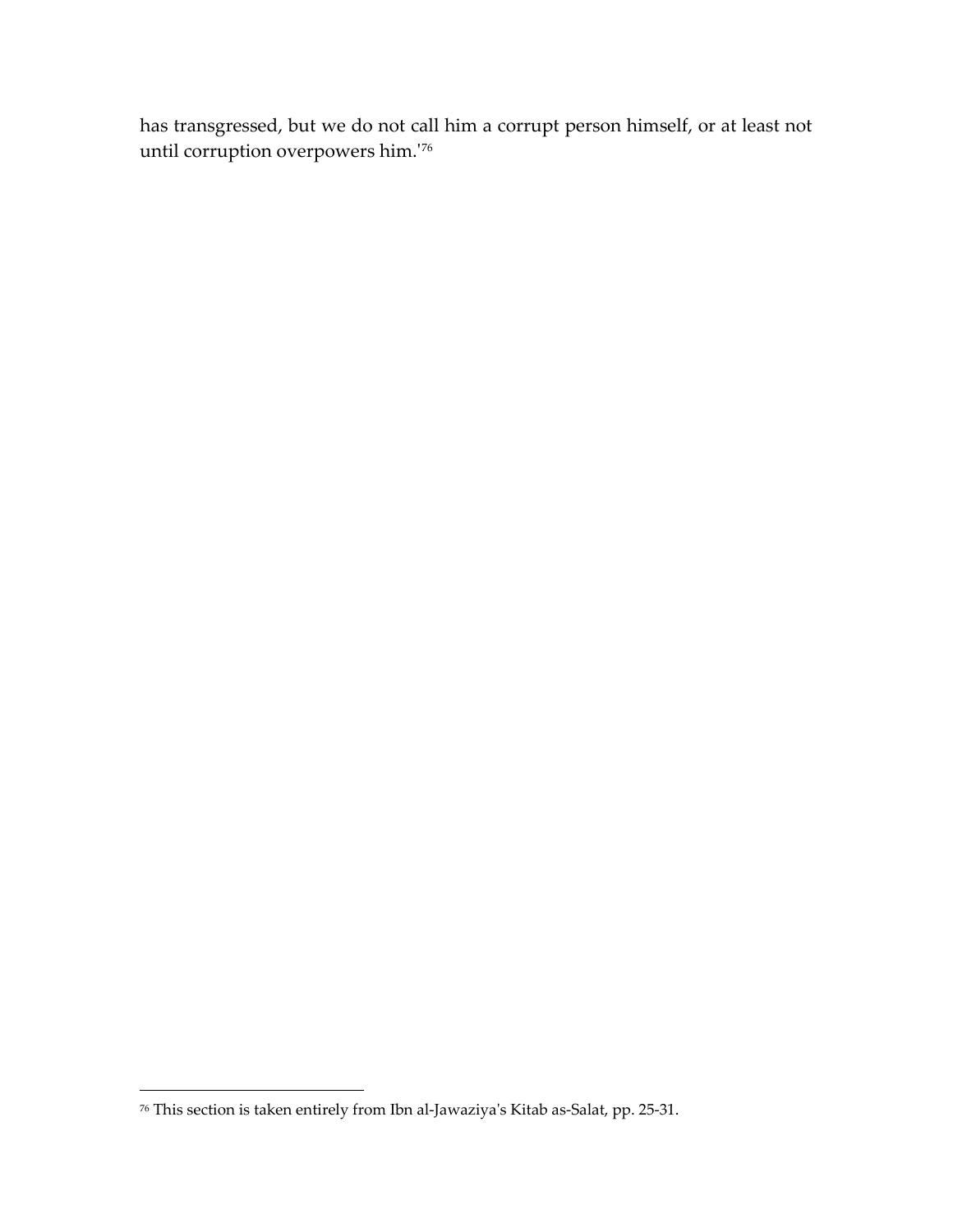## **Chapter 8 Disbelief in Action and Conviction**

### **Disbelief in Rulers**

A few of the terms that appear in the preceding text of Ibn al‐Qayim al‐ Jawziya have been misunderstood in the past, especially those dealing with political rule. Ibn al‐Qayim has pointed out that to rule by something other than what Allah has revealed is lesser disbelief. It is felt that some further explanation of this is necessary in order to avoid any confusion.

The Muslim community was founded on the adherence to and application of the Shariʹah right from the time of its establishment by the Messenger of Allah, may Allah bless him and grant him peace. This was also the case in the time of the rightly guided Caliphs, and the Umayyads continued their tradition.

Although some of them twisted it, the law that they applied to the people was the Shari'ah, whose protection, guidance and justice everyone enjoyed. When the Abbasids succeeded them, the law by which they ruled was again the Shariʹah, although at times people were hard pressed to realise it. Finally, the Tartars arrived and Hulaqu imposed their traditional law, known as the ʹYasaqʹ, upon the subject peoples. We will return to this subject again later.

Everything else being equal, the opinions of the founders of the Muslim community, such as Ibn al‐Qayim, are beyond reproach; and if a ruler is guilty of greed, nepotism, corruption, or anything similar, then such behaviour is without doubt a disbelief that is 'less than disbelief.'

However, what has befallen the Muslims in modern times is that our rulers have pushed the Shariʹah of Allah aside, describing it as backward and reactionary, and claiming that it is ill-suited to modern life and the technological age. This is, in fact, a new kind of rejection of faith that has arisen in the life of the Muslim community.

Furthermore, these ignorant claims do not just end here; rather these rulers have pursued them totally, and have replaced the Shari'ah with French, English and American law, and with ʹsocialist humanismʹ or its like, drawn from the myriad variations of ignorant disbelief, exchanging a pearl for a glass bead. The proofs against them are overwhelming, not the least of which is what has just been quoted from Ibn al‐Qayim who states,

ʹThis is real disbelief about which there is no doubt in anyoneʹs mind.ʹ

Indeed there is no disagreement at all about it: to put the Shariʹah aside with the claim that it is lacking and deficient, and then to claim that some other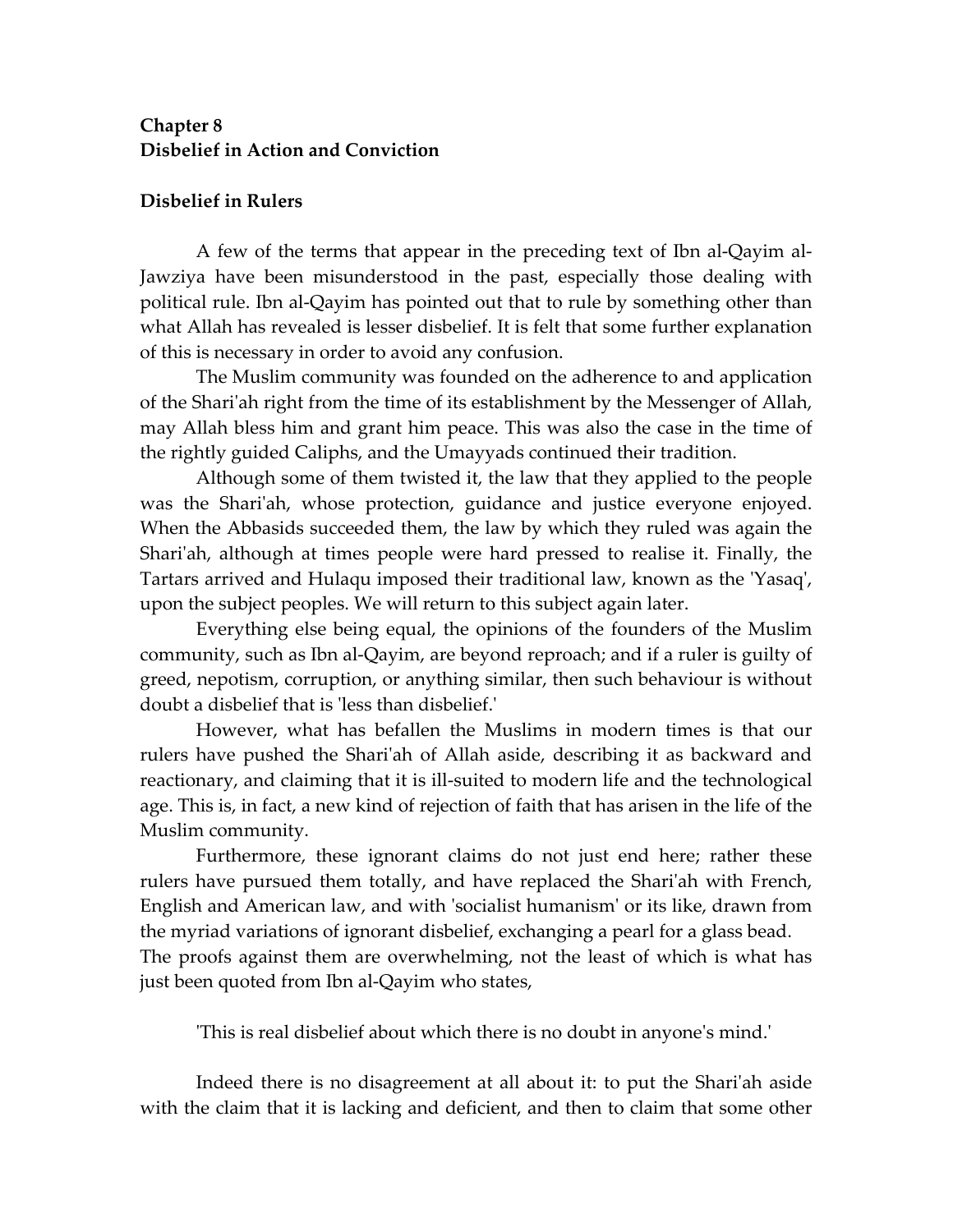law is superior to it, and so to water it down to suit the fashion of the times, is blatant disbelief.

Ibn al‐Qayim also states that the ruler who does not stick to the letter of the law or who neglects it in some way, but who is otherwise ʹdevoted to Islam and to the observance of its Shari'ah' commits lesser disbelief. This 'devoted' ruler is the one to whom we apply the ruling of 'lesser disbelief. But this is clearly not the case of the ruler who replaces the Shariʹah with his own law.

Then there is the matter of legislation regarding the things that the Shari'ah permits or forbids. Our ulama', both past and present, are all agreed that this is the exclusive preserve of Allah, Who holds all creation in His hand. Whoever claims this right for himself has claimed one of Allahʹs Divine Attributes and has set himself up as an object worthy of worship along with Him. We will examine this point in more detail later.

To override the Divine law and to impose instead of it the fleeting desires of man, is one of the acts that our ulamaʹ have always said takes a person out of Islam; and this could not be otherwise. No one can deny this. Allah says:

#### **"Truly the Creation and the Command are His."** (7:54)

Thus we all recognise that it is Allah Who determines our faith and our disbelief. He is the Creator of the heavens and the earth, the Master of all power and authority, and governance and leadership.<sup>[77](#page-59-0)</sup>

Muhammad ibn Ibrahim Al‐ash‐Shaykh explains the words of Imam Ahmad which were mentioned earlier - 'This is real disbelief about which there is no doubt in anyoneʹs mindʹ ‐ saying,

ʹClearly the greatest disbelief is to elevate a secular profanity to the position of the Revelation brought by the hand of Gabriel, upon whom be peace, to the heart of Muhammad, may Allah bless him and grant him peace, so that his voice should ring out across the world.'<sup>[78](#page-59-1)</sup>

Ibn al-Qayim also says, 'The fact of the matter is that the phrase, "rule by other than what Allah has revealed", refers to all disbelief, both greater and lesser, according to the circumstances. If a ruler understands the obligation to rule in accordance with what Allah has revealed, but refuses to do so out of

<span id="page-59-0"></span><sup>77</sup> See Sayid Qutub's comments on this ayah in his Fi Dhilal al-Quran, (3/1297). See also Tafsir Ibn Kathir

<span id="page-59-1"></span><sup>78</sup> Tahkim al‐Qawanin, p.l.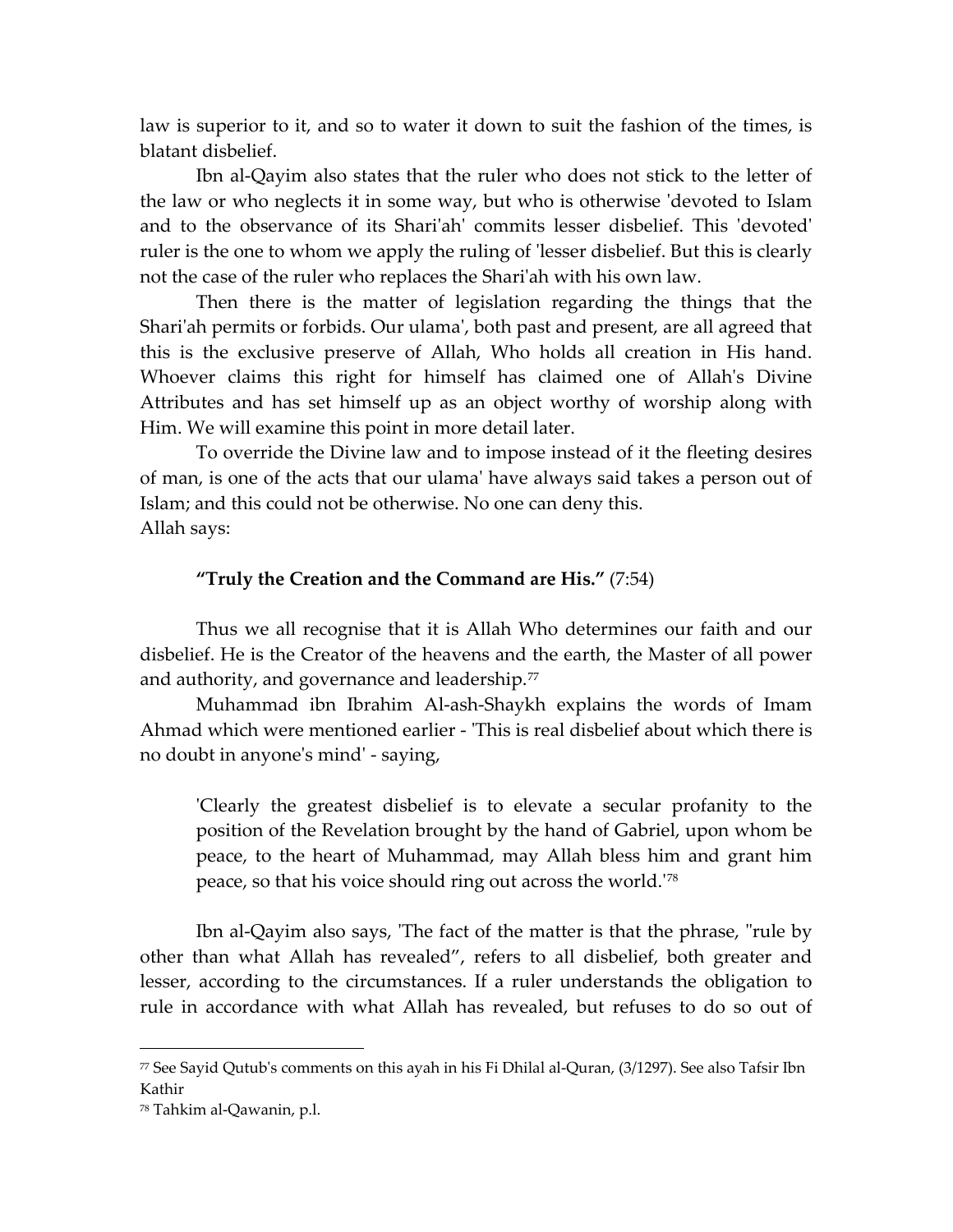disobedience, while knowing full well that this exposes him to the threat of punishment, then this is a case of lesser disbelief.

ʹBut if he believes that this is not an obligation and that he is able to choose this or that, when he knows that the only option is the rule of Allah, then this is greater disbelief. Finally, if his error is because of ignorance, then the ruling that applies to him is the same as for anyone else who makes a mistake.ʹ [79](#page-60-0)

Ibn Taimiya says,

ʹThere is no doubt that whoever does not believe in the obligation to rule by what Allah has revealed to His Messenger, may Allah bless him and grant him peace, is a disbeliever. Whoever sanctions another to rule a people in whichever way he pleases, without reference to what Allah has revealed, is a disbeliever. He may claim to be just, but there is no people who would not claim to be just, even if this justice were only discernible to the powerful amongst them.

ʹIndeed many of those who like to call themselves Muslims still rule according to the traditions of their people, traditions which have nothing to do with the Revelation of Allah, such as the ancient Bedouin codes of honour. Their princes were to be obeyed and they thought that their traditions were more appropriate to their people than the Shariʹah revealed by Allah. This is disbelief. Many people have accepted Islam yet rule only by force of habit which, like an addiction, demands its own continued observance. If any of them come to realise that it is not permitted for them to rule by anything other than by what Allah has revealed, yet still refuse to do so, and endorse a rule that is against what Allah has revealed, then they are disbelievers.' $^{\rm 80}$  $^{\rm 80}$  $^{\rm 80}$ 

In his commentary on the ayah:

# **By Allah, truly we were clearly wrong when we made you equal with the Lord of the Worlds.** (26:97‐98)

Ibn al‐Qayim al‐Jawziya says,

<span id="page-60-0"></span><sup>79</sup> Madarij as‐Salakin, 1/337.

<span id="page-60-1"></span><sup>80</sup> Majmuʹat at‐Tawhid, ch. 12.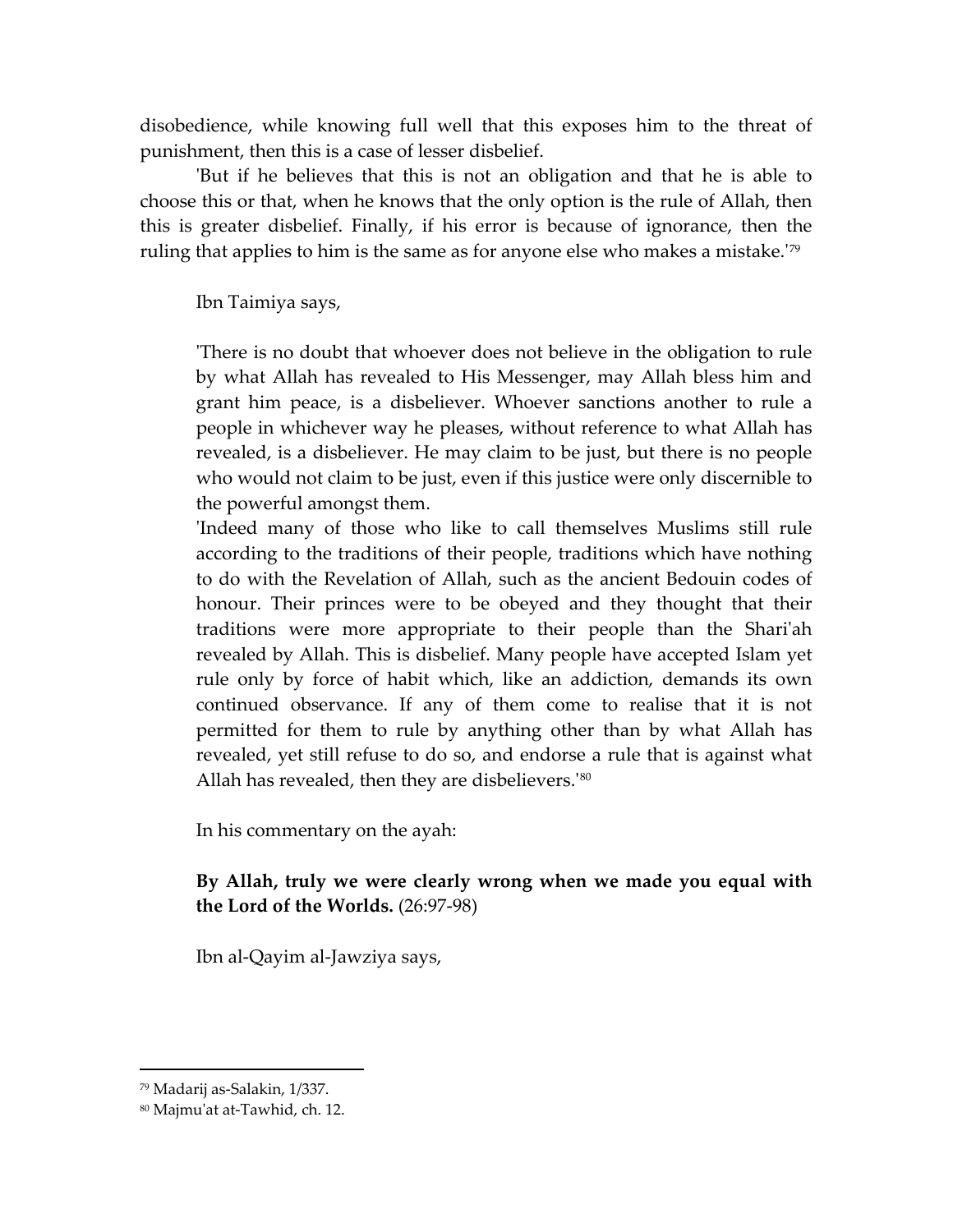ʹThey were compared to Allah in terms of love, deference and obedience to their will, not in terms of creative dynamism, omnipotence or divinity. As for equality, it is as Allah says in the ayah:

## **Praise be to Allah, Who has created the heavens and the earth, and Who has appointed darkness and light. Yet those who disbelieve ascribe rivals to their Lord.** (6:1)

ʹThis means that they set up others as equals or rivals to Him, loving them, serving them, and sanctifying them, as they should serve Allah and glorify Him. They do not believe that a human being is really equal to Allah in terms of actions or attributes, but they nevertheless ascribe to a human being these Divine characteristics. And while they do this, conferring upon a human being the same love, devotion, and reverence as they should to Allah, they also know that there is a difference between them and Allah. The answer to this paradox lies in the declaration of faith, ʺ**There is no god but Allah**ʺ.ʹ

#### **Disbelief by Conviction**

Our scholars have mentioned five categories of disbelief by conviction, rather than by action. These should clarify the status of someone who replaces the Shariʹah; they include denial, pride, evasion, doubt and hypocrisy.

First, disbelief by denial is the belief that the Messengers were liars. These people are actually rather few, since Allah always assisted His Messengers, granting them proofs and signs of their truthfulness that provided them with irrefutable evidence and deprived any whom they met of any excuse for denying them. Allah says of Pharaoh and his people:

## **And they denied them (Allahʹs signs), even though their selves acknowledged them, out of ignorance and arrogance.** (27:14)

And He said to His Messenger, may Allah bless him and grant him peace:

### **In truth they do not deny you (O Muhammad), but wrongdoers flout the signs of Allah.** (6:33)

Second, disbelief through haughtiness and pride is like the disbelief of Satan and of those who knew the Messenger and never found fault with him, but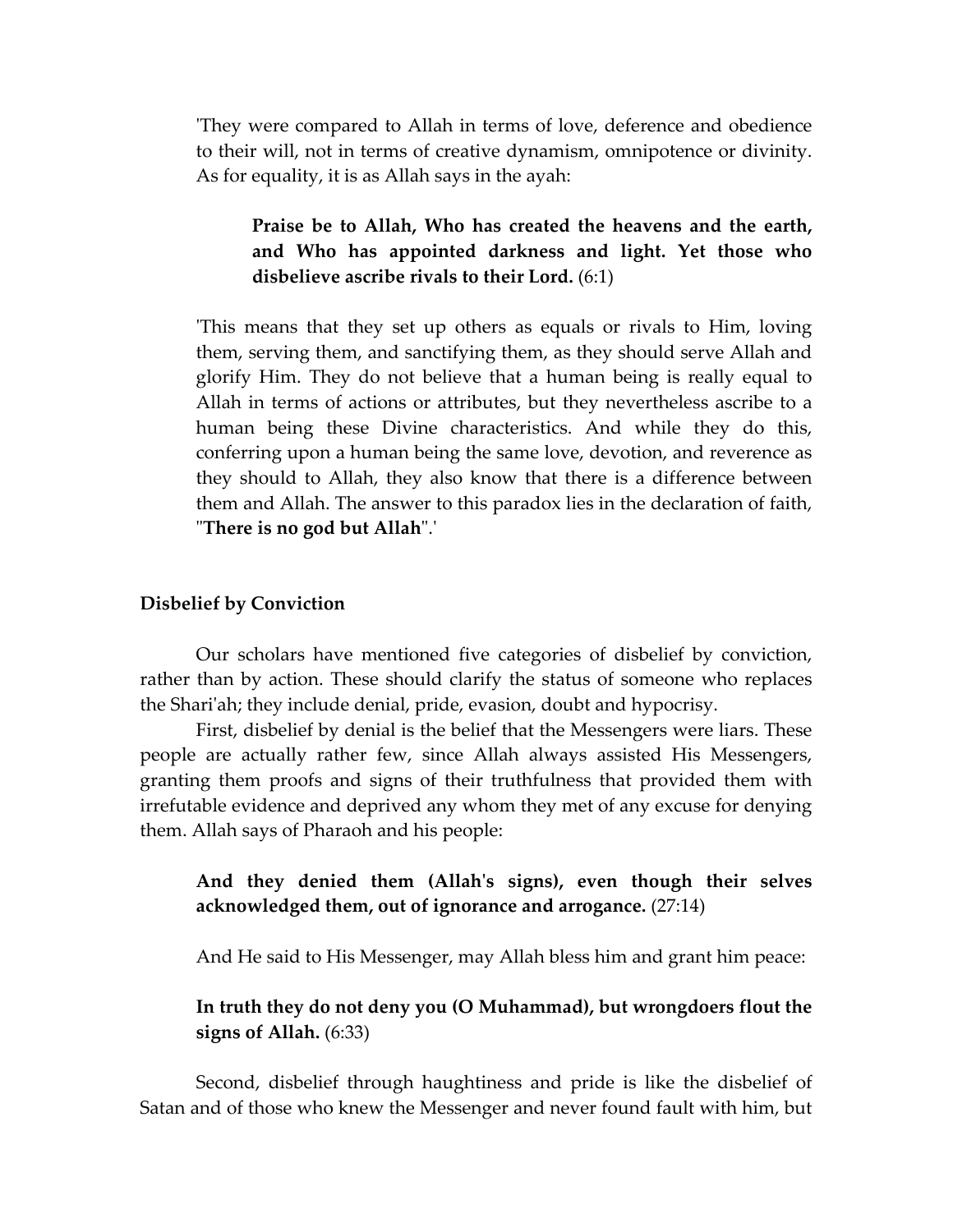who turned away conceitedly. This is the most common type of disbelief amongst the enemies of the messengers; Allah says, relating the words of Pharaoh and his people:

## **Shall we put faith in two human beings like ourselves, and whose people are our slaves?** (23:47)

The disbelief of Abu Talib was also like this. He trusted the Prophet, may Allah bless him and grant him peace, and had no doubt as to his truthfulness, but was overcome by zeal for his clan, fearing to offend them by recognising the prophethood of his nephew.

Third, disbelief by evasion is to turn away from the Prophet, may Allah bless him and grant him peace, and his message. These people neither listen to him, nor believe him; they do not deny him, associate with him, oppose him, or pay the slightest attention to anything that he says at all. This is like the disbelief of one of the Bani Abd Yalil who told the Prophet, ʹBy God, I will just say this to you. If what you say is true you are the most noble person I would ever oppose, and if you are lying you are the most odious person I can imagine speaking with.'<sup>[81](#page-62-0)</sup>

Fourth, disbelief through doubt is that which neither affirms nor denies the trustworthiness of the Messenger, may Allah bless him and grant him peace, but which raises some doubt about it. It is not possible to maintain this position for very long. Either people turn totally away from the clear signs of the truthfulness of the Prophet, may Allah bless him and grant him peace, or they turn to it and commit themselves to belief; but in either case doubt does not remain.

Fifth, disbelief through hypocrisy is when people say that they believe, while concealing denial in their hearts; this is the greatest form of hypocrisy.

#### **Shirk, Hypocrisy and Apostasy**

 $\overline{a}$ 

As for Shirk, it is of two types: greater, which takes one out of the community, and lesser, which does not. With regard to Greater Shirk, Allah says:

<span id="page-62-0"></span> $81$  Muhammad Hamid al-Faqi notes here that many of those who call themselves by Muslim names and follow the Jews and the Christians, giving one another great respect and claiming in their ignorance and foolishness that the way to progress and civilisation is in modernisation and westernisation, are in this category of disbelief. Madarij as‐Salakin, 1/228/ margins.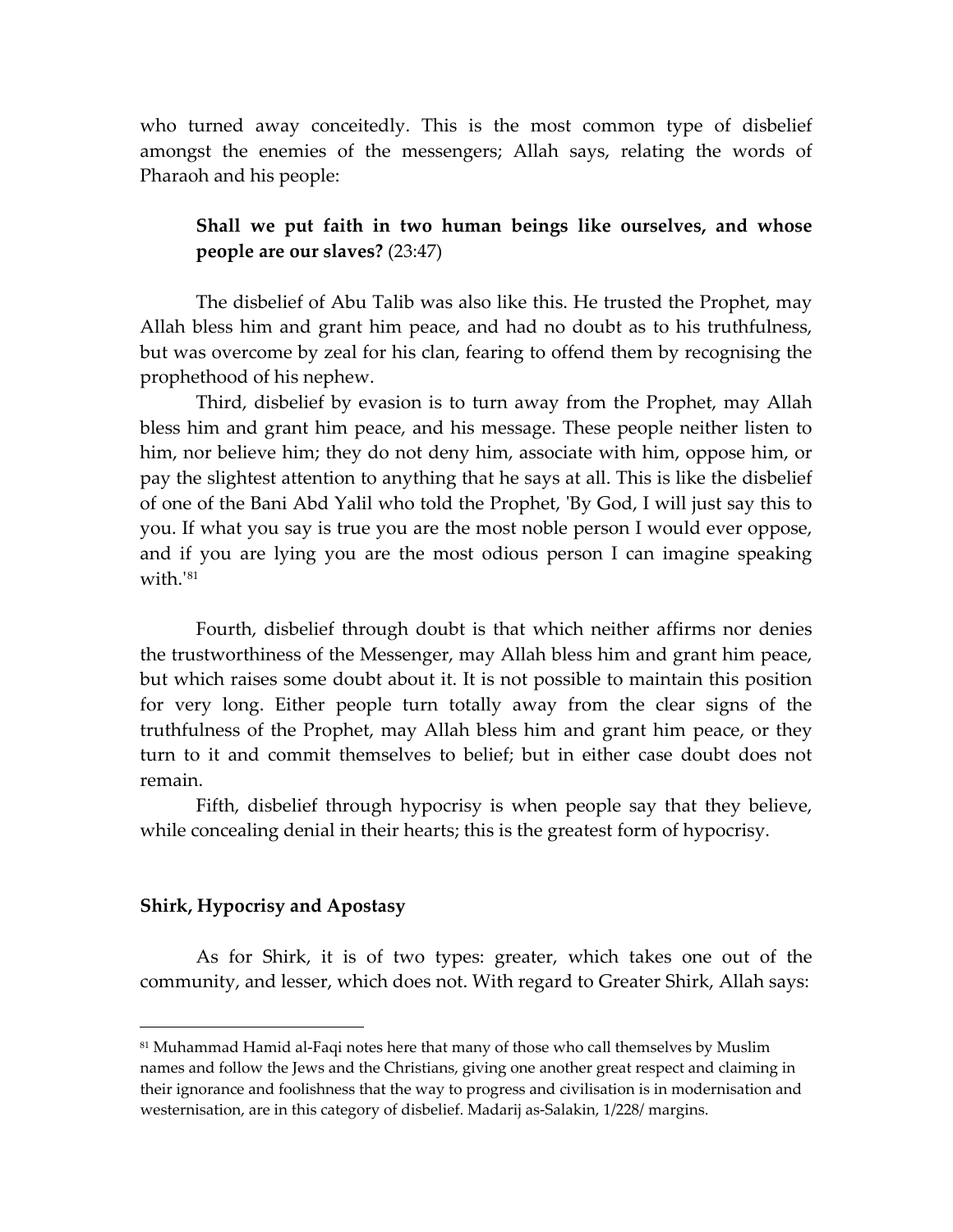## **Surely Allah does not forgive it when partners are ascribed to Him. He forgives everything except this for whomever He wishes.** (4:116)

Muhammad ibn Abdul Wahhab has explained that there are four kinds of Greater Shirk: these can occur when asking for help; in acts of devotion; when offering obedience; and in extending love towards something other than Allah, in a manner which should only be directed to Allah.

Allah speaks of supplication with these words:

# **And when they sail on ships they pray to Allah, making their faith pure for Him only; but when He brings them safe to land, then they ascribe partners (to Him).** (29:65)

About the Shirk of those who devote themselves to something other than Allah, He says:

**Whoever desires the life of the world and its attractions, We shall repay them for their actions in it, and in it they will not be wronged. These are they for whom there is nothing in the Hereafter except the Fire. Whatever they try in it is in vain and whatever they are used to doing is fruitless.** (11:15‐16)

Of those who associate a partner with Him when offering obedience, He says:

## **They have taken their rabbis and their monks as lords instead of Allah.** (9:31)

Also, in the hadith related by Ibn Hatim who, when he heard the Prophet recite this verse asked, 'But did they really worship them?' the Prophet, may Allah bless him and grant him peace, replied,

# **ʹCertainly they did, for they forbade them what was permitted and they permitted them what was forbidden, and in this they followed them; this is how they worshipped them.ʹ [82](#page-63-0)**

As for the Shirk connected to love, Allah says:

<span id="page-63-0"></span> $82$  Tirmidhi, Kitab at-Tafsir, 8/248, (3094); also Ibn Kathir, 4/77; al-Albani classifies it as hassan.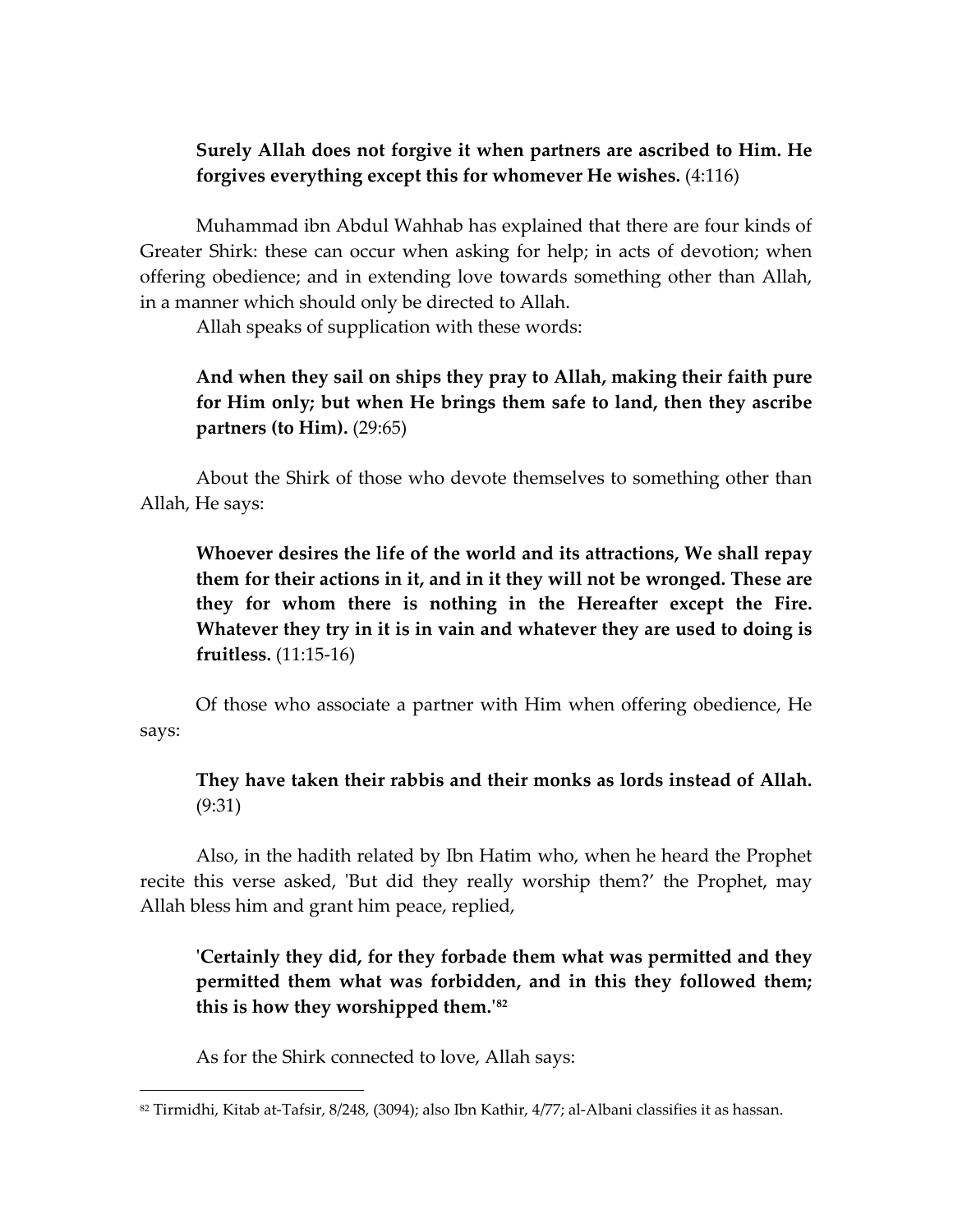# **And from among mankind are some who take for themselves (objects of worship as) rivals to Allah, loving them as they should (only) love Allah.** (2:165)<sup>[83](#page-64-0)</sup>

Hypocrisy, too, may take a person out of the community. Ibn Taimiya explains this, saying, 'There is a Greater Hypocrisy, the likes of which will take you to the deepest pit of Hell, like the hypocrisy of Abdullah ibn Ubayy and others. It includes denial of the Messenger, may Allah bless him and grant him peace, rejection of some part of the Revelation, failure to believe in the obligation of obedience, joy at the setbacks of the Prophetʹs deen or displeasure at its successes, or some other element that can only mean enmity towards Allah and His Messenger, may Allah bless him and grant him peace.<sup>[84](#page-64-1)</sup>

Apostasy is a type of disbelief that comes after belief. This is the case of whoever declares disbelief and acts upon it, or takes pleasure in it willfully, even though he may be acting against his own heart. The ulamaʹ have discussed this at length and have said that an apostate is the one who disbelieves after having previously submitted himself to Islam, whether by word, by deed, or by belief. They have established that whoever declares his disbelief is a disbeliever even if he has spoken without conviction, and does not act upon it. The only exception to this is someone who has been compelled against his will.

In the same way, if someone performs an act of disbelief, he too is a disbeliever, even if he acts without conviction and makes no declaration of disbelief. This is also true if disbelief arises in his heart and overwhelms and conquers him, even though he made no declaration of it and does not act upon it. This is quite clear from what has been written on the subject. Anyone who has any knowledge of the deen must have come across this at some time.<sup>[85](#page-64-2)</sup>

<span id="page-64-1"></span><span id="page-64-0"></span><sup>83</sup> Majmuʹ al‐Fatawaa, 28/434

<sup>84</sup> Ibn Taimiyah, Majmuʹ al‐Fatawaa, 28434.

<span id="page-64-2"></span><sup>85</sup> Ahmad ibn 'Atiq, ad-Difaa', p.28.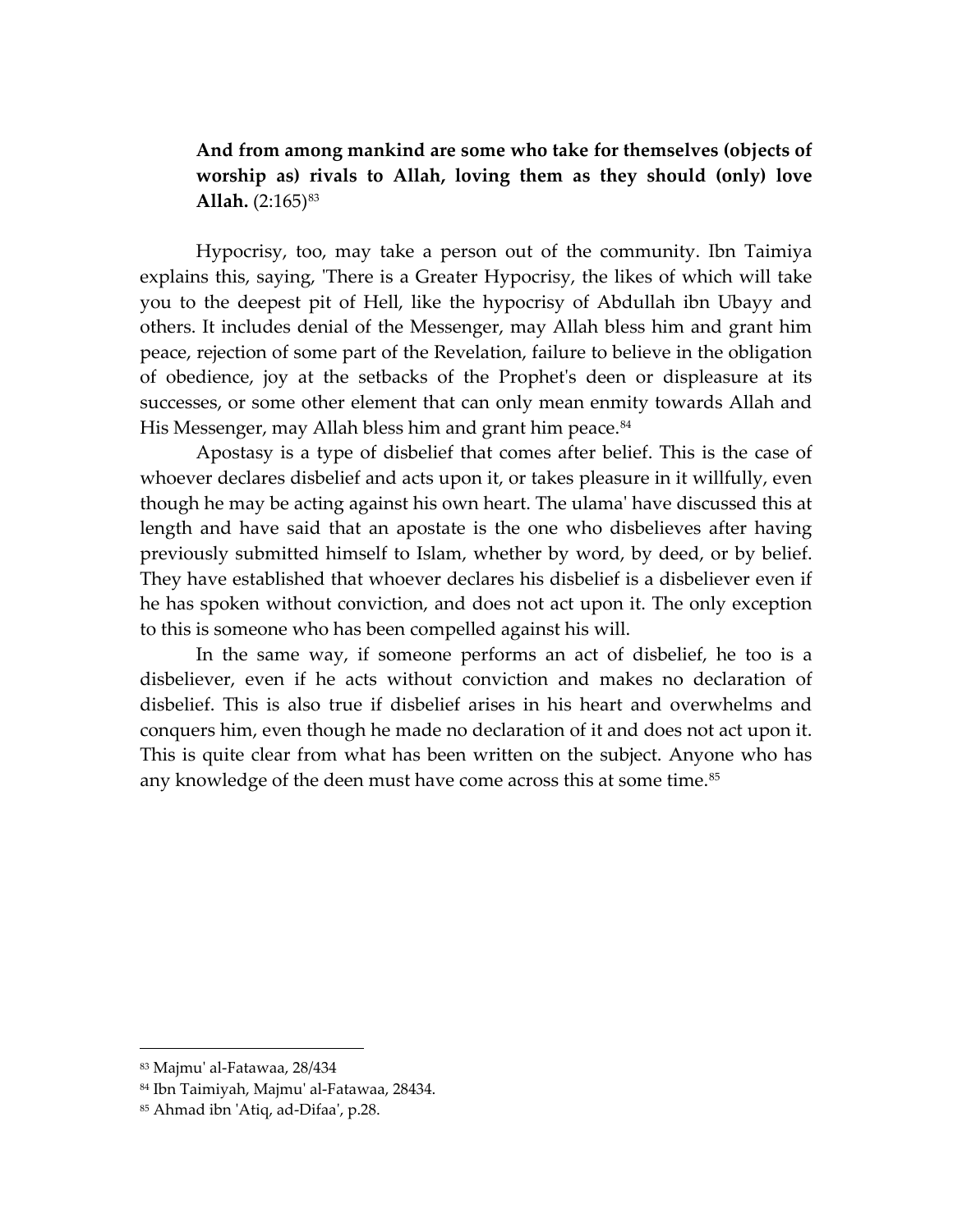**Chapter 9 What Negates Islam**

#### **A Summary of What the Ulamaʹ Say**

The ulama' have mentioned ten actions that negate Islam. These are:

First, associating other deities with the worship of the One God Who has no partners. Allah says:

## **Surely Allah does not forgive it when partners are ascribed to Him. He forgives everything except this for whomever He wishes.** (4:116)

Second, relying on an intermediary between oneself and Allah when seeking intercession.

Third, refusal to condemn the kufr of those who rely on other deities instead of Allah, or doubting that they are disbelievers, or approving of their religion, is itself disbelief.

Fourth, belief that there is a more perfect guidance than that of the Prophet, may Allah bless him and grant him peace, or that there is a form of governance that is preferable to this, such as someone who prefers the rule of tyrants to that of the Prophet.

Fifth, dislike of any part of the Revelation, even though one may act upon it, is disbelief. Allah says:

### **This is because they dislike what Allah has revealed, so He makes their actions fruitless.** (47:9)

Sixth, disparaging any part of the deen or any aspect of reward or punishment:

## **Say: Was it Allah and His signs and His Messenger that you ridiculed? Make no excuse. You have disbelieved after your belief.** (9:65‐66)

Seventh, practising magic either black or white, is proof of disbelief:

**And they did not teach it (magic) to anyone until they had said: ʹSurely we are only a temptation, so do not disbelieve (in the guidance of Allah).ʹ** (2:102)

Eighth, helping and assisting the disbelievers in overcoming the Muslims: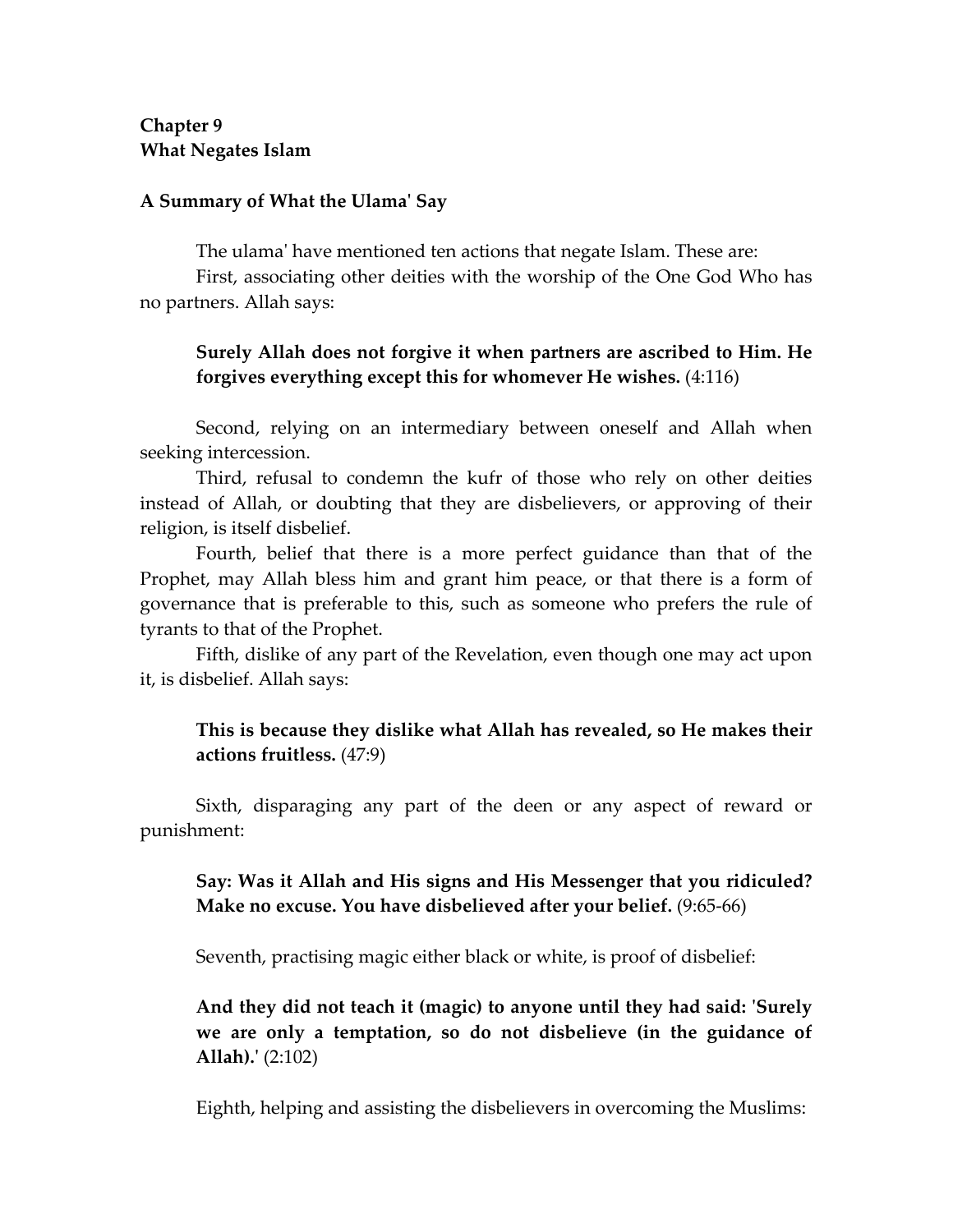### **Whoever among you takes them for friends is surely (one) of them. Surely Allah does not guide wrongdoing people.** (5:51)

Ninth, belief that it is not necessary to follow the Prophet, may Allah bless him and grant him peace, and that it is permitted to step outside the law of Allah, as al‐Khidr did when he exceeded what had been revealed to Moses. This is disbelief.

Tenth, willful neglect of Allahʹs deen, neither learning it nor acting upon it. Allah says:

# **And who does greater wrong than he who is reminded of the signs of his Lord, and then turns away from them. Surely We shall requite the guilty.** (32:22)

No distinction is made as regards these actions in terms of intention, whether a person is joking or serious or even acts out of fear. The only excuse is compulsion. These ten actions are extremely dangerous and exceedingly common. Every Muslim should beware of them and feel a real fear in his heart of even drawing near them.<sup>[86](#page-66-0)</sup>

We will now take a closer look at two of these matters which are particularly relevant to our discussion, because of the significance and the proximity of the danger that they represent, and because this will clarify matters regarding political legitimacy, loyalty and opposition.

The first matter is the disbelief of someone who maintains that some other guidance is preferable to that of the Prophet, may Allah bless him and grant him peace, or that some system of governance other than that which he established is better.

#### **Ruling by Other than What Allah has Revealed**

The marginalisation of the Shari'ah, its disappearance from the mainstream of Islamic life and its replacement by laws formulated by ignorant humans is a modern heresy that has arisen during the last few centuries of the life of our Community. This has happened despite the fact that Muslim societies had for centuries sheltered under the protection of the Shari'ah, which provided for everyoneʹs security, whether the governor or the governed. Although some

<span id="page-66-0"></span><sup>86</sup> Imam Muhammad ibn Abdul Wahhab, Muʹalafat , 5/212‐214.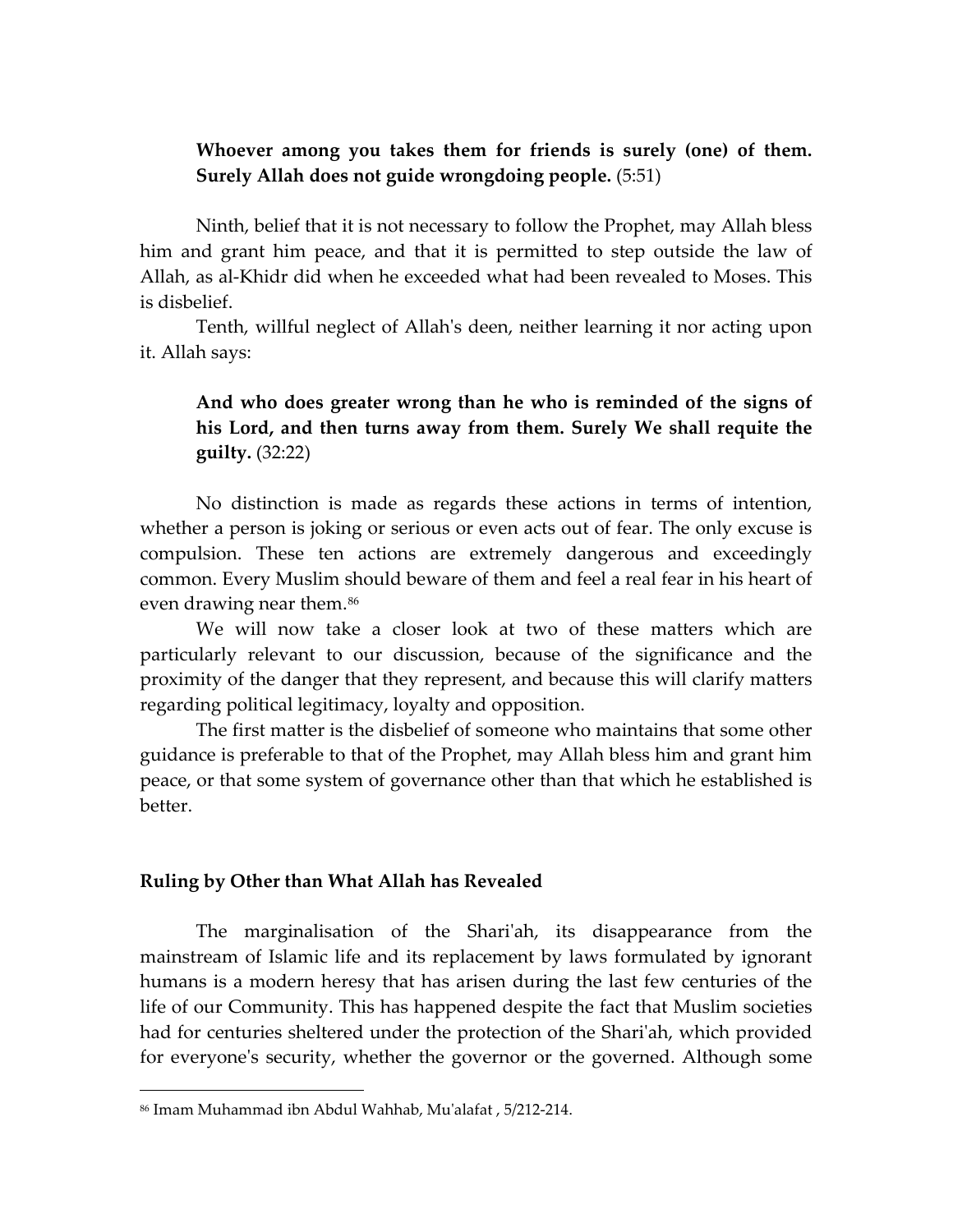people were disobedient, some more than others, nevertheless the guiding principle, both in public and private life alike, was provided by the Shariʹah.

Similarly, the continuation of the Jihad, the pushing back of the frontiers of disbelief and the raising up of the Word of Allah throughout the world, carried on over and above this.

Thus the charge that the Shari'ah, that Islamic Law, is deficient, reactionary, and incompatible with progress in the modern world, is something that could not have been made until the rise of European colonialism and the resulting forgetfulness of the Muslims: they forgot Allah and so He made them forget their own souls.

We find, however, much guidance in the Qur'an and in the Sunnah that clearly speaks about the governance of the Community. This most surely constitutes a part of our belief, and is one of the most essential elements of our ʹaqeedah. Allah says:

**Whoever does not judge by what which Allah has revealed: such are disbelievers.** (5:44)

and:

**Whoever does not judge by what Allah has revealed: such are wrongdoers.** (5:45)

and:

**Whoever does not judge by what Allah has revealed: such are corrupt.** (5:47)

And He says:

**Is it a judgement of the time of ignorance that they seek? And who is better than Allah for judgement for a people who have certainty (in their belief)?** (5:50)

and:

**But no, by your Lord, they will not believe (truly) until they make you the judge of what is in dispute between them, and find within themselves no dislike of what you decide, and submit with full submission.** (4:65)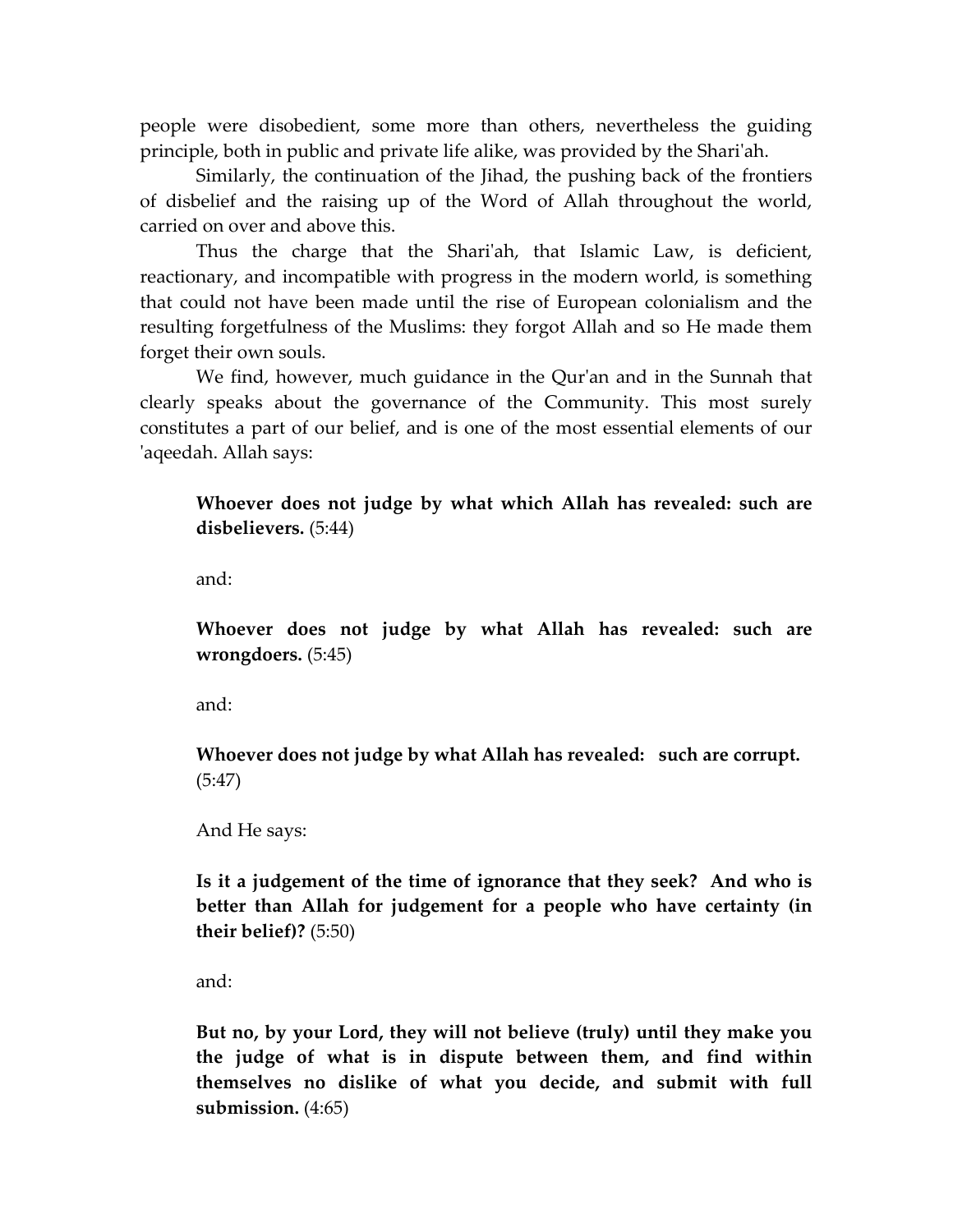**Or have they partners (with Allah) who have made lawful for them in their religion what Allah has not allowed?** (42:21)

And He says in Surat an‐Nur:

**And they say: ʹWe believe in Allah and in the Messenger, and we obey.ʹ Then after that a group of them turn away. Such are not believers. And when they appeal to Allah and His Messenger to judge between them, then a group of them dislike it; but if they had been in the right then they would have come to him willingly. Is there a disease in their hearts, or do they have doubts, or are they afraid that Allah and His Messenger will wrong them in judgement? Certainly such are wrongdoers. Surely the saying of (all true) believers when they appeal to Allah and His Messenger to judge between them is only that they say: ʹWe hear and we obey.ʹ And such are the successful.** (24:47‐51)

And He says in Surat an‐Nisa:

**And whoever opposes the Messenger after the guidance (of Allah) has been made clear to him, and follows other than the way of the believers, We appoint for him that to which he himself has turned, and expose him to Hell a wretched journeyʹs end!** (4:115)

Then Allah exposes the claims of those who say they are believers, but who prefer to be ruled by disbelievers:

**Have you not seen those who pretend that they believe in what is revealed to you, and in what was revealed in the past, how they want to go for judgement (in their disputes) to false deities even though they have been ordered to reject them? Satan wishes to mislead them far astray. And when it is said to them: ʹCome to what Allah has revealed and to the Messenger,ʹ you see the hypocrites turn away from you in aversion.** (4:60‐61)

and: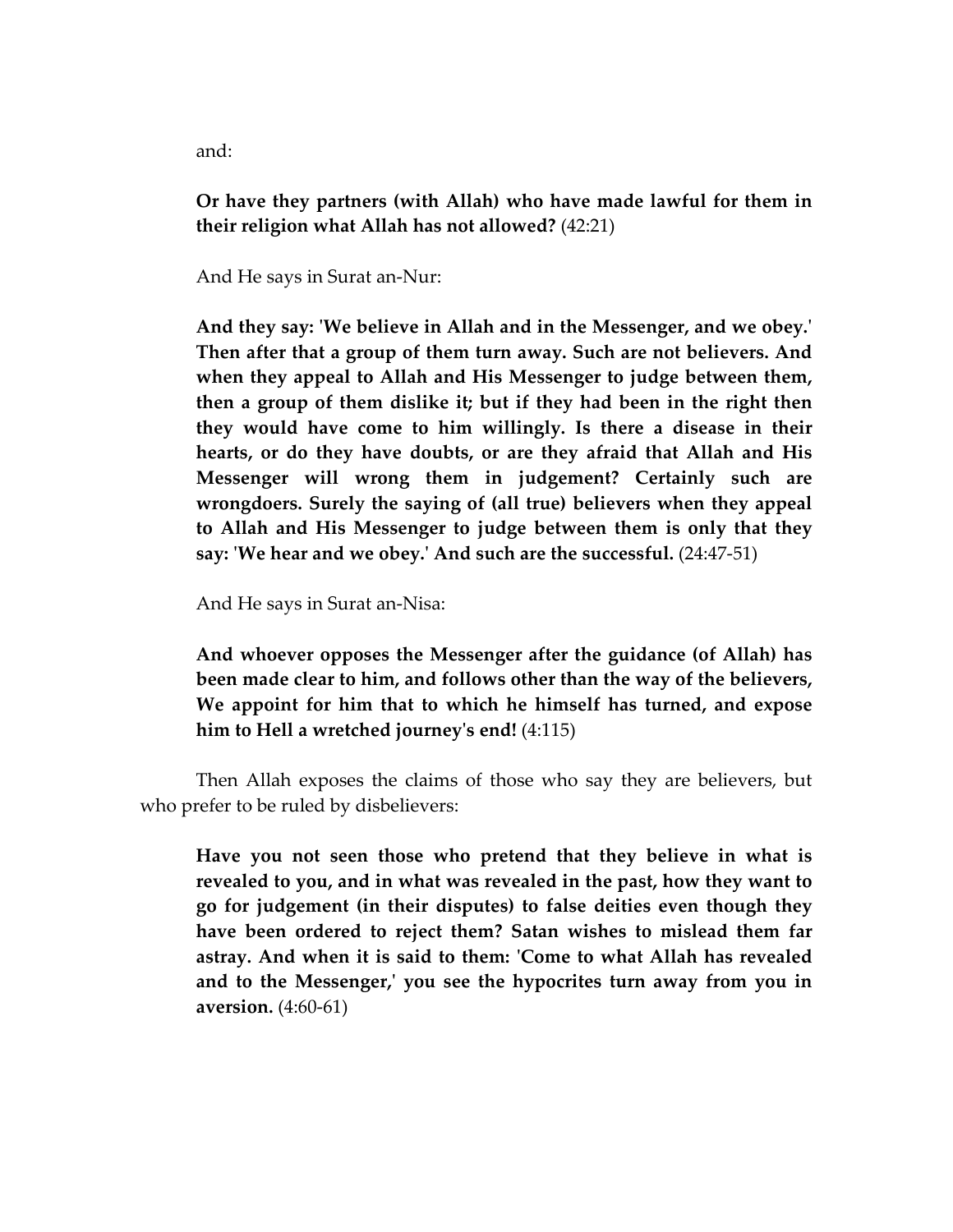One of our ulamaʹ summed this up nicely when he compared the person who wishes to substitute secular law for the Shari'ah to a beetle that loves the smell of urine and faeces but hates the fragrance of roses and musk.<sup>[87](#page-69-0)</sup>

And He says:

 $\overline{a}$ 

### **Surely those who dispute with Allah and His Messenger will be among the most humiliated.** (58:20)

The worst form of dispute is to oppose Allah and His Messenger and to turn away from the Shariʹah of Allah, and the Sunnah of His Prophet, may Allah bless him and grant him peace. The humiliation that the Muslims are today experiencing throughout the world is only a natural consequence of their having abandoned the Shari'ah. Muslims today are numerous but they are like flotsam on a full tide. They have been seduced by the basest of nations and conquered by the most degenerate of people.

Indeed, the words of the Prophet, may Allah bless him and grant him peace, have come true: He said,

**ʹʺThese nations will persistently beckon you, like food to a hungry man." Someone asked, ʺBut who will be fewer then?" He replied, ʺIndeed in these days you will be many but you will be like flotsam and jetsam on the sea, for Allah will strip fear of you from the breasts of your enemies and He will cast faintheartedness into you." They said, ʺWhat is this faintheartedness?ʺ He said, ʺLove of the world and a distaste for death.ʺʹ**[88](#page-69-1)

A large part of the imbalance in Muslim life today is due to the handiwork of men who, disguised as scholars, have persuaded people to substitute human speculation for the Shari'ah of Allah. Surely they will carry the full burden of their actions, and also that of those whom they have lead astray, until the Day of Resurrection. Islam will not be sullied by them. May Allah preserve the ulama' from among our rightly guided predecessors who guarded the gates of Islam so that none of its enemies could penetrate beyond them.

Ibn Kathir discusses the condition of the Muslim Nation in the days of the Tartars. Discussing in his Tafsir the ayah:

<span id="page-69-0"></span><sup>87</sup> Abi Hibbatu'llah Isma'il al-Khateeb, Tahdheer Al alI-man 'an alHukm bighayri ma Anzala'r-Rahman, in Rasaʹil al‐Muniriya, 1139.

<span id="page-69-1"></span><sup>88</sup> Abu Baud, Kitab al‐Malahim, 4/484. (4297); Mishkat al‐Masabih; also alBaihaqi; al‐Albani classifies it as sahih.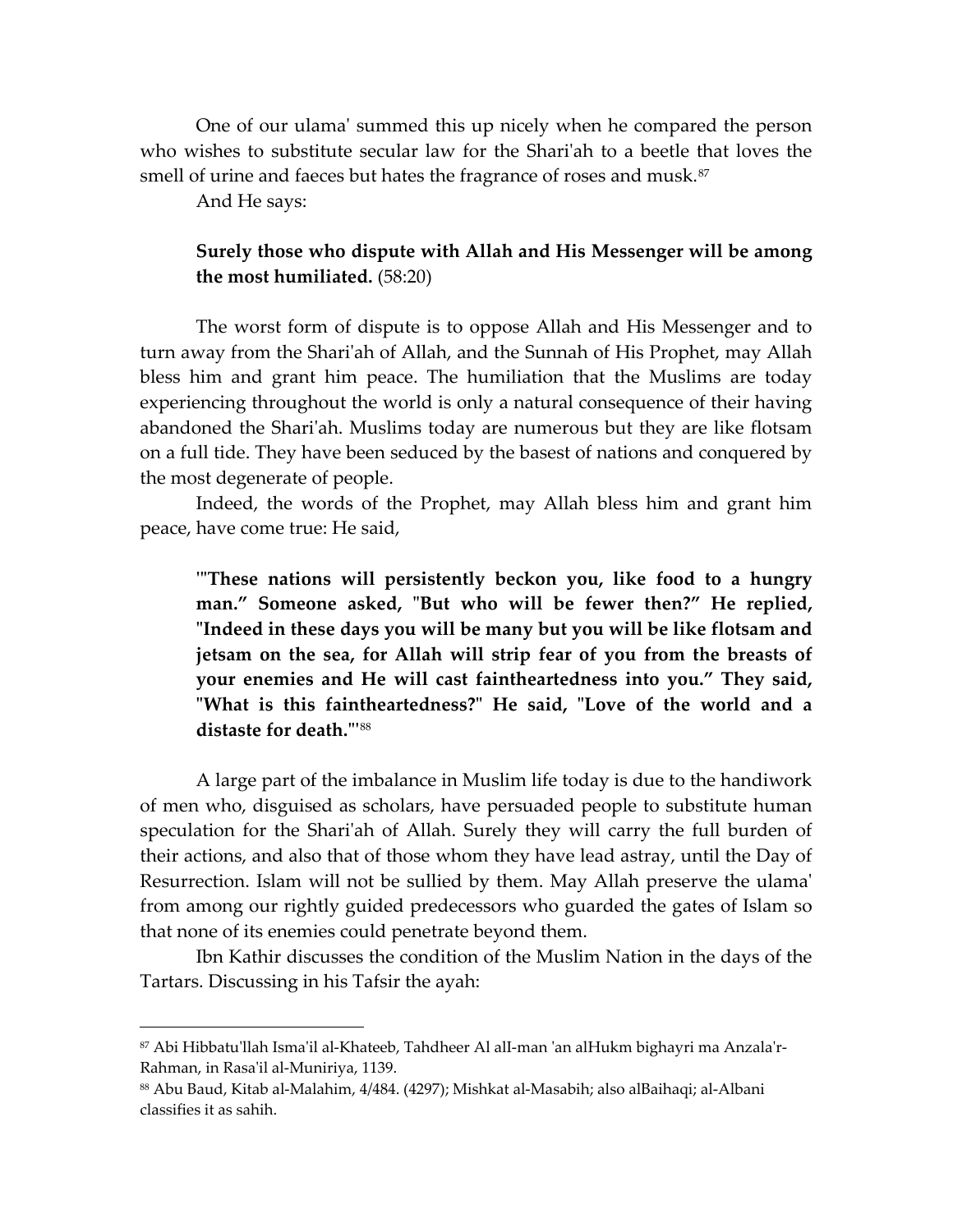#### **Is it a judgement of the time of ignorance that they seek??**(5:50)

he says,

ʹThe law of Allah encourages whatever is beneficial and discourages whatever is detrimental. Allah has rejected all who would depart from it, and who accept the views, opinions, and conventions determined by men without any support from the Shari'ah. This was done in the times of the Jahiliyya, when people ruled by chance and blind conjecture in accordance with their own views and opinions.

ʹSo too do the Tartars rule, in accordance with their own royal policy, pronounced by their king Ginghis Khan, which they call the Yasaq. This Yasaq is a hotchpotch of all of the rules and systems that they have come across, taken from the Jews and the Christians and the Muslims, with many elements added which are based purely on their whims and fancies. This, they say, is the law of the land to which they give precedence, above the Book of Allah and the Sunnah of His Prophet. Whoever amongst them does this is a disbeliever who must be opposed until he returns to the rule of Allah and His Messenger, may Allah bless him and grant him peace. Such a person should not rule even for a day.'<sup>[89](#page-70-0)</sup>

Shaikh Muhammad ibn Ibrahim Al‐ash‐Shaykh outlines the ways in which a ruler may commit the greater disbelief that takes a person out of Islam:

'If the ruler who rules by other than the Revelation of Allah challenges the legal obligation to rule by the Shariʹah then he is outside Islam. This is the meaning of what has been reported by al‐Tabari on the authority of Ibn Abbas, who said that there is no disagreement among the ulamaʹ about someone who challenges the legitimacy of the Shari'ah; that this is a fundamental point about which everyone agrees; and that anyone who challenges a fundamental point of belief or even a secondary issue that all the ulamaʹ are agreed about or who denies any part of the Revelation out of hand, is a disbeliever and is not a part of this Community.<sup>[90](#page-70-1)</sup>

<span id="page-70-0"></span><sup>89</sup> Ibn Kathir, Tafsir, 3/123.

<span id="page-70-1"></span><sup>90</sup> Tahkim alQawanin, p.5.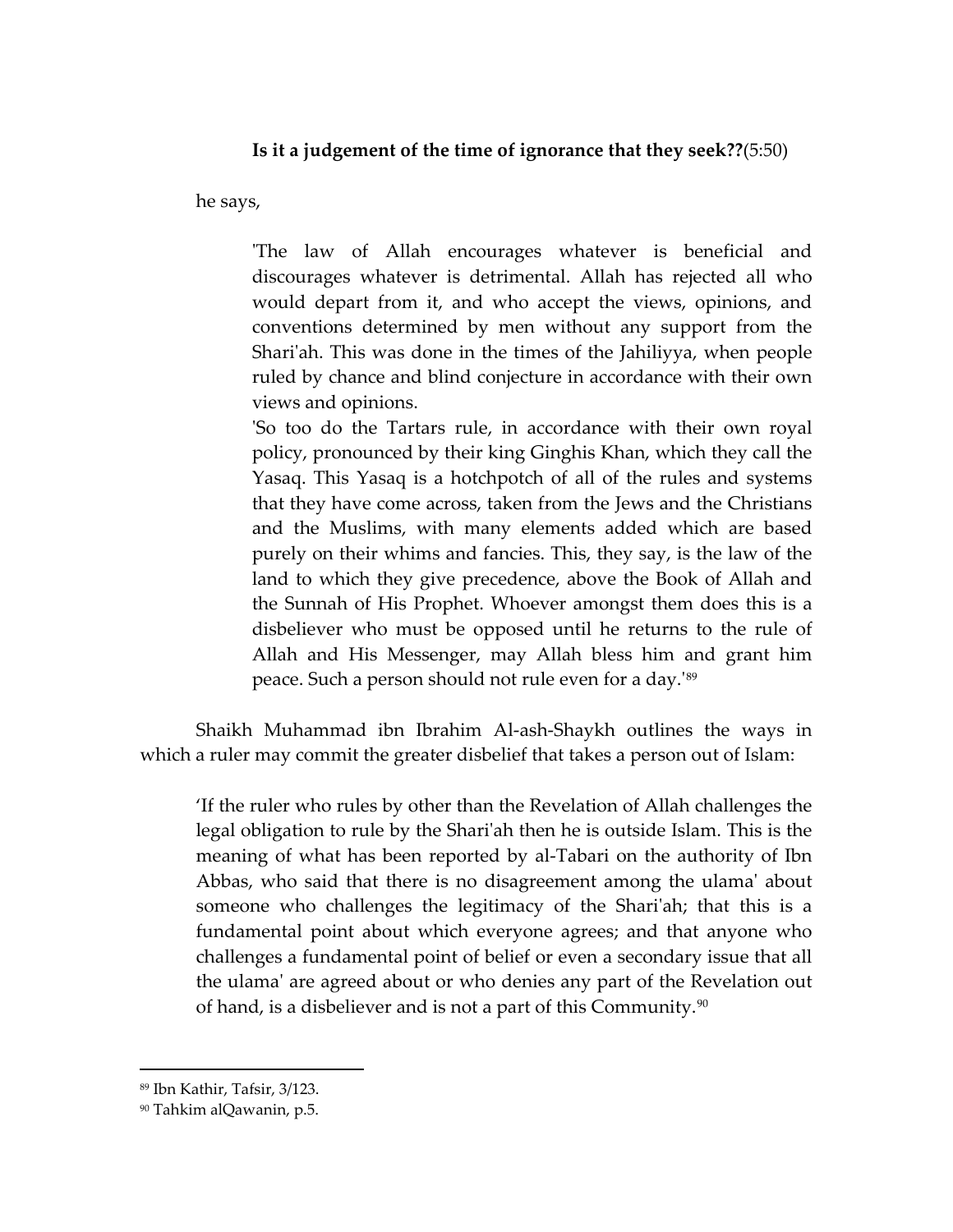If such a ruler does not challenge the legitimacy of the Shariʹah, but believes that he rules by a better system of law than that which the Prophet observed, may Allah bless him and grant him peace, a system which in his opinion is more coherent and more suited to the needs of the people in the face of their changing needs and circumstances, then there can be no doubt that he too is a disbeliever. He has formulated a rule that can never compete with that of Allah. There is no issue whatsoever whose answer is not contained in the text of the Qur'an and the Sunnah, either explicitly or implicitly; whether or not a person knows this is a different matter.

If a ruler does not believe that what he has is better than the Shariʹah, but still thinks that it is at least equal to it, then he is like the others. This is disbelief that takes him out of the community, because it seeks to equate a creature with his Creator. This is also true of someone who believes that a ruler has a right to deviate from the Shariʹah in the way that the three types of rulers outlined above do.

It is even worse still when a person stubbornly supports his own rule in opposition to that of Allah and His Messenger, may Allah bless him and grant him peace, aggrandizing it at the expense of the Shariʹah. This is what modern secular rulers do, whose recourse is to French, British and American law, or to whatever else they please to choose from non‐Muslim systems. What could be greater disbelief than this? What could be more excessive than this in contradicting the declaration of faith, There is no god but Allah and Muhammad is His Messengerʹ?[91](#page-71-0)

Finally, there is the disbelief of many of the chieftains of the tribes and the clans of the Bedouins and others like them who cling to the tales of their ancestors, to their habits and their traditions. These form a kind of inherited common law by which they rule themselves in preference to, and in spite of, the revealed law of Allah.

Then there is the type of disbelief that does not take one out of the community, and which Ibn Abbas termed 'a disbelief less than disbelief. Thus someone who is overcome by his own desires in a particular situation may act contrary to the Shari'ah, and yet still be aware that he is acting wrongly. He may later reproach himself for his error and failure to follow the guidance of Allah. Even though this action does not take him out of the community, it is still a very great sin, greater than fornication or

<span id="page-71-0"></span> $91$  ibid. p.7.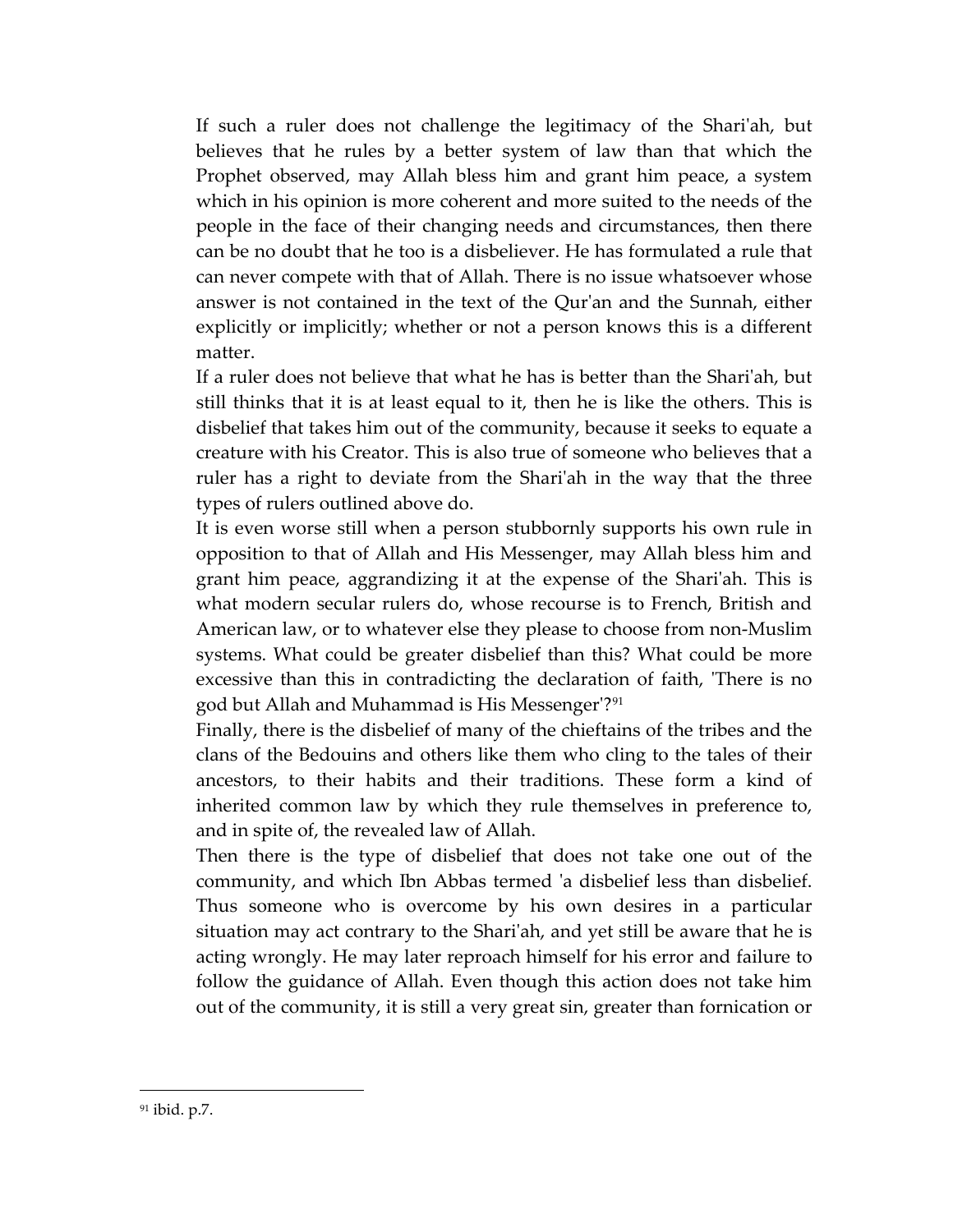drinking or theft. Allah has called this ʹdisbelief, so it is more grave than other wrong actions which have not been described in this fashion.<sup>[92](#page-72-0)</sup>

It is because of the significance and importance of the matter that we have examined the subject of governance in detail. To ally oneself with a ruler who does not rule by what Allah has revealed, to approve of his rule and the implementation of legislation under his authority - saying this is lawful, that is unlawful, without the permission of Allah is a contradiction of the declaration of faith. Allah is the only God, to whom all devotion from the heart is due, in love, and in awe, and in obedience, and in submission.

Such behaviour is a contradiction of the statement, 'Muhammad is the Messenger of Allahʹ, may Allah bless him and grant him peace, since whoever truly believes this will follow what the Messenger has commanded and leave what he has forbidden and what he has criticised. If people only understood this fact then tyranny could not persist, nor could it establish disbelief and push the Shari'ah of Allah to one side. The second matter that should be considered in this context is the helping and assisting of the disbelievers against the Muslims.

## **Helping the Disbelievers against the Muslims**

Allah says:

## **And whoever of you takes them for friends is (one) of them. Surely Allah does not guide wrongdoing people.** (5:51)

This is a major contradiction of the declaration of faith into which many people today have fallen. They are nominally Muslims and still apparently within the fold of the faithful. And yet, we have come to feel a certain embarrassment when it comes to calling a spade a spade, to saying to the supporters of kufr, 'You are disbelievers!'

Some people even see this as impertinence in view of the wonder and awe, and the fear and anxiety that they feel for the enemies of Allah. And so the matter of setting the pace, of setting an example, has given way under the weight of their feebleness of faith. They are dazzled by the enemies of Allah and long to be like them, even to the point that if they entered the den of a wolf they would follow them into it.

<span id="page-72-0"></span> $\overline{a}$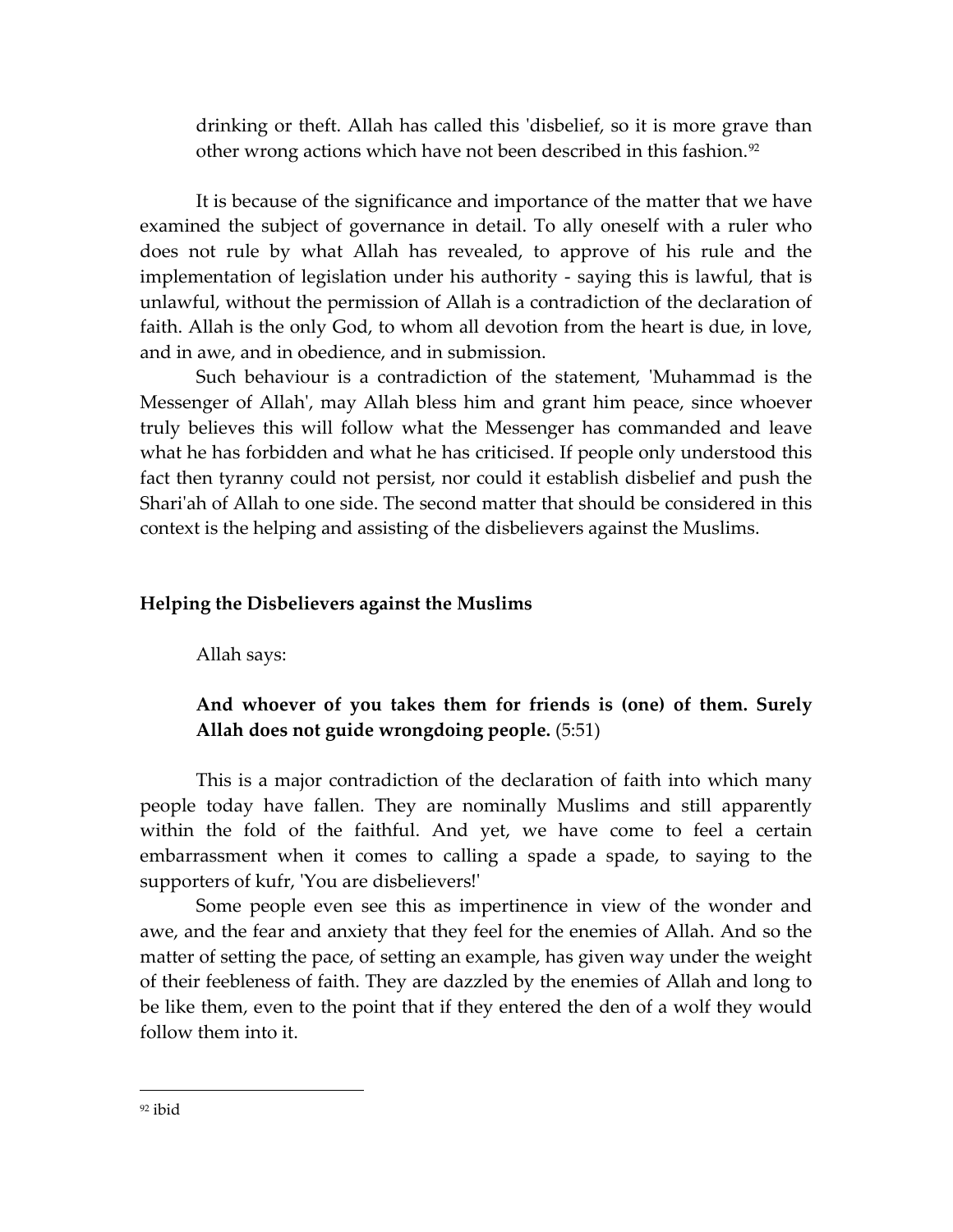## **Chapter 10 Conclusion**

From whatever perspective you look, the picture is the same. From the leanings of the heart, to the imitation of the disbelieversʹ godless ways, to the adoption of their laws, to the exposing of our own shame to them, almost every aspect of our lives is subjected to the disbelievers in some way or another.

An awareness of the true nature of our belief and its antithesis is accordingly of vital importance, for this alone will make us watchful over our own behaviour, which must be based upon what the Shariʹah requires, and not upon other peopleʹs fantasies and desires.

You must ally yourself only to Allah, and to His Messenger, and to the believers, and you must cut yourself off from whoever or whatever else demands to be followed, desired or feared and turns you away from Allah and His Messenger, may the blessings and peace of Allah be on him and on his family and on his companions and on all who follow him and them in what they are able, with sincerity, until the Last Day.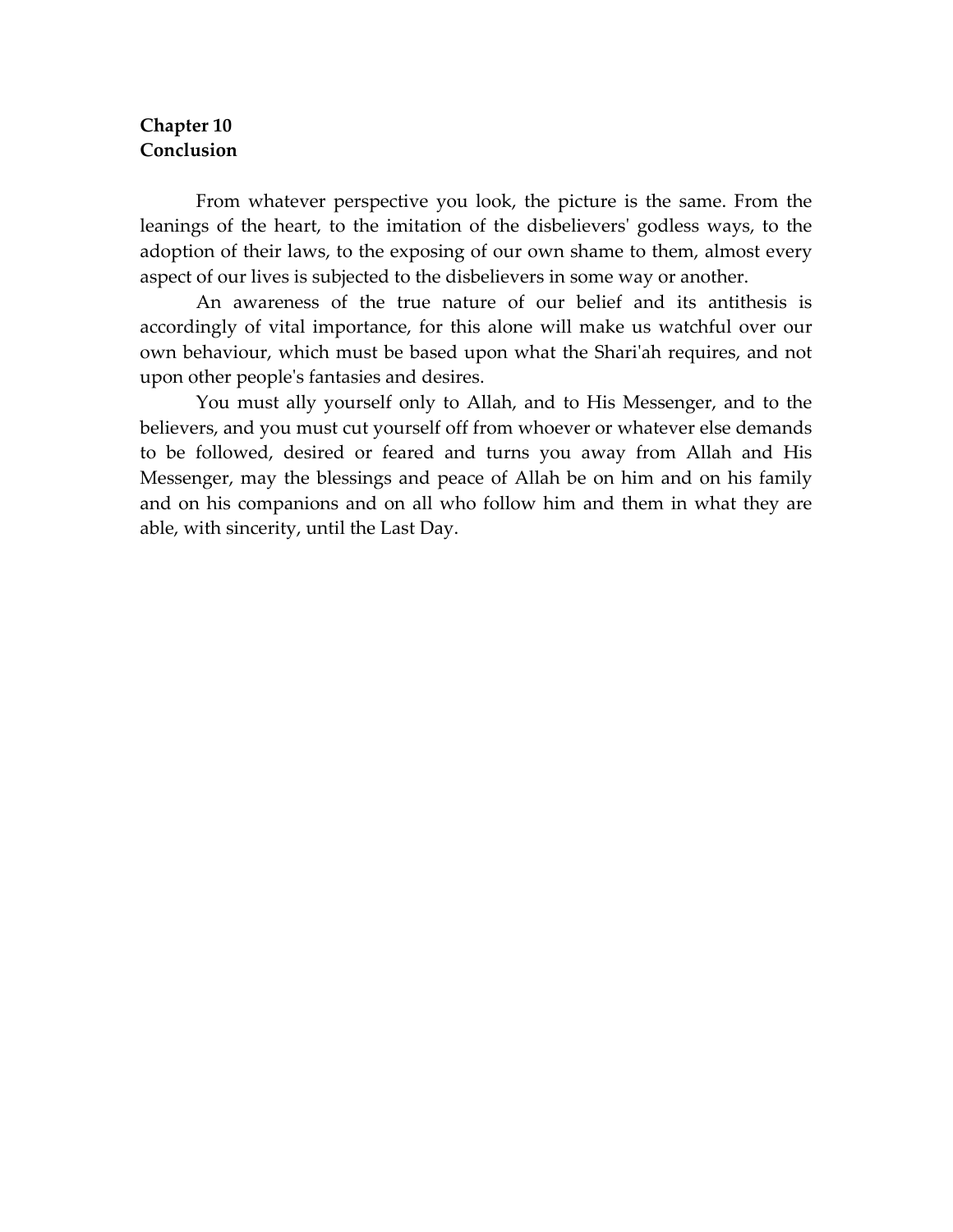## **Glossary of Arabic Terms**

**Allah taʹAla:** Allah, the Most High, the Lord of all the worlds. Allah, the supreme and mighty Name, indicates the One, the Existent, the Creator, the Worshipped, the Lord of the Universe. Allah is the First without beginning and the Last without end and the Outwardly Manifest and the Inwardly Hidden.

**ahluʹl‐sunnah waʹ1‐jamaʹa:** the people who follow the sunnah of the Prophet Muhammad, may Allah bless him and grant him peace, and who hold together as a community on that basis.

**ʹalim:** a man of knowledge from amongst the Muslims who acts on what he knows

**ʹaqeedah:** belief or faith firmly based on how things are, rather than on how they may be imagined. Thus 'aqeedah can only fully be derived from an original revelation from Allah and from the sayings of the Messenger to whom it was revealed: in this age, the Qurʹan and the Prophet Muhammad, may Allah bless him and grant him peace

**ayah:** a sign, a verse of the Qurʹan.

**ayat:** the plural of ayah.

**baraʹ:** withdrawing from and opposing all that is displeasing to Allah and His Messenger, may Allah bless him and grant him peace.

**bidʹa:** innovation, changing the original teaching of the Prophet Muhammad, may Allah bless him and grant him peace, in a

**deen:** the life-transaction, submission and obedience to a particular system of rules and practices, a debt of exchange between two parties, in this usage between the Creator and the created. Allah says in the Qur'an: Surely the deen with Allah is Islam. (3.19).

**faqih:** a scholar of fiqh who by virtue of his knowledge can give an authoritative opinion or judgement

**fiqh:** Islamic jurisprudence, the science of the application of the shar

**fisq:** corruption.

**fuqaha:** the plural of faqih.

**hadith:** reported speech, particularly of, or about, the Prophet Muhammad, may Allah bless him and grant him peace.

**hadith qudsi:** those words of Allah on the tongue of His Prophet, may Allah bless him and grant him peace, which are not part of the Revelation of the Qurʹan

**hajj:** the annual pilgrimage to Makka which every Muslim who has the means and ability must make once in his or her life-time; the performance of the rites of the hajj in the protected area which surrounds the Kaʹaba. The hajj is one of the indispensable pillars of Islam.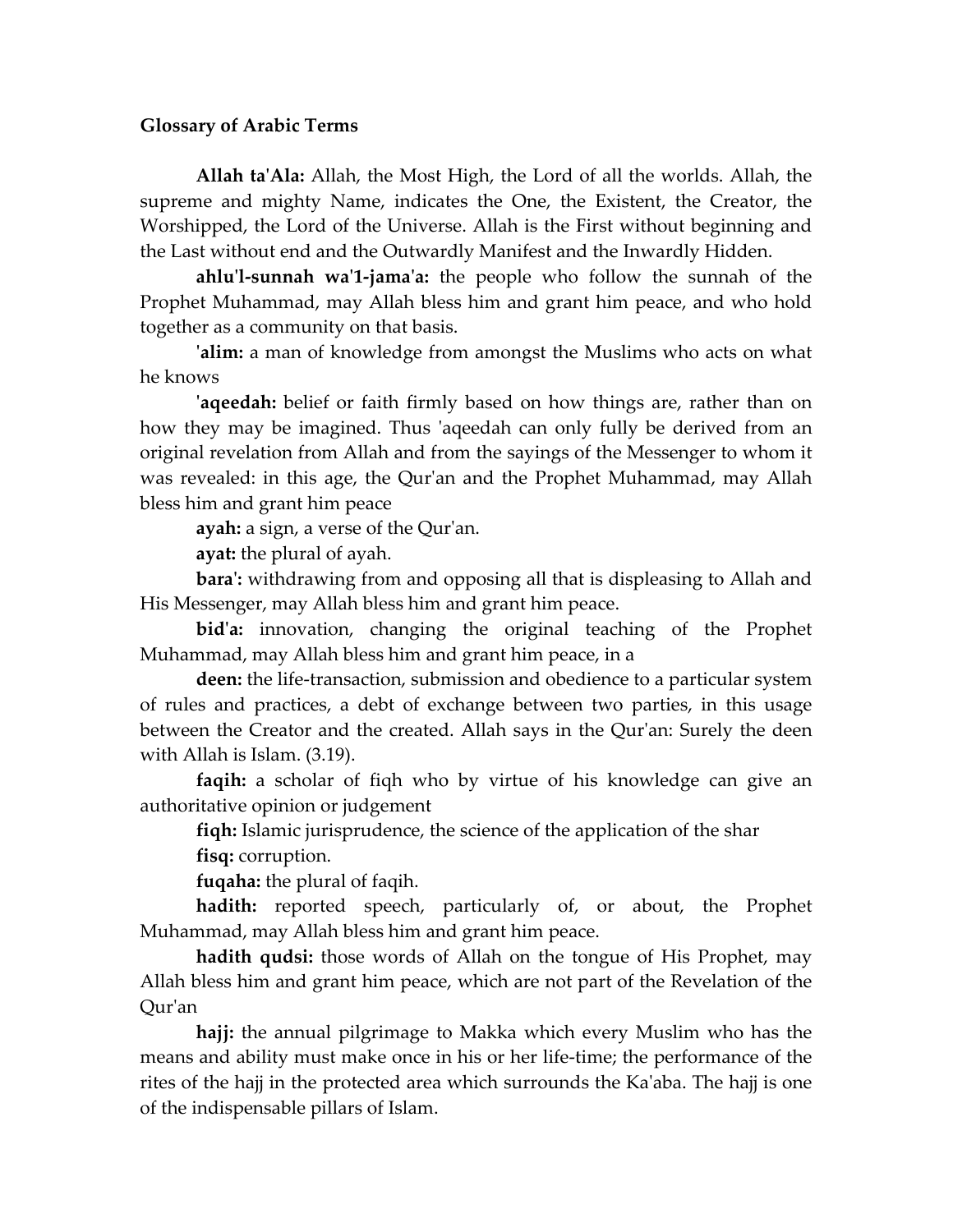**halal:** permitted by the shariʹah.

**haram:** forbidden by the shari'ah; also a protected area, an inviolable place or object

**hasan:** good; a category of hadith which is reliable, but which is not as well authenticated as one which is sahih.

**hijrah:** emigration in the way of Allah. Islam takes its dating from the hijrah of the Prophet Muhammad, may Allah bless him and grant him peace, from Makka to Madina, in 622 A.

**ihsan:** the state of being hasan; being absolutely sincere to Allah in oneself; it is to worship Allah as though you see Him, knowing that although you do not see Him, He sees you.

**imam:** the one who leads the prayer, an eminent scholar.

**iman:** acceptance, belief, trust, in Allah, a gift from Him. Iman is to believe in Allah, His angels, His revealed Books, His messengers, the Last Day, the Garden and the Fire, and that everything is by the Decree of Allah, both the good and the evil.

**Islam:** peace and submission to the will of Allah, the way of life embodied by all the prophets, given its final form in the prophetic guidance brought by the Prophet Muhammad, may the blessings and peace of Allah be on him. The five pillars of Islam are the affirmation of the shahada, doing the salat, paying the zakat, fasting the month of Ramadan, and doing the hajj once in a life‐time if you are able.

**isnad:** the written record of the names of the people who form the chain of human transmission, person to person, by means of which a hadith is preserved. One of the sciences of the Muslims which was developed after the Prophet Muhammad's death, may Allah bless him and grant him peace, is the science of assessing the authenticity of a hadith by assessing the reliability of its isnad.

**jahiliyyah:** the time of ignorance, before the coming of Islam.

**jihad:** struggle, particularly warfare, to establish and defend Islam. Inwardly, the jihad is to oppose whatever in your self is displeasing to Allah. Outwardly, it is oppose kufr by word and action.

**jinn:** unseen beings created from smokeless fire who co-habit the earth together with mankind

**Kaʹaba:** the cube‐shaped building at the centre of the Haram in Makka, originally built by the Prophet Ibrahim, peace be on him, and rebuilt with the help of the Prophet Muhammad, may Allah bless him and grant him peace; also known as the House of Allah. The Kaʹaba is the focal point which all Muslims face when doing the salat. This does not mean that Allah lives inside the Kaʹaba, nor does it mean that the Muslims worship the Kaʹaba. It is Allah Who is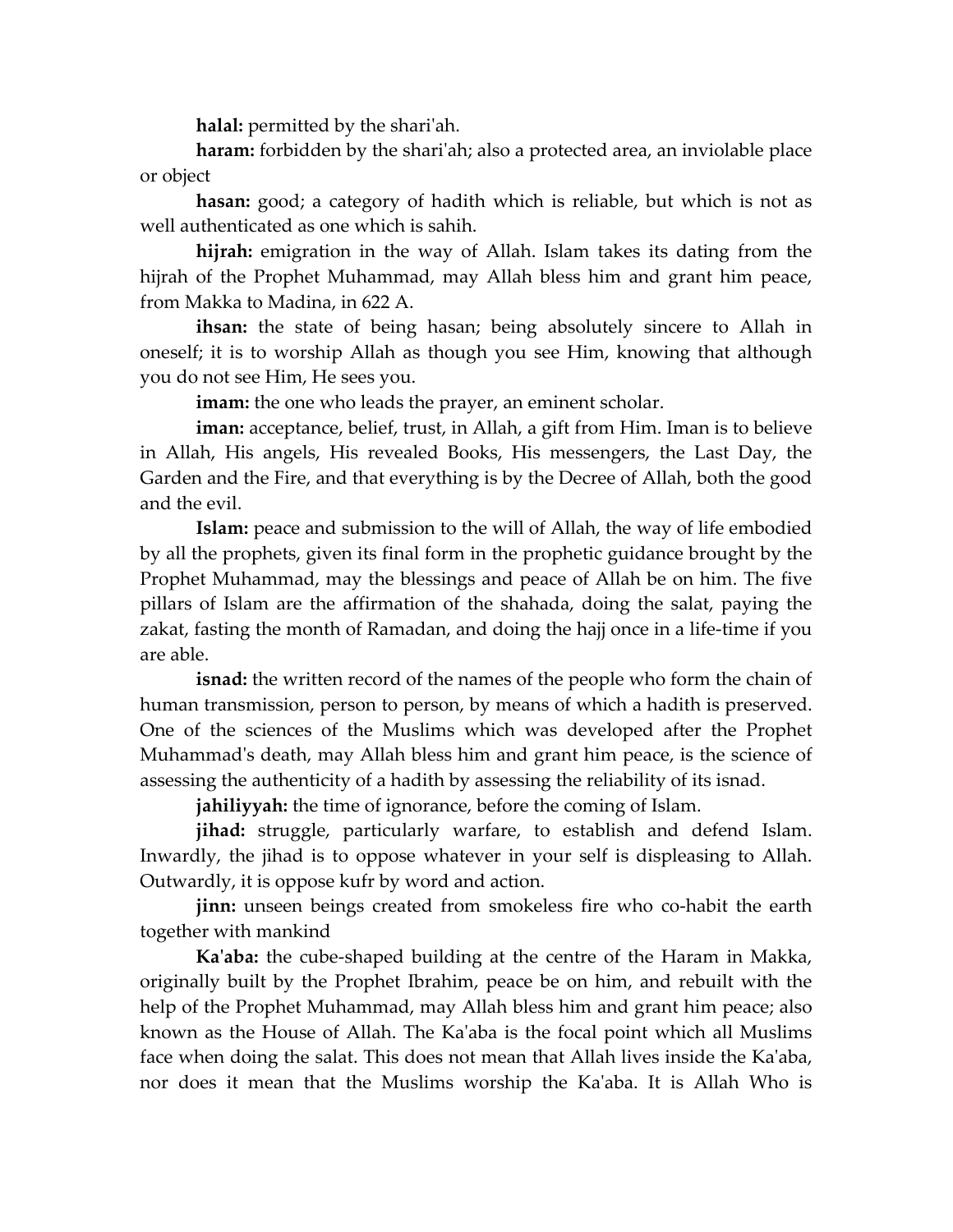worshipped and Allah is not contained or confined in any form or place or time or concept.

**kafir:** a person who commits kufr, the opposite of a mumin.

**kaflrun:** the plural of kafir.

**kalima:** the declaration: There is no god but Allah, Muhammad is the Messenger of Allah

**kufr:** to cover up the truth, to reject Allah and His Messenger, may the blessings and peace of Allah be on him.

**la ilaha illaʹllah:** there is no god but Allah.

**makruh:** disapproved of, without being forbidden, by the shariʹah.

**marfu':** a hadith from a companion of the Prophet Muhammad containing words attributed to the Prophet Muhammad, may Allah bless him and grant him peace.

**Muhammad ar‐Rasuluʹllah:** Muhammad is the Messenger of Allah, may the blessings and peace of Allah be on h

**muhsin:** someone who possesses the quality of ih-san, who remembers Allah constantly.

**mumin:** someone who possesses the quality of iman, who trusts in Allah and accepts His Messenger, may Allah bless him and grant him peace.

**muminun:** the plural of mumin.

**munafiq:** a hypocrite; the hypocrites amongst the Muslims outwardly profess Islam on the tongue, but inwardly reject Allah and His Messenger, may Allah bless him and grant him peace, siding with the kafirun against the Muslims. The deepest part of the Fire is reserved for the munafiqun

**munafiqun:** the plural of munafiq.

**mushrik:** one who commits shirk.

**mushrikeen:** the plural of mushrik.

**muslim:** someone who follows the way of Islam, doing what is obligatory, avoiding what is forbidden, keeping within the limits prescribed by Allah, and following the sunnah of the Prophet Muhammad, may Allah bless him and grant him peace, in what he or she is able. A Muslim is, by definition, one who is safe and sound, at peace in this world, and promised the Garden in the next world.

**nifaq:** hypocrisy.

**qadi:** a judge.

**qiblah:** the direction faced in prayer, which, for the Muslims, is towards the Kaʹaba in Makka. Everyone has a direction in life, but only the Muslims have this qibla

**Qurʹan:** the ʹRecitationʹ, the last Revelation from Allah to mankind and the jinn before the end of the world, revealed to the Prophet Muhammad, may Allah bless him and grant him peace, through the angel Jibril, over a period of twenty‐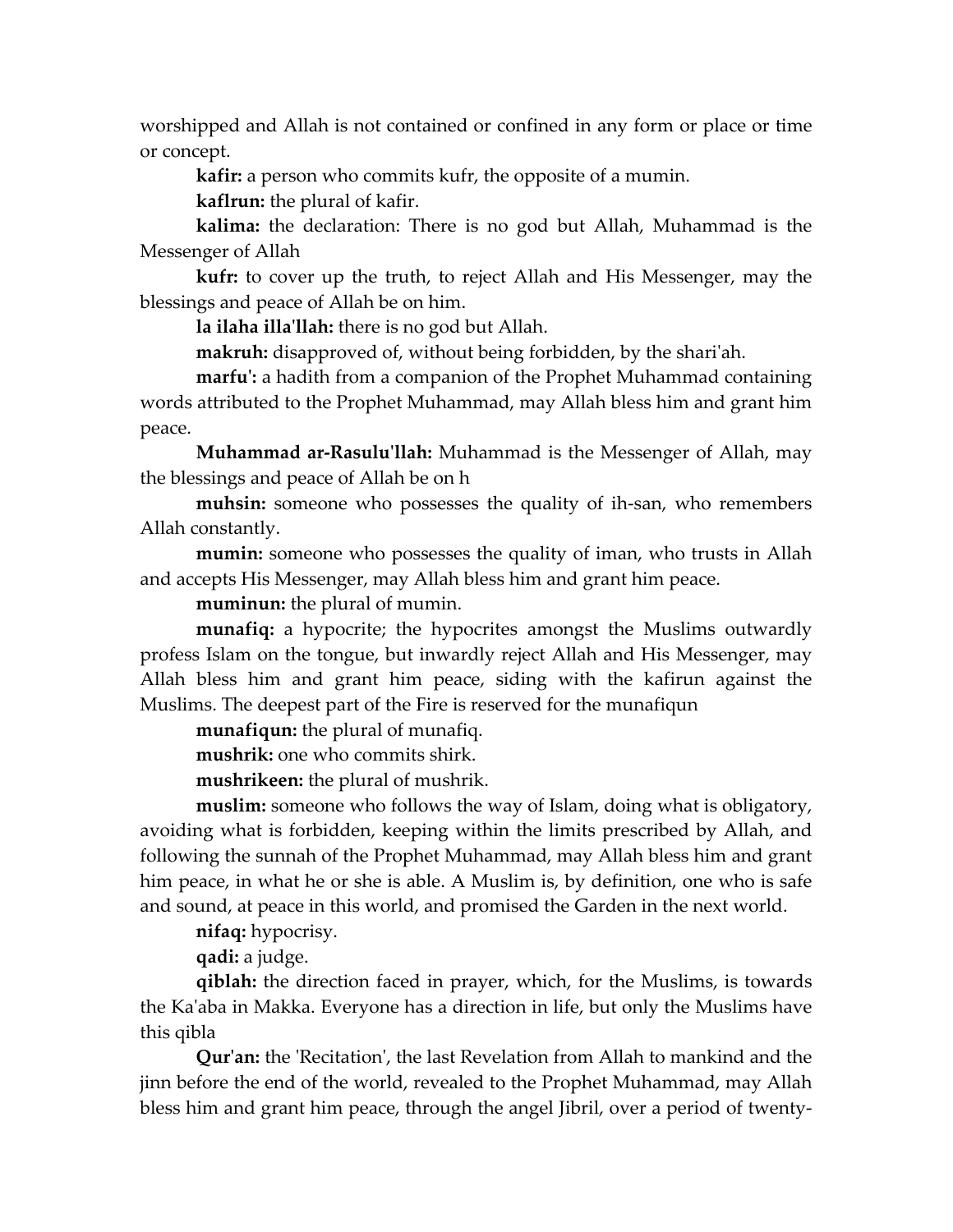three years, the first thirteen of which were spent in Makka and the last ten of which were spent in Madina. The Qur'an amends, encompasses, expands, surpasses and abrogates all the earlier revelations revealed to the earlier messengers, peace be on all of them. The Qur'an is the greatest miracle given to the Prophet Muhammad by Allah, for he was illiterate and could neither read nor write. The Qurʹan is the uncreated word of Allah. The Qurʹan still exists today exactly as it was originally revealed, without any alteration or change or addition or deletion. Whoever recites the Qur'an with courtesy and sincerity receives knowledge and wisdom, for it is the well of wisdom in this age.

**rakʹa:** a unit of the prayer, a complete series of standing, bowing, prostrations and sitting

**rakʹat:** the plural of rakʹa.

**Ramadan:** the month of fasting, the ninth month in the Muslim lunar calendar, during which all adult Muslims who are in good health fast from the first light of dawn until sunset each day. The Qurʹan was first revealed in the month of Ramadan. The fast of Ramadan is one of the indispensable pillars of Islam.

**sahaba:** companions, particularly the com-panions of the Prophet Muhammad, may the blessings and peace of Allah be on him and on his family and on his companion

**sahih:** healthy and sound with no defects; often used to describe a fully authenticated hadith. The two most reliable collections of hadith by Imam Al‐ Bukhari and Imam Muslim are both described as saheeh

salafi: adjective from as-salaf, 'the early years', and used generally to describe the early generations of the Muslims, particularly the sahaba, the companions of the Messenger of Allah, may the blessings and peace of Allah be on him and on his family and on his companions. In the present age the term is sometimes used to describe those Muslims who closely follow the sunnah of the Prophet Muhammad.

**salat:** the prayer, particularly the five daily obligatory ritual prayers of the Muslims which are called maghrib, 'isha, fajr, dhur and 'asr. They consist of fixed numbers of rak'at in worship to Allah. Salat is one of the indispensable pillars

**sawm:** fasting, particularly the fast of Ramadan, from food and drink and making love if you are married during daylight, from the first light of dawn until sunset.

**shahada:** to witness, to bear witness that: There is no god but Allah and that Muhammad is the Messenger of Allah, may Allah bless him and grant him peace. The shahada is the gateway to Islam and the gateway to the Garden in the next world. It is easy to say, but to act on it is a vast undertaking which has far‐ reaching consequences, both in inward awareness and in outward action, both in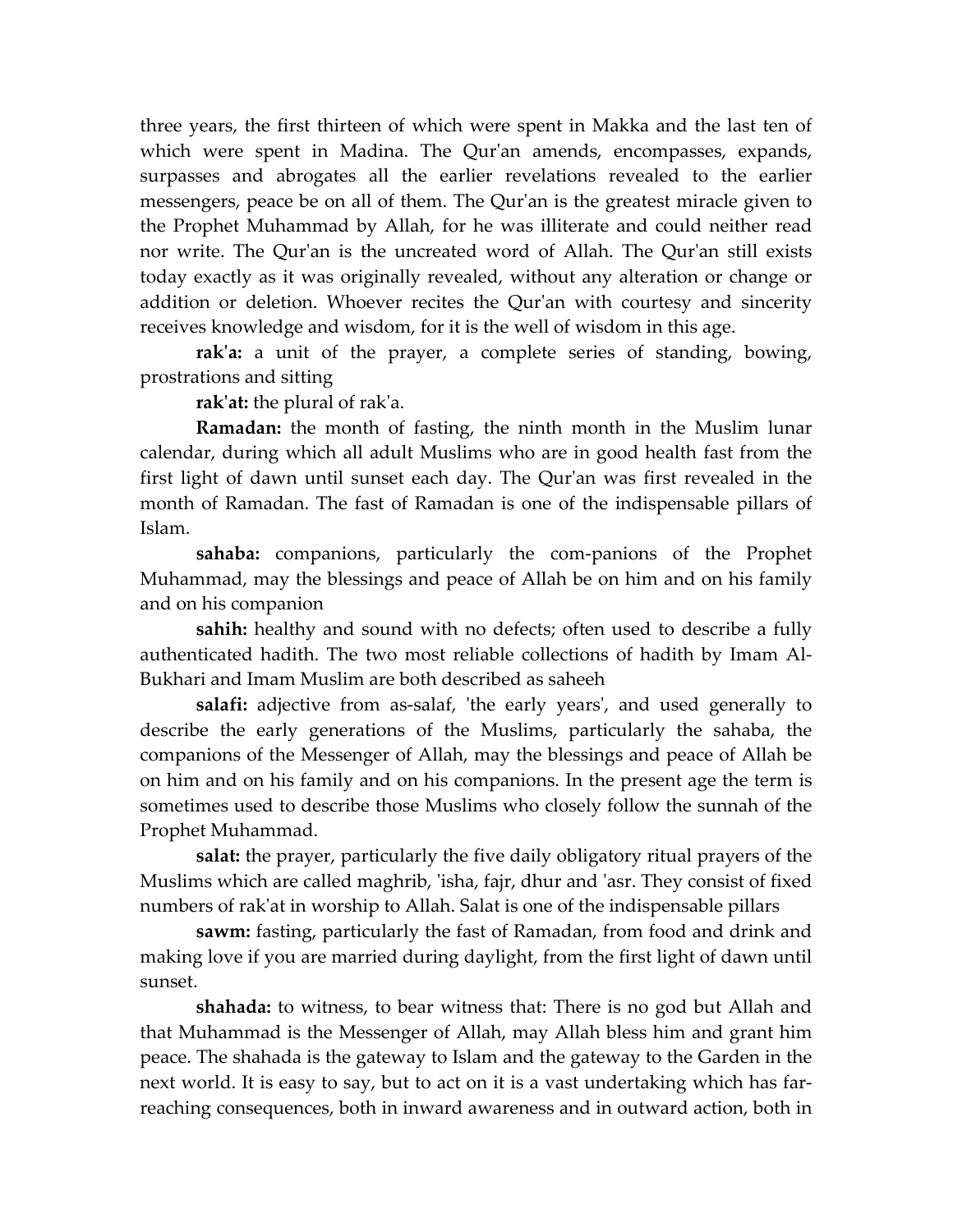this world and in the next world. Continual affirmation of the shahada is one of the indispensable pillars of Islam.

**shariʹah:** a road, the legal and social modality of a people based on the revelation of their prophet. The last shari'ah in history is that of Islam. It abrogates all previous shari'ahs. It is, being the last, therefore the easiest to follow, for it is applicable to the whole human race wherever they are.

**shaytan:** a devil, particularly Iblis (Satan), an evil jinn who prompts mankind and the jinn to rebel against Allah. Shaytan is part of the creation of Allah, and we seek refuge in Allah from the evil that He has created

**shirk:** the unforgivable wrong action of worshipping something or someone other than Allah or associating something or someone as a partner with Him; the opposite of Tawheed which is affirmation of Divine Unity. Shirk is idol‐ worship, which is attributing form to Allah by attempting to confine Him within an object, a concept, a ritual or a myth whereas Allah is not like anything and has no form. He cannot be conceived of or perceived.

**sirah:** the historical study of the Prophet Muhammadʹs life, may the blessings and peace of Allah be on

**sunnah:** a form, the customary practice of a person or group of people. It has come to refer almost exclusively to the practice of the Messenger of Allah, Muhammad, may Allah bless him and grant him peace, but also comprises the customs of the first generation of Muslims in Madina, who acted in accordance with what they had learned from him and who transmitted what they had learned to the next generation. The sunnah is a complete behavioral science that has been systematically kept outside the learning framework of this society, but which nevertheless has been preserved by those to whom it has been transmitted and who continue to embody it as their way of life. The Messenger of Allah, may Allah bless him and grant him peace, said: T have left two matters with you. As long as you hold to them, you will not go the wrong way. They are the Book of Allah and the Sunnah of His Prophet.ʹ (Al‐Muwatta of Imam Malik, 46.1.3)

**tafsir:** commentary on the Qurʹan.

**taqwa:** being careful, knowing your place in the cosmos. Its proof is the experience of awe of Allah, which inspires a person to be on guard against wrong action and eager for actions which are pleasing to Him.

**tawaf:** circling the Kaʹaba; tawaf is done in sets of seven circuits followed by two rakʹat of prayer

**tawba:** returning to correct action after error, turning away from wrong action to Allah and asking His Forgiveness, turning to face the Real whereas before one turned oneʹs back

**Tawheed:** the Divine Unity, Unity in its most profound sense. Allah is One in His Essence and His Attributes and His Acts. The whole of the creation